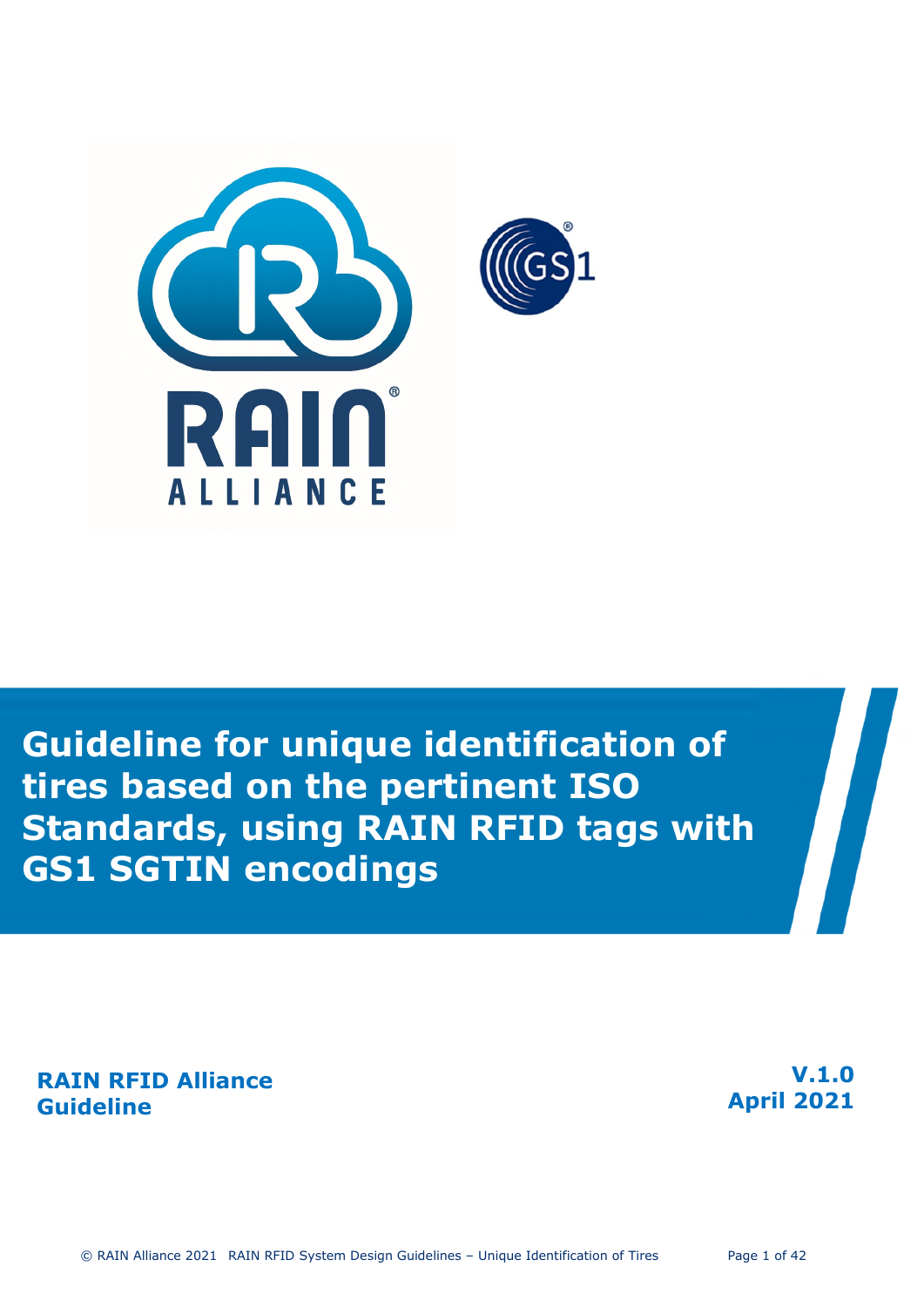## **Document Summary**

| Document Item        | <b>Current Value</b>                                                                                                                |
|----------------------|-------------------------------------------------------------------------------------------------------------------------------------|
| Document Name        | Guideline for unique identification of tires based on the pertinent ISO<br>Standards, using RAIN RFID tags with GS1 SGTIN encodings |
| Document Date        | April 2021                                                                                                                          |
| Document Version     | 1.00                                                                                                                                |
| Document Issue       | 26 April 2021                                                                                                                       |
| Document Status      | Published                                                                                                                           |
| Document Description |                                                                                                                                     |

## **Contributors**

| <b>Name</b>          | Organisation                                 |  |  |
|----------------------|----------------------------------------------|--|--|
| Claude TETELIN       | GS1 Global Office - Guideline Project Leader |  |  |
| Jordi BAETA          | Avery Dennison RBIS                          |  |  |
| Thomas BECHERER      | Continental                                  |  |  |
| Shreyans BENGANI     | Ecartes                                      |  |  |
| Chris BROWN          | Printronix Auto ID                           |  |  |
| Riccardo GIOVANNOTTI | Bridgestone                                  |  |  |
| Dong LANFEI          | Mesnac                                       |  |  |
| John FENKANYN        | Goodyear                                     |  |  |
| Marc FLEDERUS        | FineLine Technologies                        |  |  |
| Philippe LALLEMENT   | Michelin                                     |  |  |
| Hiroshi OTSUKA       | Air.Ocn.Ne                                   |  |  |
| Yoshiaki OTSUKA      | <b>JATMA</b>                                 |  |  |
| Goetz PFEIFFERLING   | Syo.io Limited                               |  |  |
| <b>Neil PURVES</b>   | Bridgestone                                  |  |  |
| Peter RAMIREZ        | Michelin                                     |  |  |
| Shunsuke TSURIMOTO   | <b>JATMA</b>                                 |  |  |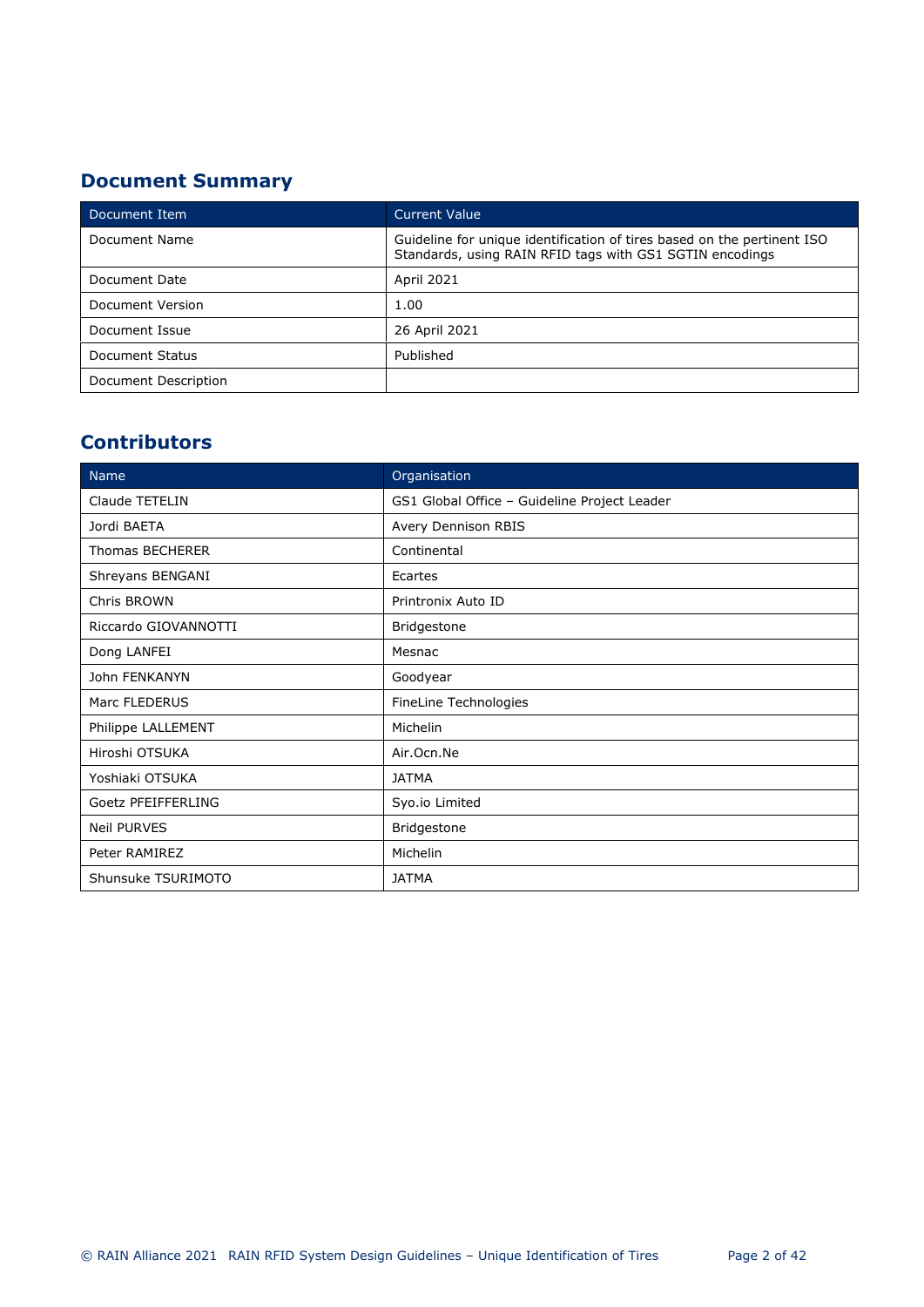# **Table of Contents**

| 1. |                                                                                                     |  |
|----|-----------------------------------------------------------------------------------------------------|--|
| 2. | Purpose and application for unique ID and tagging of tires5                                         |  |
| 3. |                                                                                                     |  |
|    | 3.1.                                                                                                |  |
|    | 3.2.                                                                                                |  |
| 4. |                                                                                                     |  |
|    | 4.1.                                                                                                |  |
|    | 4.2.                                                                                                |  |
|    | Step 3 - Converting Company Prefix and zero padded Item Reference number to binary strings8<br>4.3. |  |
|    | 4.4.                                                                                                |  |
|    | 4.5.                                                                                                |  |
|    | 4.6.                                                                                                |  |
|    | 4.7.                                                                                                |  |
|    | 4.8.                                                                                                |  |
|    | 4.8.1.                                                                                              |  |
|    | 4.8.2.                                                                                              |  |
|    | Step 3 - Converting Company Prefix and zero padded Item Reference in binary strings. 10<br>4.8.3.   |  |
|    | 4.8.4.                                                                                              |  |
|    | 4.8.5.                                                                                              |  |
|    | 4.8.6.                                                                                              |  |
|    | 4.8.7.                                                                                              |  |
|    | 4.9.                                                                                                |  |
|    | 4.9.1.                                                                                              |  |
|    | 4.9.2.                                                                                              |  |
|    | Step 3 - Converting Company Prefix and zero padded Item Reference in binary strings. 11<br>4.9.3.   |  |
|    | 4.9.4.                                                                                              |  |
|    | 4.9.5.                                                                                              |  |
|    | 4.9.6.                                                                                              |  |
|    | 4.9.7.                                                                                              |  |
|    |                                                                                                     |  |
| 5. |                                                                                                     |  |
|    | 5.1.                                                                                                |  |
|    | 5.2.                                                                                                |  |
|    | 5.3.                                                                                                |  |
|    | 5.3.1.                                                                                              |  |
|    | 5.3.2.                                                                                              |  |
|    | 5.3.3.                                                                                              |  |
|    | 5.3.4.                                                                                              |  |
|    | 5.3.5.                                                                                              |  |
|    | 5.4.                                                                                                |  |
|    | 5.5.                                                                                                |  |
|    |                                                                                                     |  |
|    | 5.6.                                                                                                |  |
|    | 5.7.                                                                                                |  |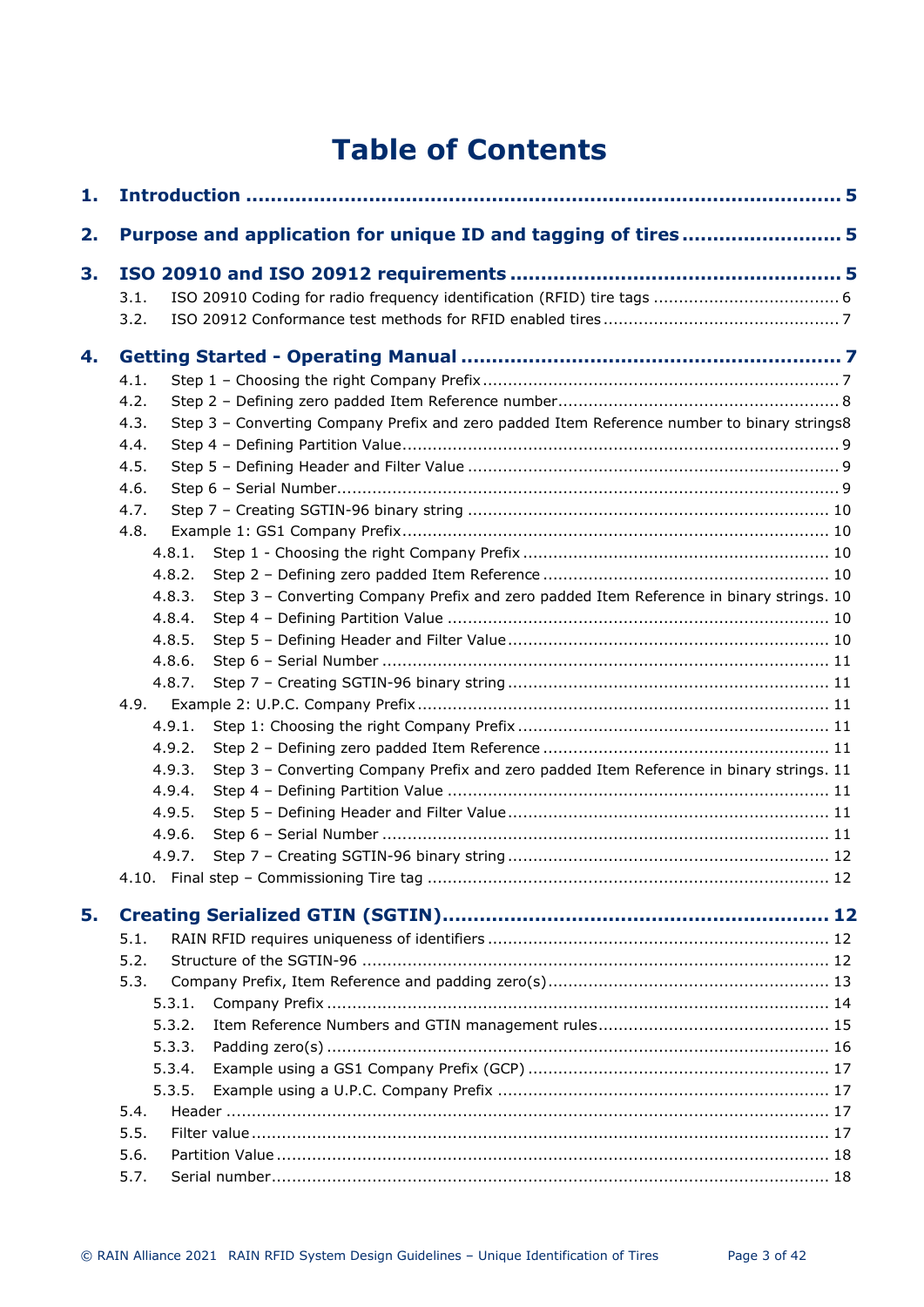|    | 5.8.                                                                                            |  |
|----|-------------------------------------------------------------------------------------------------|--|
|    | 5.9.                                                                                            |  |
| 6. |                                                                                                 |  |
|    | 6.1.                                                                                            |  |
|    | 6.2.                                                                                            |  |
|    | 6.3.                                                                                            |  |
|    | 6.3.1.                                                                                          |  |
|    | 6.3.2.                                                                                          |  |
|    | 6.4.                                                                                            |  |
|    | Example #1: sequential serialisation on a single production line  22<br>6.4.1.                  |  |
|    | Example #2: static allocation of serial number ranges to multiple production lines 23<br>6.4.2. |  |
|    | 6.4.3.                                                                                          |  |
|    | 6.5.                                                                                            |  |
| 7. |                                                                                                 |  |
|    | 7.1.                                                                                            |  |
|    | Identifier Syntaxes: Plain, GS1 element string, EPC URI, GS1 Digital Link  26<br>7.2.           |  |
|    | 7.3.                                                                                            |  |
|    |                                                                                                 |  |
| 8. |                                                                                                 |  |
|    | 8.1.                                                                                            |  |
|    | 8.2.                                                                                            |  |
|    | 8.2.1.                                                                                          |  |
|    | 8.2.2.                                                                                          |  |
|    | 8.3.                                                                                            |  |
|    | 8.4.                                                                                            |  |
| 9. |                                                                                                 |  |
|    | <b>Annex A.</b>                                                                                 |  |
|    | A.1.                                                                                            |  |
|    | A.2.                                                                                            |  |
|    | A.3.                                                                                            |  |
|    | A.4.                                                                                            |  |
|    | A.5.                                                                                            |  |
|    | A.6.                                                                                            |  |
|    |                                                                                                 |  |
|    |                                                                                                 |  |
|    |                                                                                                 |  |
|    |                                                                                                 |  |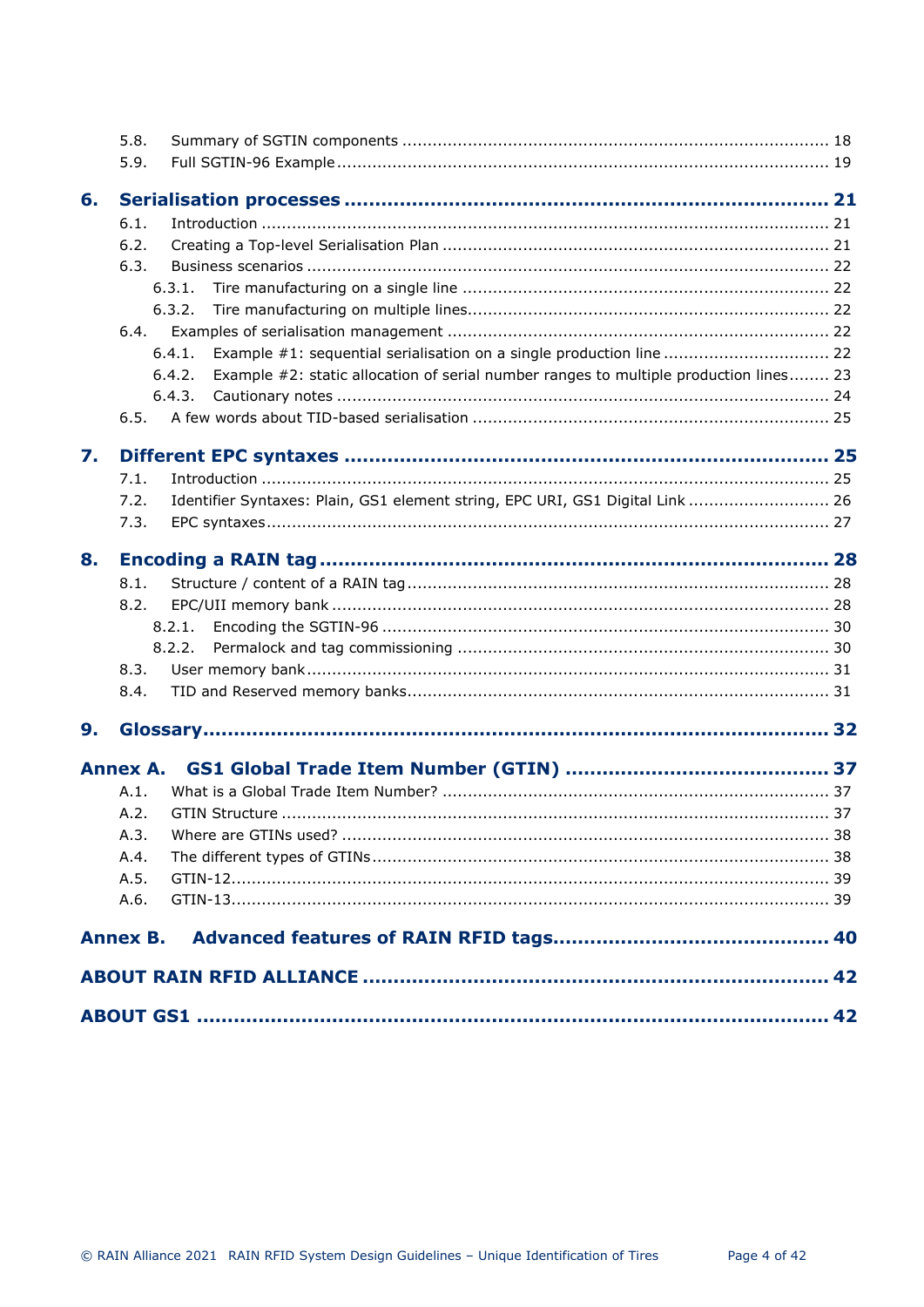## <span id="page-4-0"></span>**1. Introduction**

The tire industry has recently contributed to the publication of four ISO standards defining the core specifications of RFID implementation for tire traceability. One key specification is the adoption of the RAIN technology for the RFID chip communication protocol. A second one is the adoption of a unique item identifier based on the GS1 SGTIN-96 coding.

This document production has been suggested as an extension of this ISO work and provides recommendations and guidelines for an adequate implementation of the SGTIN-96 coding by the tire manufacturers.

Section 2 of this document provides a general overview of purpose and application for unique identification and tagging of tires.

Section 3 summarizes the ISO 20910 and ISO 20912 requirements and explain how these standards are linked to other international standards, especially the GS1 air interface protocol and tag data encodings.

Section 4 provides a step-by-step process to create and encode unique GS1 SGTIN-96 identifiers into RFID tags. These steps are described in more detail in sections 5 to 9.

Section 9 provides a glossary of terms used throughout this document.

## <span id="page-4-1"></span>**2. Purpose and application for unique ID and tagging of tires**

Like many industries, tire identification and its associated product information requirements are facing multiple stakeholders' needs through a complex product life cycle.

Typical stakeholders and sample information requirements these stakeholders might face are:

- Tire manufacturers (eg: manufacturing process, inventory, logistics, …)
- Vehicle makers / OEM (eg: part conformance, part traceability, …)
- Tire dealers (eg: product information, order to sale, inventory, claim management, …)
- End users (eg: product information, customer experience, …)
- Government agencies (import/export regulations, recall management, …)
- Tire retreaders (eg: casing ownership, casing history management, …)
- Vehicle fleets (eg: tire asset management, …)
- Tire recycling (eg: product/content identification, …)

The concept of a Unique Item Identifier (UII; also commonly referred to as an "EPC number") is a key enabler at every stage of the product life cycle where a specific tire can be uniquely identified without knowing upfront in which country or for which stakeholder the tire is going to be used.

It can also enable access to product information services platforms where every stakeholder can be provided with fine-tuned sets of information depending on their requirements.

It therefore becomes critical that every RFID enabled tire must be uniquely and correctly identified through its SGTIN-96 code to ensure proper operations downstream after tire manufacture.

## <span id="page-4-2"></span>**3. ISO 20910 and ISO 20912 requirements**

The Figure below shows the relation between ISO 20910 and ISO 20912 standards and other ISO/IEC and GS1 standards.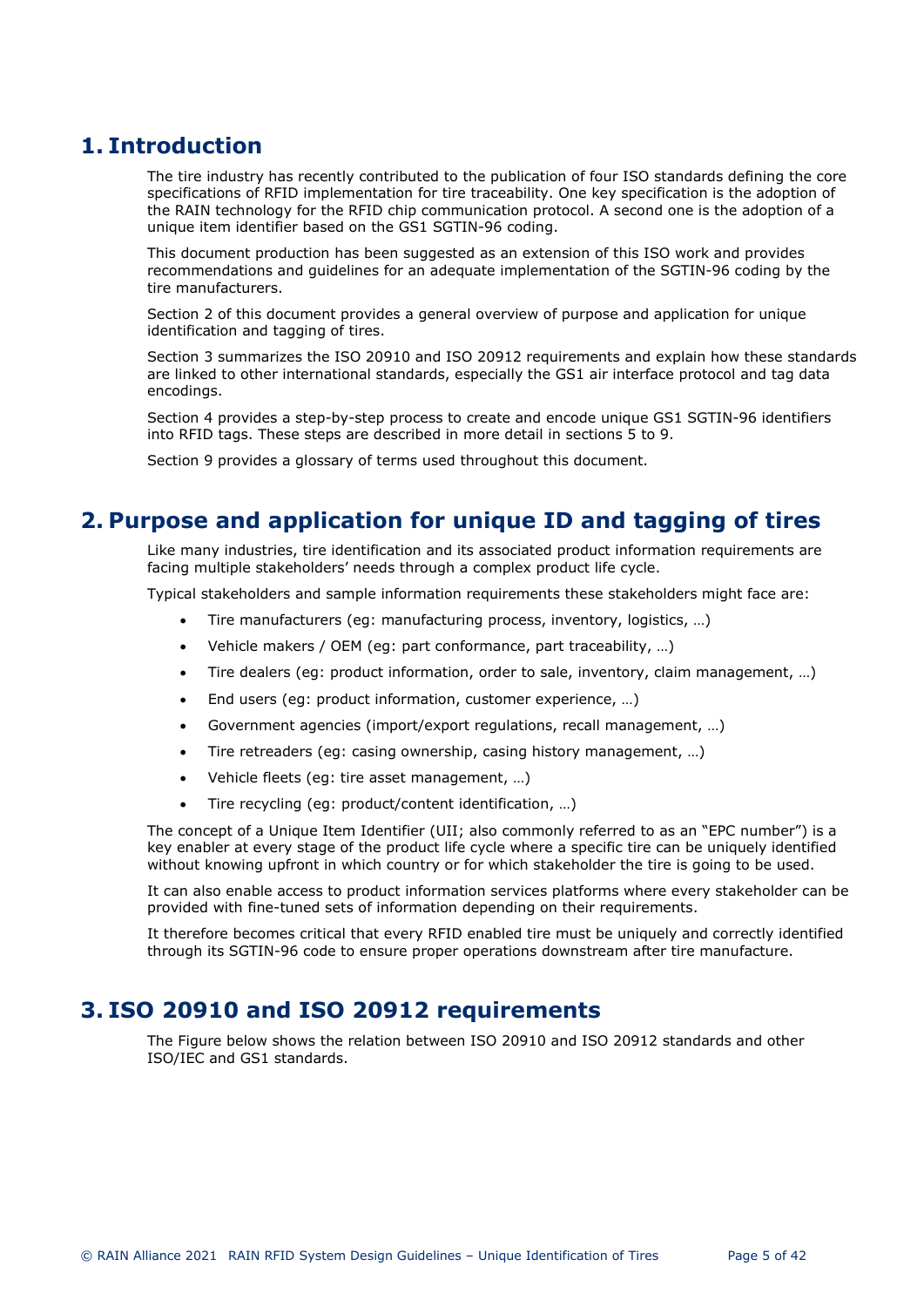

<span id="page-5-1"></span>*NOTE: ISO 20912 is shown for completeness. ISO 20910 is the core standard discussed in this document.* 

## **3.1. ISO 20910 Coding for radio frequency identification (RFID) tire tags**

<span id="page-5-0"></span>This standard specifies the terms and definitions, general requirements, and data structure for coding radio frequency identification (RFID) tire tags.

It describes tire RFID data construction best practices, processes and methods for tire identification, verification, traceability, and product characteristics.

Minimum requirements for passive RFID tags are reported and are not intended to limit the development of the technology in the future.

An RFID tag in tire applications follows strict rules so the data format can be used globally within the tire and transportation industries.

This standard:

— specifies the air interface standards required between the RFID interrogator (also known as a reader) and RFID tag;

- specifies the use of industry recognized GS1 coding;
- clarifies the role of the company prefix;

— specifies the semantics and data syntax to be used in the data construction for Memory Bank 01 ("MB01," also commonly known as the "EPC" or "UII" memory bank);

— provides a unique item identifier for traceability (known as the EPC or UII number, stored in MB01);

- provides information on the use of the EPC/UII in MB01 as the link to database infrastructures;
- specifies the option for user memory bank (MB11).

This standard is based on the requirements in the following:

— technology: only passive ultra-high frequency (UHF) tags (RAIN tags) are used;

— global interface: the air interface protocol is ISO/IEC 18000-63, which is equivalent to GS1 EPC Gen2 V2.0.1.

A unique item identifier (EPC/UII number) is not the same as a part number, a DOT tire identification number (TIN), a CCC code, a branded ID, or other names for tires. Foremost in making an ideal EPC/UII is to know who made the part. Because of this, the EPC/UII is often referred to as the "birth record". A constraint with internally derived numbering schemes is that they are only unique to the domain owner; they may have duplicates within the "world", and rarely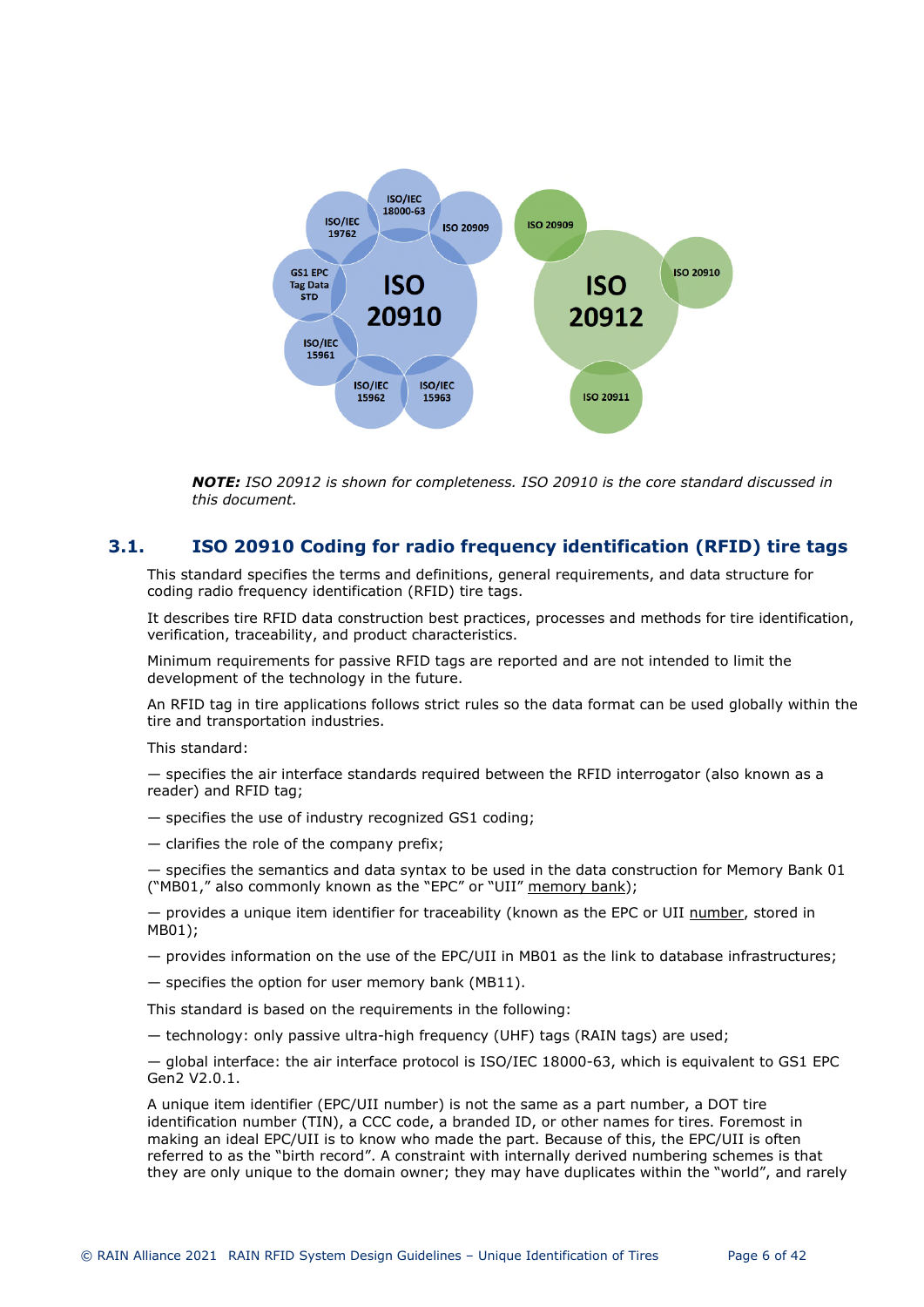communicate intelligently who the owner actually is (outside of their domain). To clearly identify who, there must be a globally recognized register of companies. That is where GS1 plays a key role.

The international role of GS1 is to register companies and issue assigned company prefixes, in much the same way that cell phones have assigned company IDs as provided by international telecommunications agencies.

## **3.2. ISO 20912 Conformance test methods for RFID enabled tires**

<span id="page-6-1"></span><span id="page-6-0"></span>This document refers to RFID tags in the RAIN RFID band from 860 to 930 MHz.

Defines the test methods for validating the conformance of RFID enabled tires with the minimum reading distance specifications given in ISO 20909.

Indeed, different RFID tag attachment solutions can be considered as per ISO 20911 and the tests reported in this document allow the tire manufacturer to evaluate whether the selected option is suitable or not to grant the RFID enabled tire minimum transmission performance level.

During the development of this document, attention was paid on the key parameters influencing the test results. However, other parameters remain non-specified, so a testing lab can use those parameters at their discretion to perform the test.

The use cases have been simplified by considering a standalone/unmounted tire and describing a test set-up that can be used throughout the tire's lifetime and/or the tire's supply chain.

Additional use cases and more precise, detailed, and traceable testing methodologies may be added in future revisions of this document as RFID technology and its adoption moves forward.

The specifications in this document are not intended to limit any additional verification.

The two presented methodologies give comparable test results only when the same radio frequency and energy power parameters are used.

When conformity decisions are being made among various stakeholders, objective comparisons can be performed using the results obtained applying this document.

This standard is not intended to set any requirement on mass production quality control, nor on the frequency for testing.

## <span id="page-6-2"></span>**4. Getting Started - Operating Manual**

This section summarises the different steps a tire manufacturer must go through when the decision to provide RFID enabled tires to their customers has been taken. Details on these steps are provided throughout the other sections later in the document.

The overall structure and the different components of SGTIN (Serialized Global Trade Item Number) are described in the following figure (see section [5.2](#page-11-4)).



## **4.1. Step 1 – Choosing the right Company Prefix**

<span id="page-6-3"></span>To create an SGTIN, the tire manufacturer shall have a v[alid U.](#page-13-0)P.C. Company Prefix (only allocated by GS1 US) or a GS1 Company Prefix (GCP) (see section 5.3.1). If tire manufacturers have no assigned Company Prefix, they need to apply to one of the GS1 Member Organisations.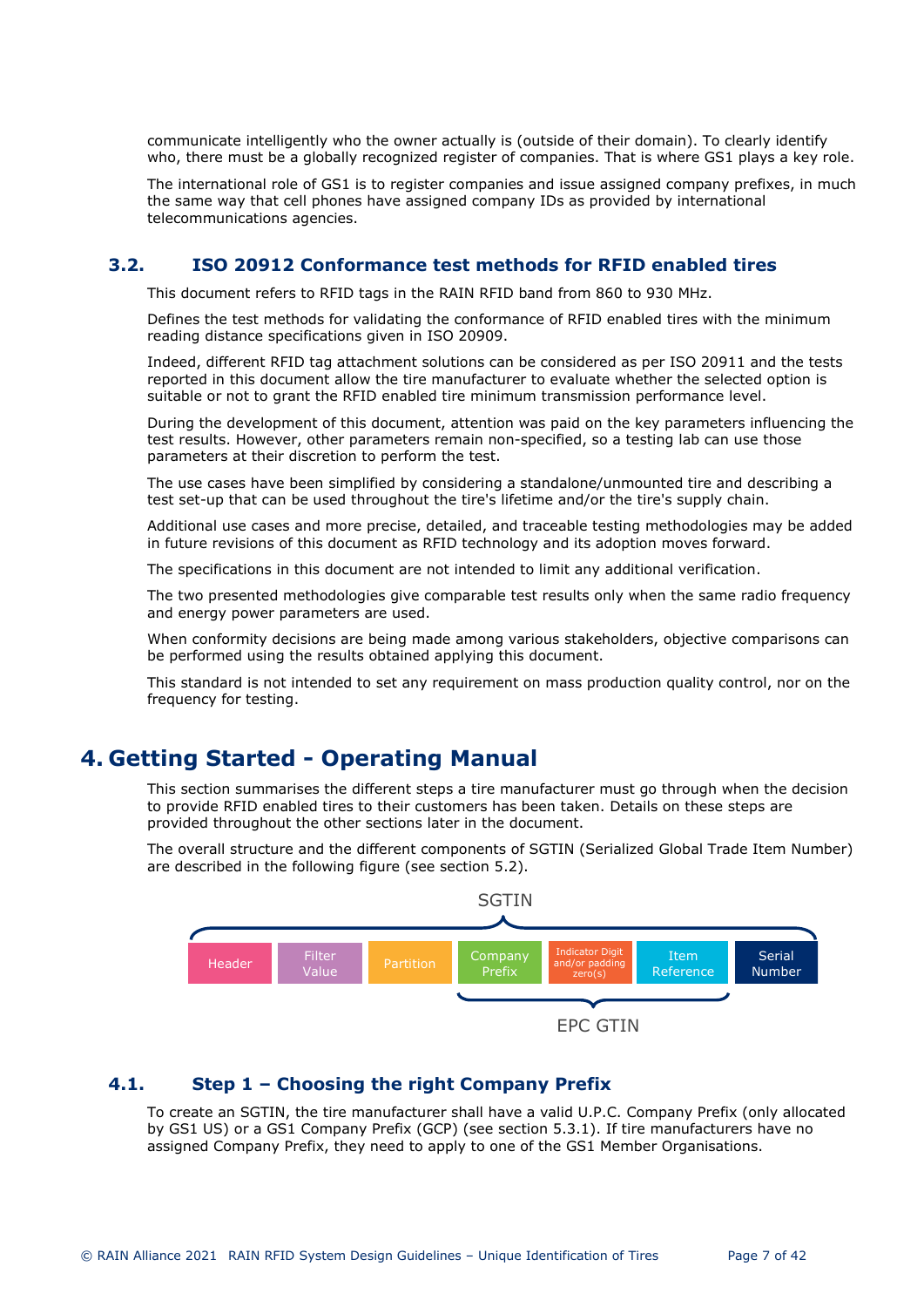*NOTE: It is good practice to apply for a Company Prefix to a GS1 Member Organisation where the tire manufacturer's Headquarters are based.* 

If the tire manufacturer owns multiple valid Company Prefixes, they need to decide what prefix to use for their SGTIN assignment. The figure below shows an example of a GS1 Company Prefix certificate issued by a GS1 Member Organisation to a licensee.

| <b>GS1 COMPANY PREFIX</b><br><b>CERTIFICATE</b>                                                                                                                                                                                                                                                                                                                                            |                                 |
|--------------------------------------------------------------------------------------------------------------------------------------------------------------------------------------------------------------------------------------------------------------------------------------------------------------------------------------------------------------------------------------------|---------------------------------|
| LICENSED TO<br><b>COMPANY NAME</b><br>"LICENSEE"                                                                                                                                                                                                                                                                                                                                           |                                 |
| GS1 Company Prefix: 0614141<br>For use in creating GSI Identification Numbers                                                                                                                                                                                                                                                                                                              |                                 |
| Golval individual Asset Identifies (SAC)<br>Global Trade barn Number (GTW)<br>Global Returnable Asset Identifier (GRAS)<br>Serial Shipping Container Code (SSCC)<br>Global Location Number (GLN)<br>Global Identification Number for Consignment (GNC)<br>Global Document Type Identifier (GD/X)<br>Global Shipmant Islantification Number (GSIN)<br>Global Service Relation Number (SSRN) |                                 |
| U.P.C. Company Prefix: 614141<br>For use when creating U.P.C. barcodes                                                                                                                                                                                                                                                                                                                     |                                 |
| Legal Entity GLN: 0614141000005                                                                                                                                                                                                                                                                                                                                                            |                                 |
| To continue the use of this prefix, your license<br>must be received on or before: KX/XX/XXXX                                                                                                                                                                                                                                                                                              |                                 |
|                                                                                                                                                                                                                                                                                                                                                                                            |                                 |
| BOB CARPENTER, PRESIDENT, GSI US                                                                                                                                                                                                                                                                                                                                                           | <b>Account Number EXECUTIVE</b> |

See section [5.3.1](#page-13-0) for more information about a GS1 and U.P.C. Company Prefixes.

For more information "About the GS1 Company Prefix" watch this short video: *<https://www.youtube.com/watch?v=Aft2kdhrq5E>*

## **4.2. Step 2 – Defining zero padded Item Reference number**

<span id="page-7-0"></span>Every single type of tire shall have a unique Item Reference assigned by the tire manufacturer. The length of the Item Reference that can be assigned to a type of tire depends on the type and length of the Company Prefix (see section [5.3](#page-12-1)).

When using GS1 Company Prefix, one padding zero must be added and the overall length of {Company Prefix; Padding zero; Item Reference} shall be 13 digits. Therefore, if N is the length of the GS1 Company Prefix, the length of Item Reference is 13-(N+1).

When using U.P.C. Company Prefix, two padding zeros must be added and the overall length of {Company Prefix; Padding zeros; Item Reference} shall be 13 digits. Therefore, if M is the length of the U.P.C. Company prefix, the length of Item Reference is 13-(M+2).

The tire manufacturer shall define a way to assign Item Reference numbers to tire types at corporate level to comply with the GS1 principle that: 1 Item Reference=1 product type and 1 product type = 1 Item Reference.

## **4.3. Step 3 – Converting Company Prefix and zero padded Item Reference number to binary strings**

<span id="page-7-1"></span>Following the length of Company Prefix, translate the digital values of both Company Prefix and zero padded Item Reference number into binary strings. The length of each binary string is defined in [Table 1](#page-7-2).

<span id="page-7-2"></span>**Table 1** Lengths of Company Prefix and zero padded Item Reference number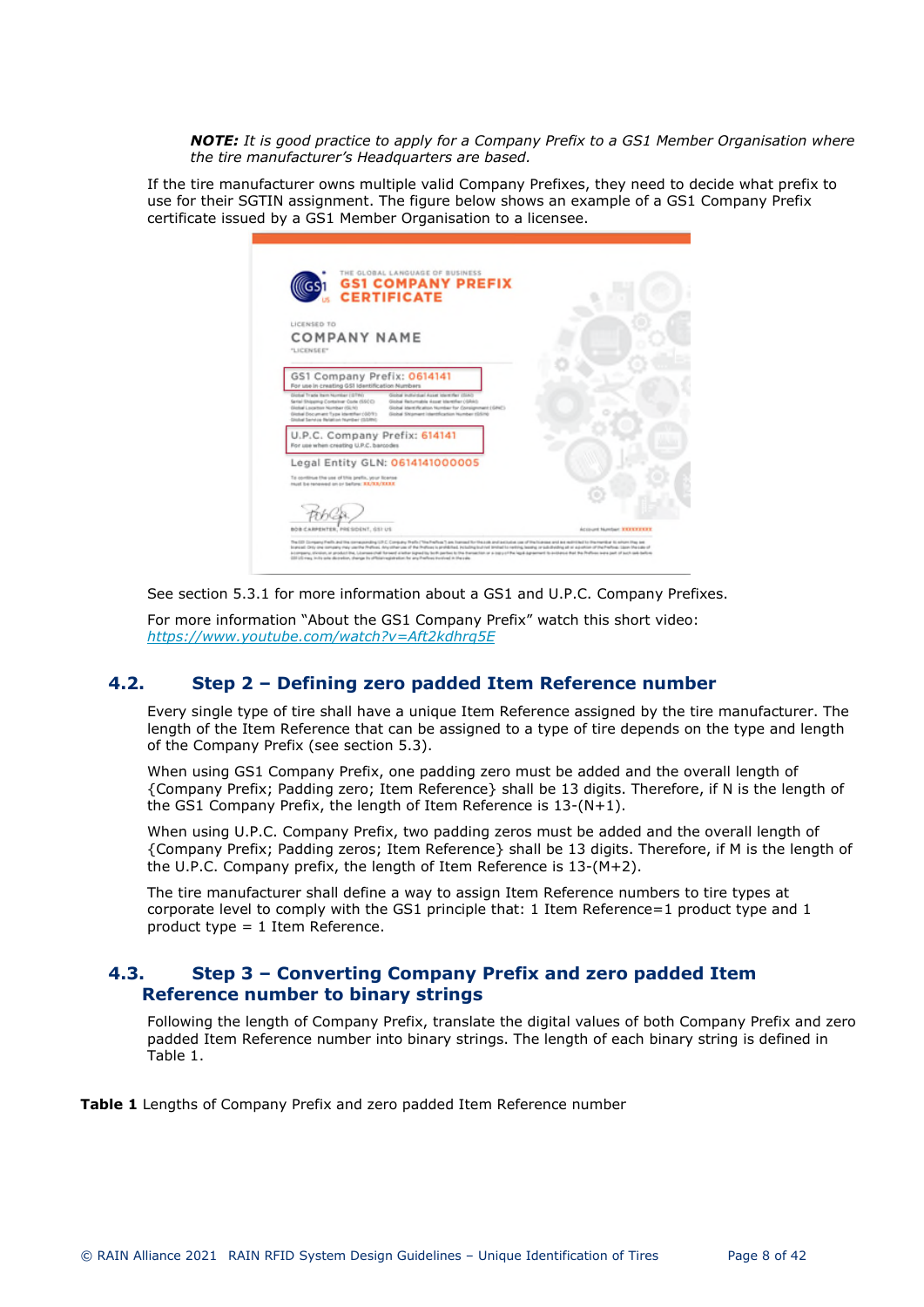| Company Prefix length       |             | Zero padded Item Reference number<br>length |                |
|-----------------------------|-------------|---------------------------------------------|----------------|
| <b>Digits</b>               | <b>Bits</b> | <b>Digits</b>                               | <b>Bits</b>    |
| 12                          | 40          | 1                                           | $\overline{4}$ |
| 11                          | 37          | $\overline{2}$                              | 7              |
| 10                          | 34          | 3                                           | 10             |
| 9                           | 30          | $\overline{4}$                              | 14             |
| 8                           | 27          | 5                                           | 17             |
| 7                           | 24          | 6                                           | 20             |
| 6                           | 20          | 7                                           | 24             |
| Sum is always 13-digit long |             |                                             |                |
| Sum is always 44-bit long   |             |                                             |                |

## **4.4. Step 4 – Defining Partition Value**

<span id="page-8-0"></span>The Partition Value is a 3-bit long binary string which indicates the length of the Company Prefix (see section [5.6](#page-17-0)).

The Partition value is derived from the Company Prefix length (see [Table 2](#page-8-3)).

<span id="page-8-3"></span>**Table 2** Relation between Partition Value and Company Prefix length

| <b>Partition Value</b> | <b>Company Prefix</b><br>length |
|------------------------|---------------------------------|
| <b>Bits</b>            | <b>Digits</b>                   |
| 000                    | 12                              |
| 001                    | 11                              |
| 010                    | 10                              |
| 011                    | 9                               |
| 100                    | 8                               |
| 101                    | 7                               |
| 110                    | 6                               |

## **4.5. Step 5 – Defining Header and Filter Value**

<span id="page-8-1"></span>The Header and Filter Value are defined as per GS1 Tag Data Standard. The Header is an 8-bit long binary string that indicates which type of EPC identifier is used. For SGTIN-96, the Header shall be  $(0011 0000)$ <sub>2</sub>.

The Filter Value is a 3-bit long binary string that indicates the type of handling unit of the product. For unique identification of tires, the Filter Value shall be  $(000)_2$ .

## **4.6. Step 6 – Serial Number**

<span id="page-8-2"></span>Every single tire must be identified by a unique Serialized GTIN (SGTIN). Tire manufacturers must define a serialisation process at a corporate level to fit business needs and to avoid duplication of SGTIN numbers.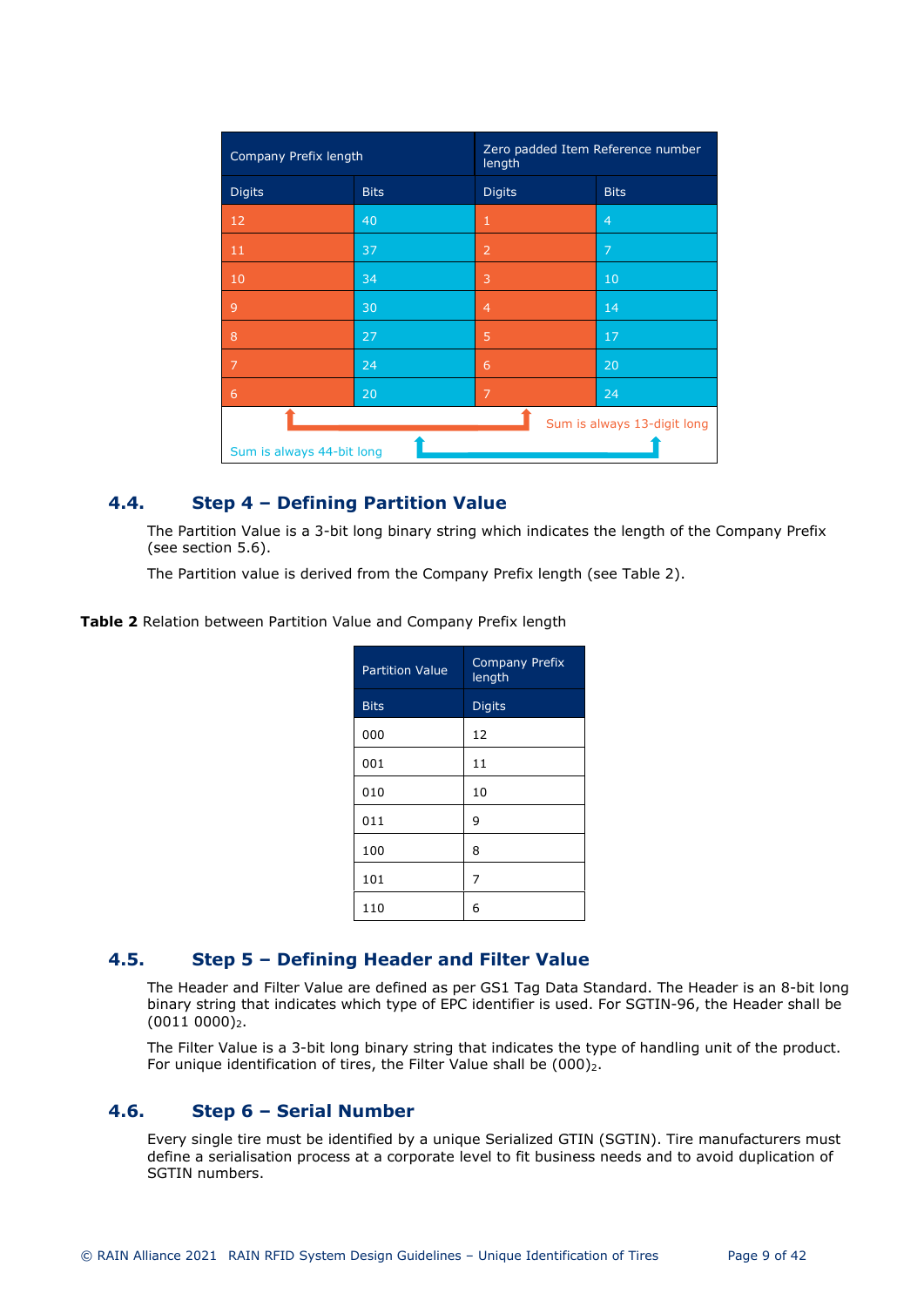Section [6](#page-20-0) gives examples of serialisation processes.

The Serial Number of the SGTIN-96 is a 38-bit long binary string (see section [5.2\)](#page-11-4). Therefore, the Serial Number shall be a number between 0 and  $274.877.906.943$  ( $2^{38}-1$ )

## **4.7. Step 7 – Creating SGTIN-96 binary string**

<span id="page-9-0"></span>Based on the previous steps, identify the values and length of the different components: Header, Filter Value, Partition Value, Company Prefix, zero padded Item Reference and Serial Number.

[All the previous binary strings must be concatenated in one single 96-bit long string as per the Table](#page-9-7)  3 below and encoded in the EPC memory of the RAIN tag starting at address 20h.

### <span id="page-9-7"></span>**Table 3** Components of SGTIN-96

| Component     | <b>Header</b> | Filter<br>Value | <b>Partition</b>                      | <b>Company Prefix</b>          | Zero padded<br>Item Reference             | Serial                                    |
|---------------|---------------|-----------------|---------------------------------------|--------------------------------|-------------------------------------------|-------------------------------------------|
| Length (bits) | 8             | 3               | ₹                                     | Χ                              | $44-X$                                    | 38                                        |
| Value         | 0011<br>0000  | 000             | As per<br>Company<br>prefix<br>length | As per Company<br>Prefix value | As per tire<br>manufacturer<br>allocation | As per tire<br>manufacturer<br>allocation |

## <span id="page-9-1"></span>**4.8. Example 1: GS1 Company Prefix**

## <span id="page-9-2"></span>**4.8.1. Step 1 - Choosing the right Company Prefix**

Your Company Prefix is a GS1 Company Prefix and its value is 9524141 which is 7-digits long.

## <span id="page-9-3"></span>**4.8.2. Step 2 – Defining zero padded Item Reference**

Since you are using a 7-digit GS1 Company Prefix, the Item Reference number shall be 5-digit long (6 digits including 1 padding zero).

Assume that you allocate the Item Reference 00002 (5-digit long) to the type of tire you want to identify.

## <span id="page-9-4"></span>**4.8.3. Step 3 – Converting Company Prefix and zero padded Item Reference in binary strings**

As per [Table 1](#page-7-2), you must translate the GS1 Company Prefix 9524141 into a 24-bit long binary string:

(1001 0001 0101 0011 0101 1101)<sup>2</sup>

The next step is to add a leading zero to the Item Reference Number (00002) and to convert this value: 0 00002 into a 20-bit long binary string:

(0000 0000 0000 0000 0010)<sup>2</sup>

## <span id="page-9-5"></span>**4.8.4. Step 4 – Defining Partition Value**

As per [Table 2](#page-8-3), since the GS1 Company Prefix is 7-digit long, the Partition value is  $(101)_2$ .

## <span id="page-9-6"></span>**4.8.5. Step 5 – Defining Header and Filter Value**

The Header and Filter values shall be  $(0011 0000)_2$  and  $(000)_2$  respectively.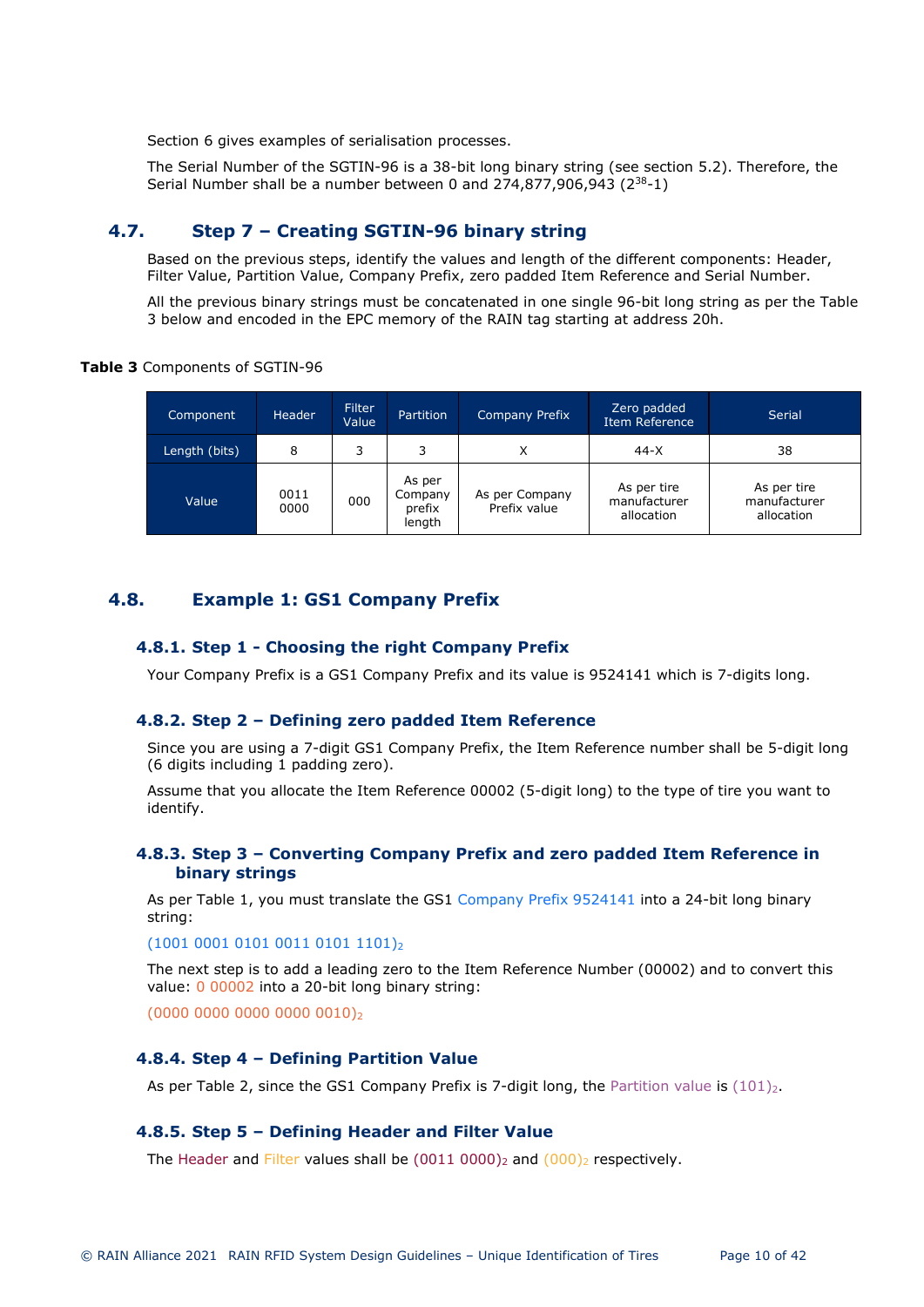### <span id="page-10-0"></span>**4.8.6. Step 6 – Serial Number**

Assume that you want to uniquely identify the 648<sup>th</sup> instance of such a tire. The Serial Number is 647. The digital representation of the Serial Number must be translated into a 38-bit long binary string:

(00 0000 0000 0000 0000 0000 0000 0010 1000 0111)

## <span id="page-10-1"></span>**4.8.7. Step 7 – Creating SGTIN-96 binary string**

The binary string of this SGTIN-96 will be the concatenation of the preceding values as per [Table 3](#page-9-7):

(0011 0000 0001 0110 0100 0101 0100 1101 0111 0100 0000 0000 0000 0000 1000 0000 0000 0000 0000 0000 0000 0010 1000 0111)

This can be represented in hexadecimal by:

<span id="page-10-2"></span>(3 0 1 6 4 5 4 D 7 4 0 0 0 0 8 0 0 0 0 0 0 2 8 7)h

## **4.9. Example 2: U.P.C. Company Prefix**

## <span id="page-10-3"></span>**4.9.1. Step 1: Choosing the right Company Prefix**

Your Company Prefix is a U.P.C. Company Prefix and its value is 952156 which is 6-digit long.

### <span id="page-10-4"></span>**4.9.2. Step 2 – Defining zero padded Item Reference**

Since you are using a 6-digit long U.P.C. Company Prefix, the Item Reference number shall be 5 digit long (7 digits including two padding zeros).

Assume that you allocate the Item Reference 00004 (5-digit long) to the type of tire you want to identify.

## <span id="page-10-5"></span>**4.9.3. Step 3 – Converting Company Prefix and zero padded Item Reference in binary strings**

As per [Table 1](#page-7-2), you must translate the U.P.C. Company Prefix 952156 into a 20-bit long binary string:

(1110 1000 0111 0101 1100)<sup>2</sup>

The next step is to add two leading zeros to the Item Reference Number (00004) and to convert this value: 00 00004 into a 24-bit long binary string:

(0000 0000 0000 0000 0000 0100)

## <span id="page-10-6"></span>**4.9.4. Step 4 – Defining Partition Value**

As per [Table 2](#page-8-3), since the U.P.C. Company Prefix is 6-digit long, the Partition value is  $(110)_2$ .

## <span id="page-10-7"></span>**4.9.5. Step 5 – Defining Header and Filter Value**

The Header and Filter values shall be  $(0011 0000)_2$  and  $(000)_2$  respectively.

### <span id="page-10-8"></span>**4.9.6. Step 6 – Serial Number**

Assume that you want to uniquely identify the 4330<sup>th</sup> instance of such a tire. The Serial Number is 4329. The digital representation of the Serial Number must be translated into a 38-bit long binary string: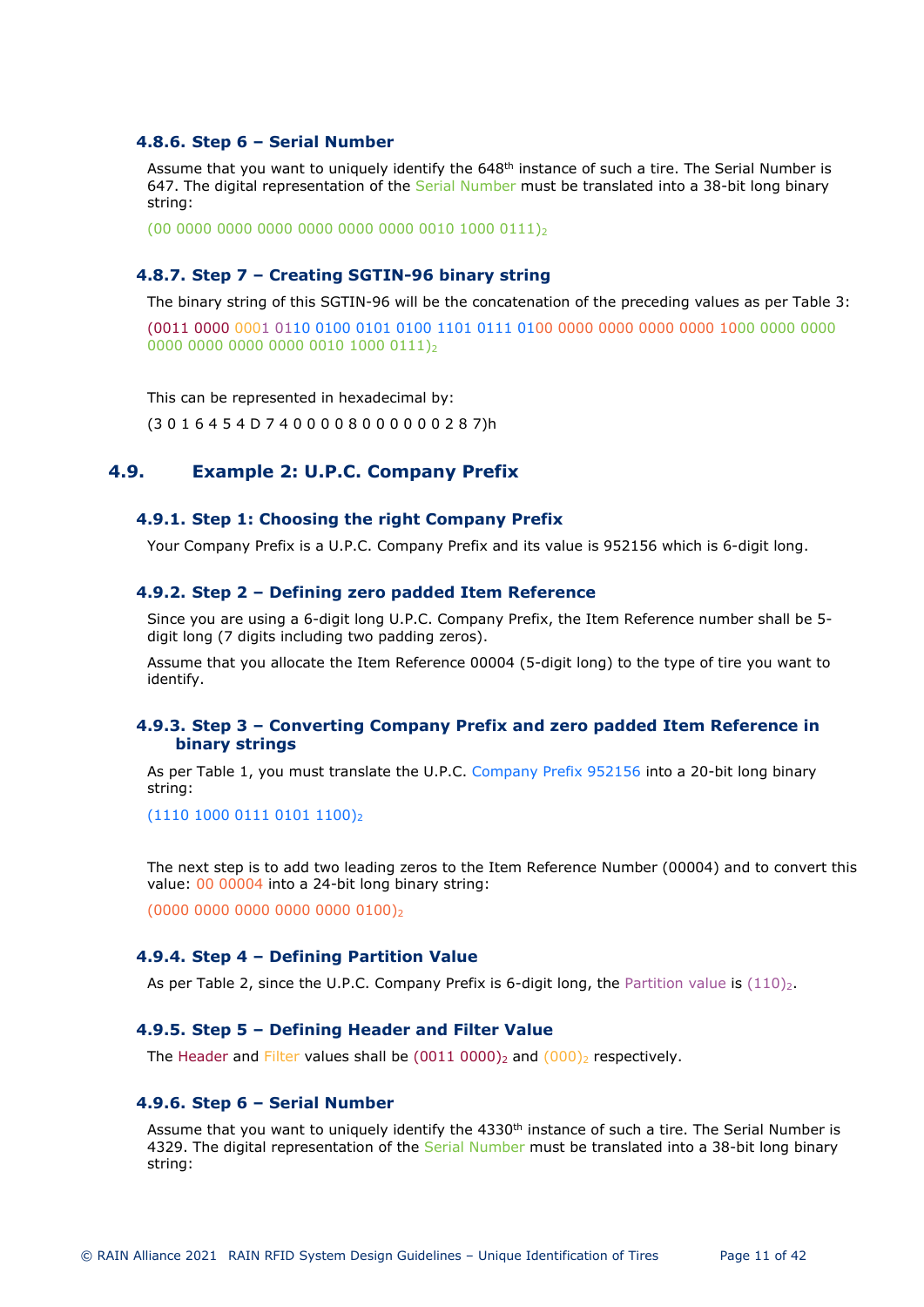(00 0000 0000 0000 0000 0000 0001 0000 1110 1001)

## <span id="page-11-0"></span>**4.9.7. Step 7 – Creating SGTIN-96 binary string**

The binary string of this SGTIN-96 will be the concatenation of the preceding values as per [Table 3](#page-9-7):

(0011 0000 0001 1011 1010 0001 1101 0111 0000 0000 0000 0000 0000 0001 0000 0000 0000 0000 0000 0000 0001 0000 1110 1001)<sup>2</sup>

This can be represented in hexadecimal by:

<span id="page-11-1"></span>(3 0 1 B A 1 D 7 0 0 0 0 0 1 0 0 0 0 0 0 1 0 E 9)h

## **4.10. Final step – Commissioning Tire tag**

To be compliant with GS1 Tag Data Standard and ISO 20910, the following steps are required before letting the tire tag leave the tire manufacturer's facilities.

- Verify that the Length bits of the PC Word (bits  $10h-14h$ ) are set to  $00110<sub>2</sub>$
- Verify that Toggle bit of the PC Word (bit  $17h$ ) is set to  $0<sub>2</sub>$ .
- Verify that the 8 Attribute bits of the PC Word (bits 18h-1Fh) are set to 000000002.
- Verify that SGTIN-96 has been well encoded (bits 20h-79h)
- Permalock the EPC memory
- Verify that the 32-bit Kill password is set to 0 (bits 00h-1Fh of RESERVED memory bank)
- Permalock the Kill password

Once all the previous steps have been fulfilled, the tire can leave the factory and live its life.

## <span id="page-11-2"></span>**5. Creating Serialized GTIN (SGTIN)**

## **5.1. RAIN RFID requires uniqueness of identifiers**

<span id="page-11-3"></span>One of the main advantages of RAIN RFID (UHF passive RFID) technology is about making high read rate and accurate inventories. The air interface protocol has been developed to achieve this goal, but this has also been made possible because RAIN tags can be read without line of sight.

Therefore, when doing inventory of products (tires) in the field of view of a reader (ie., that can be read by an RFID reader), each must have a tag with a unique EPC/UII number so it can be differentiated from the others. Without such unique identifiers, RAIN readers would be unable to count the total number of products.

RAIN RFID can also be implemented because the business process requires unique identification of products and can be based on the desire to have more efficient processes like stock management, supply chain visibility, product recalls, and much more. Local regulations may also be a factor that determines implementation.

Whether technical, business, or regulatory driven, RAIN tags that are attached to products shall carry unique identifiers in the EPC/UII memory.

As per ISO 20910, tag encoding for tires shall be implemented using GS1 SGTIN-96 format. SGTIN-96 is one of the GS1 keys and identifiers that are defined in GS1 Tag Data Standard. This standard is available here: *<https://www.gs1.org/standards/epc-rfid/tds>*

## **5.2. Structure of the SGTIN-96**

<span id="page-11-4"></span>[SGTIN-96 is](#page-36-2) based on the GS1 GTIN (Global trade Item Number) identification [key \(see sect](#page-38-0)ion Annex A.A.2). GTINs are widely used for EAN or U.P.C. barcodes (see sections Annex A.A.5 and [Annex A.A.6\)](#page-38-1) and are used to identify types of products. For example, two identical 1,5 litres bottles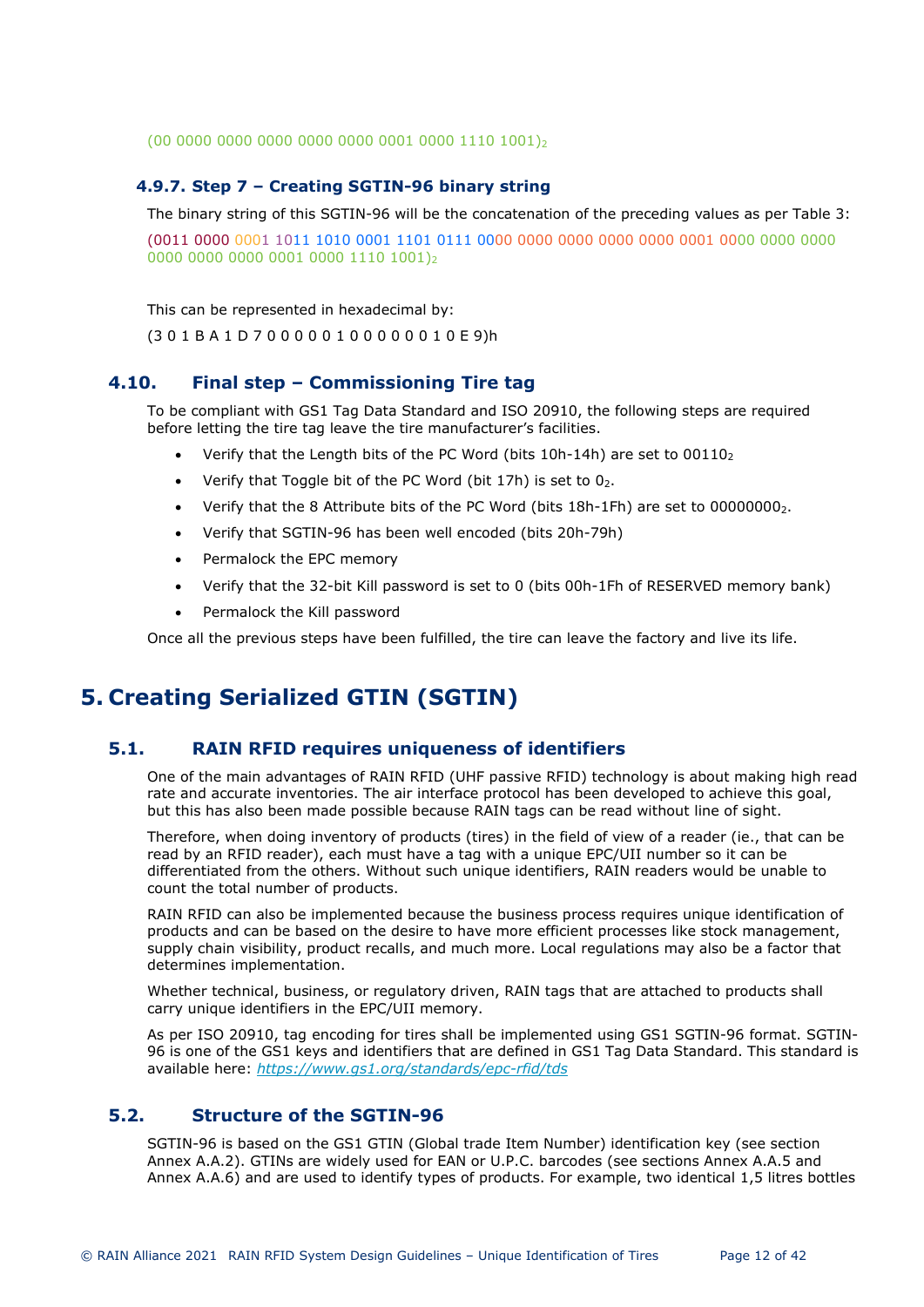of water will have the same GTIN. But a 0,75 litre bottle of the same brand will have a different GTIN.

There are four different types of GTINs: GTIN-8, GTIN-12, GTIN-13 and GTIN-14. For tire identification, only GTIN-12 and GTIN-13 must be considered.

GTIN-12 are 12-digits long and are based on U.P.C. Company Prefix (only allocated by GS1 US). GTIN-13 are 13-digits long and are based on GS1 Company Prefix allocated by GS1 Member Organizations or GS1 Global Office (see section [Annex A\)](#page-36-0).

The main GTIN-12 and GTIN-13 components are:

- The Company Prefix (see section [5.3.1\)](#page-13-1)
- The Item Reference (see section [5.3.2](#page-14-0))
- A Check Digit

*NOTE: the Check Digit is der[ived from](#page-36-0) the value of the other components and added at the end of the GTIN (see section Annex A). When creating SGTIN (to be encoded in RFID tag), this Check Digit is simply ignored.* 

To create SGTINs, we need to add some additional information as described in the Figure below and especially a Serial Number that will serve to uniquely identify each instance of a tire type.



*NOTE: Indicator Digit is only used for GTIN-14. As the creation of SGTIN-96 numbers for tires is based only on GTIN-12 and GTIN-13 constructs, Indicator Digit will no longer be considered in the rest of the document.* 

## **5.3. Company Prefix, Item Reference and padding zero(s)**

<span id="page-12-1"></span><span id="page-12-0"></span>When creating SGTIN-96 to be encoded in RAIN RFID tags, the length of the concatenation of Company Prefix and padding zero(s) and Item Refence shall always be 13-digit long.

To ensure compatibility between GTINs and SGTINs representations, padding zero(s) must be added in front of the Item Reference to achieve this.

When using a U.P.C. Company Prefix, two padding zeros must be added in front of the Item Reference. When using a GS1 Company Prefix, one single padding zero must be added in front of the Item Reference.

### **The lengths of Company Prefix and zero padded Item Reference are summarized in [Table 4.](#page-12-2) Table 4** Lengths of Company Prefix and zero padded Item Reference number

<span id="page-12-2"></span>

| Company Prefix length        |    | Zero padded Item Reference number<br>length |                |
|------------------------------|----|---------------------------------------------|----------------|
| <b>Digits</b><br><b>Bits</b> |    | <b>Digits</b>                               | <b>Bits</b>    |
| 12                           | 40 |                                             | $\overline{4}$ |
|                              | 37 | כי                                          | -              |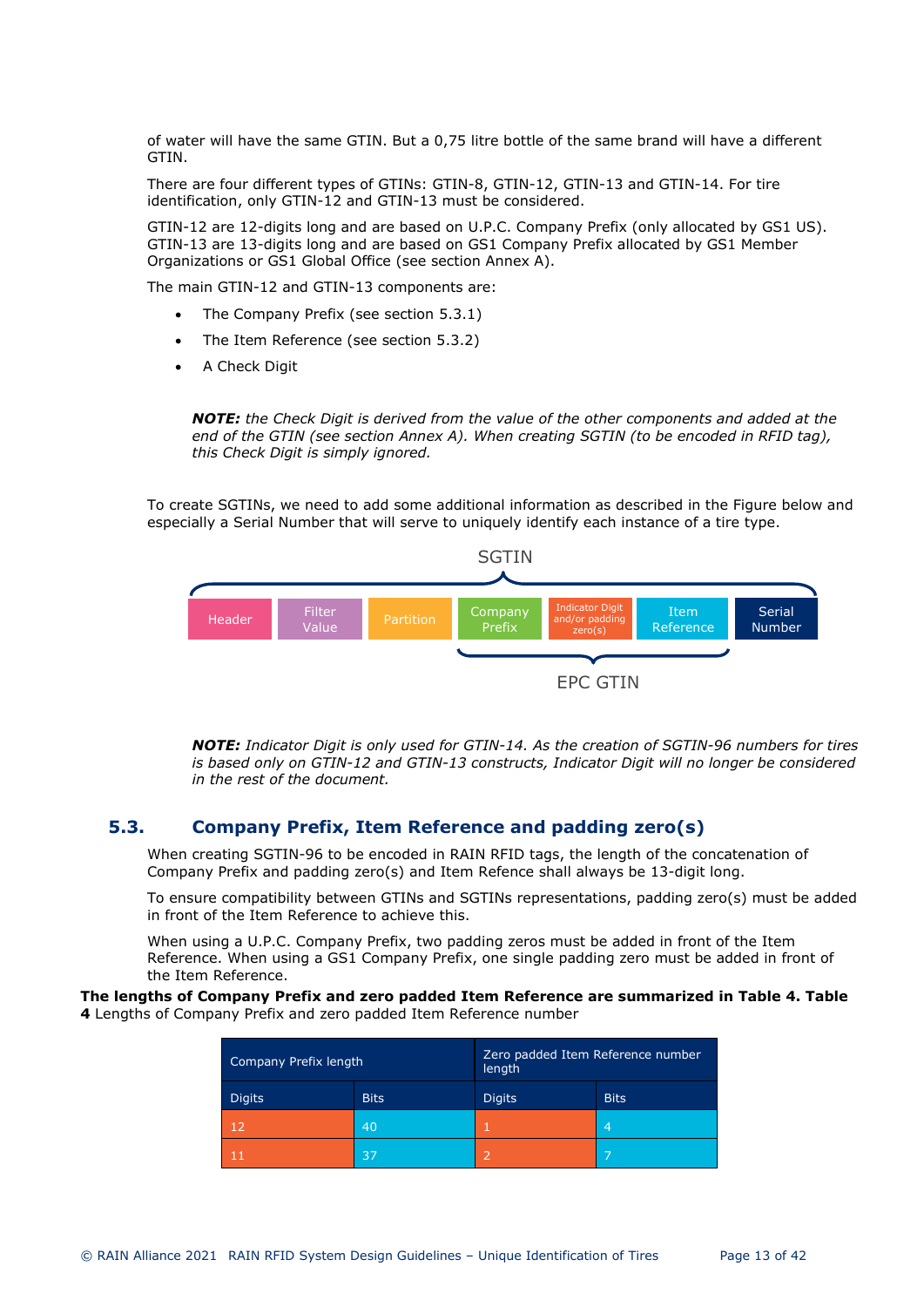| Company Prefix length                                    |    | Zero padded Item Reference number<br>length |    |  |
|----------------------------------------------------------|----|---------------------------------------------|----|--|
| 10                                                       | 34 | 3                                           | 10 |  |
| 9                                                        | 30 | 4                                           | 14 |  |
| 8                                                        | 27 | 5                                           | 17 |  |
| 7                                                        | 24 | 6                                           | 20 |  |
| 6                                                        | 20 | 7                                           | 24 |  |
| Sum is always 13-digit long<br>Sum is always 44-bit long |    |                                             |    |  |

## <span id="page-13-1"></span><span id="page-13-0"></span>**5.3.1. Company Prefix**

A Company Prefix is a unique string of four to twelve digits used to issue GS1 Identification Keys. The Company Prefix is issued by a GS1 Member Organisation or by GS1 Global Office.

To create a GS1 Identification Key like an SGTIN, a company shall license, at least, one Company Prefix. As the use of the GS1 system has grown, some companies have exhausted their prefix capacity and needed to acquire additional Company Prefixes. So, a Company Prefix does not identify a company; a Company Prefix is associated with a company.

Two kinds of Company Prefixes can be assigned to a Company: a GS1 Company Prefix or a U.P.C. Company Prefix (only assigned by GS1 US). The first one is used to create EAN barcodes, the second one is used to create U.P.C. barcodes (see section [Annex A\)](#page-36-0).

When you want to create GS1 SGTIN, you can choos[e what](#page-14-1)ever Company Prefix you licensed. There are no rules other than the ones described in section 5.3.2 (i.e., all the tires that belong to a given tire type shall be identified by the same GTIN).

## **Example**

A company X manufactures tires under 2 different brands, Brand-A and Brand-B. Brand-A operates mainly in Europe, Middle East, and Africa. Brand-B in North America, and Asia. Brand-A has licensed Company Prefix1 in GS1 Germany and Company Prefix2 in GS1 Italy. Brand-B has licensed Company Prefix3 in GS1 US and Company Prefix4 in GS1 Japan.

If the company X decides to manufacture a new tire (Tire Type 1) under Brand-A, it can choose to assign SGTINs based on either Company Prefix1 or Company Prefix2. Once the Company Prefix has been chosen, it cannot be changed. If another kind of tire (Tire Type 2) is designed and manufactured by the same Brand-A, different SGTINs must be assigned to these tires. These SGTINs can be based on the same Company Prefix than the previous tire model or not. The choice of the Company Prefix does not impact the country in which the tires can be distributed and sold.

*NOTE: Company X can decide to have only one Company Prefix that will be used by the two brands, but this could create issues in case the Company X decided to sell one of these brands to another company.*

This example is summarised in the picture below. Note that even if the same Tire Type 3 is manufactured by both Brand-A and Brand-B, it shall be identified using two different Company Prefixes since the brands are different.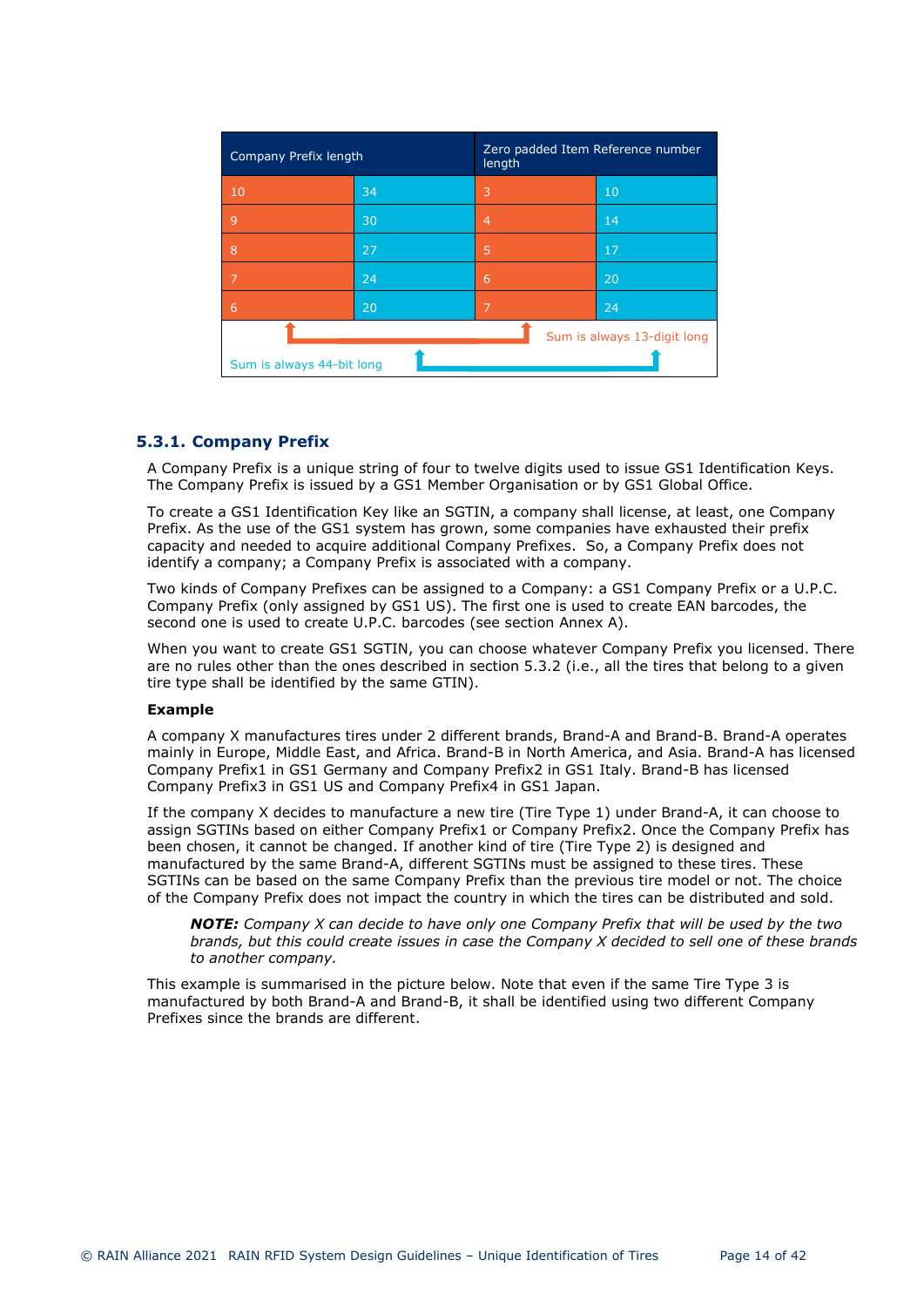

## <span id="page-14-1"></span><span id="page-14-0"></span>**5.3.2. Item Reference Numbers and GTIN management rules**

The two fundamental rules for GTIN allocation are:

### **1 tire type = 1 GTIN**

### **1 GTIN = 1 tire type**

When making decisions about tire identification, it is important to understand the differences between a NEW tire and changes to an existing tire type.

New tire types are those which do not currently exist in a brand owner's tire offering and are new to the marketplace. A new tire type should be considered different from the existing tire type offerings. The GTIN Management Rules require that if a tire type is new, it should **always** be assigned a different GTIN to accurately distinguish the new tire type from any tire type that is currently available.

Changes to existing tire type are considered "replacement tire type" (the previous version will no longer exist once the replacement tire type has flowed through). The GTIN Management Rules define when a change to certain attributes of an existing tire type requires a new GTIN.

For more information about GTIN allocation rules, refer to the GS1 standards: *<https://www.gs1.org/1/gtinrules//en/>*

Therefore, a new GTIN will **always** be created for a new tire type and any change in an existing tire type **may** impact its GTIN use.

Brand owner (Tire Manufacturer) shall allocate a unique Item Reference number to each tire type. The length of the Item Reference number depends on:

- The type of Company Prefix (U.P.C. or GS1) (see section [5.3.1](#page-13-1))
- The length of the Company Prefix

GS1 recommends a sequential allocation of Item Reference Numbers as a best practice. Whatever the internal reference and the time at which the tire type has been made available to the market, Item Reference shall be only made of numeric digits and should be allocated sequentially.

[Table 5](#page-14-2) is an example of assignments to an existing list of tire types based on a 7-digit long GS1 Company Prefix. The Item Reference number shall therefore be 5-digit long.

<span id="page-14-2"></span>**Table 5** Example of sequential allocation based on 7-digit long GS1 Company Prefix

| Product            | Product type | Internal<br>reference* | <b>GS1 Company Prefix</b> | Item Reference number |
|--------------------|--------------|------------------------|---------------------------|-----------------------|
| Motorcycle<br>tire | 160/70 B7    | HFT-23/std12           | 9528765                   | 00000                 |
| Truck tire         | 11R22.5      | TRX-11/hyb1            | 9528765                   | 00001                 |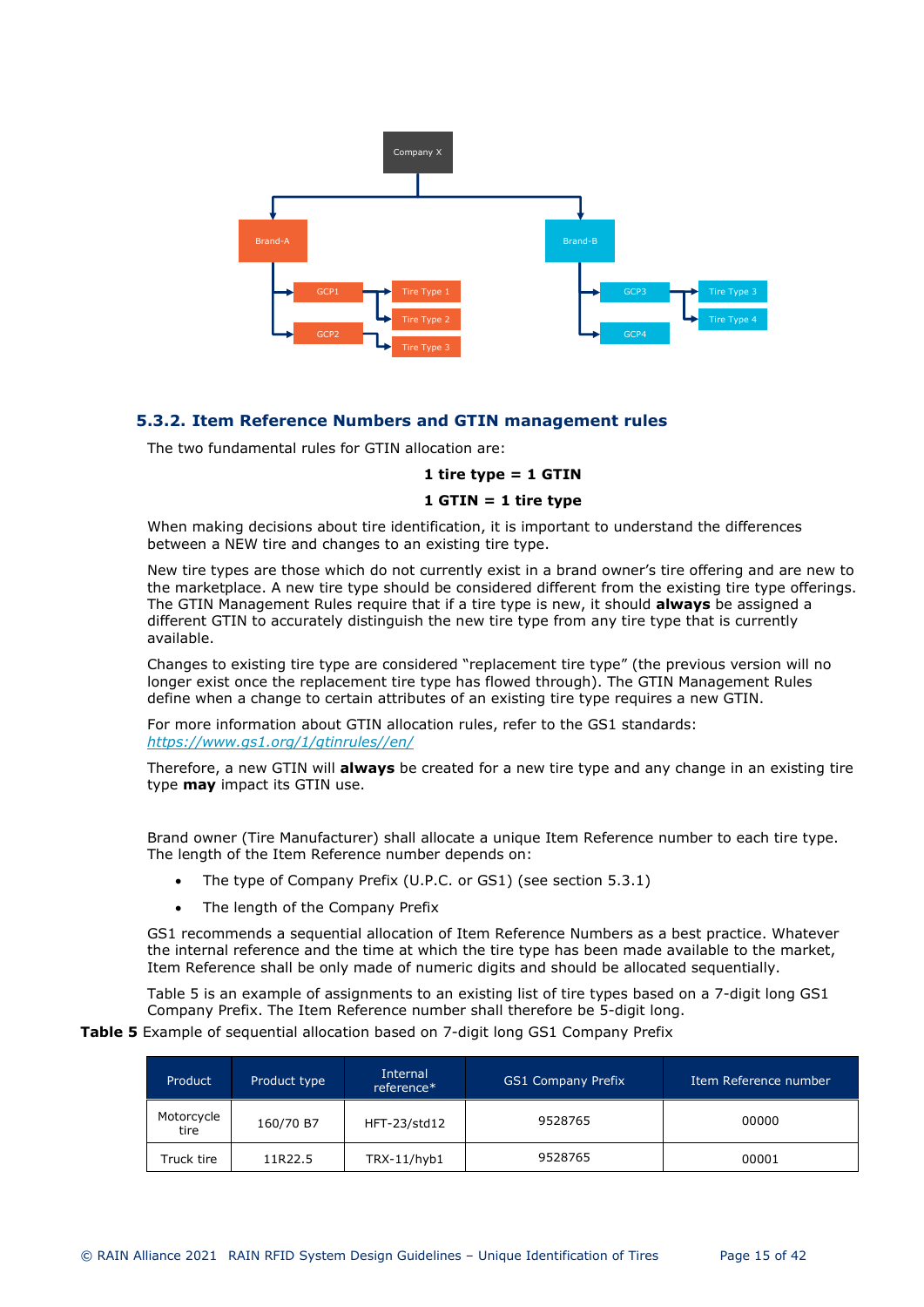| Product                                                                                                                                   | Product type | Internal<br>reference* | <b>GS1 Company Prefix</b> | Item Reference number |
|-------------------------------------------------------------------------------------------------------------------------------------------|--------------|------------------------|---------------------------|-----------------------|
| Personal<br>car                                                                                                                           | 195/55 R16   | PRS-16/veh1            | 9528765                   | 00002                 |
| Personal<br>car                                                                                                                           | 195/55 R18   | PRS-18/veh3            | 9528765                   | 00003                 |
| Personal<br>car                                                                                                                           | 195/55 R20   | PRS-20/veh2            | 9528765                   | 00004                 |
| Motorcycle<br>tire                                                                                                                        | 160/70 B8    | HFT-24/std6            | 9528765                   | 00005                 |
| Personal<br>car                                                                                                                           | 195/55 R15   | PRS-15/veh2            | 9528765                   | 00006                 |
| *Internal reference provided in this Table are purely fictional, any resemblance to existing or former tire references<br>are accidental. |              |                        |                           |                       |

[Table 6](#page-15-1) is another example of assignments to the same existing list of tire types in [Table 5](#page-14-2) but based on an 8-digit long U.P.C. Company Prefix. The Item Reference number shall therefore be 3 digit long.

<span id="page-15-1"></span>

|  |  | Table 6 Example of sequential allocation based on 8-digit long U.P.C. Company Prefix |  |  |  |  |
|--|--|--------------------------------------------------------------------------------------|--|--|--|--|
|  |  |                                                                                      |  |  |  |  |

| Product            | Product type                                                                                                                              | Internal<br>reference* | U.P.C. Company Prefix | Item Reference number |  |
|--------------------|-------------------------------------------------------------------------------------------------------------------------------------------|------------------------|-----------------------|-----------------------|--|
| Motorcycle<br>tire | 160/70 B7                                                                                                                                 | HFT-23/std12           | 95287654              | 000                   |  |
| Truck tire         | 11R22.5                                                                                                                                   | TRX-11/hyb1            | 95287654              | 001                   |  |
| Personal<br>car    | 195/55 R16                                                                                                                                | PRS-16/veh1            | 95287654              | 002                   |  |
| Personal<br>car    | 195/55 R18                                                                                                                                | PRS-18/veh3            | 95287654              | 003                   |  |
| Personal<br>car    | 195/55 R20                                                                                                                                | PRS-20/veh2            | 95287654              | 004                   |  |
| Motorcycle<br>tire | 160/70 B8                                                                                                                                 | HFT-24/std6            | 95287654              | 005                   |  |
| Personal<br>car    | 195/55 R15                                                                                                                                | PRS-15/veh2            | 95287654              | 006                   |  |
|                    | *Internal reference provided in this Table are purely fictional, any resemblance to existing or former tire references<br>are accidental. |                        |                       |                       |  |

## <span id="page-15-0"></span>**5.3.3. Padding zero(s)**

Whatever the Company Prefix type (U.P.C. or GS1) and whatever the length of both the Company Prefix and Item Reference number, the segment to be encoded in SGTIN-96 shall be 13-digit long. Padding zero(s) must be added between Company Prefix and Item Reference number to achieve this number of digits.

To identify tires with SGTIN-96, the following rules apply:

When using GS1 Company Prefix, one padding zero must be added and the overall length of {Company Prefix; Padding zero; Item Reference} shall be 13 digits. Therefore, if N is the length of the GS1 Company Prefix, the length of Item Reference is 13-(N+1).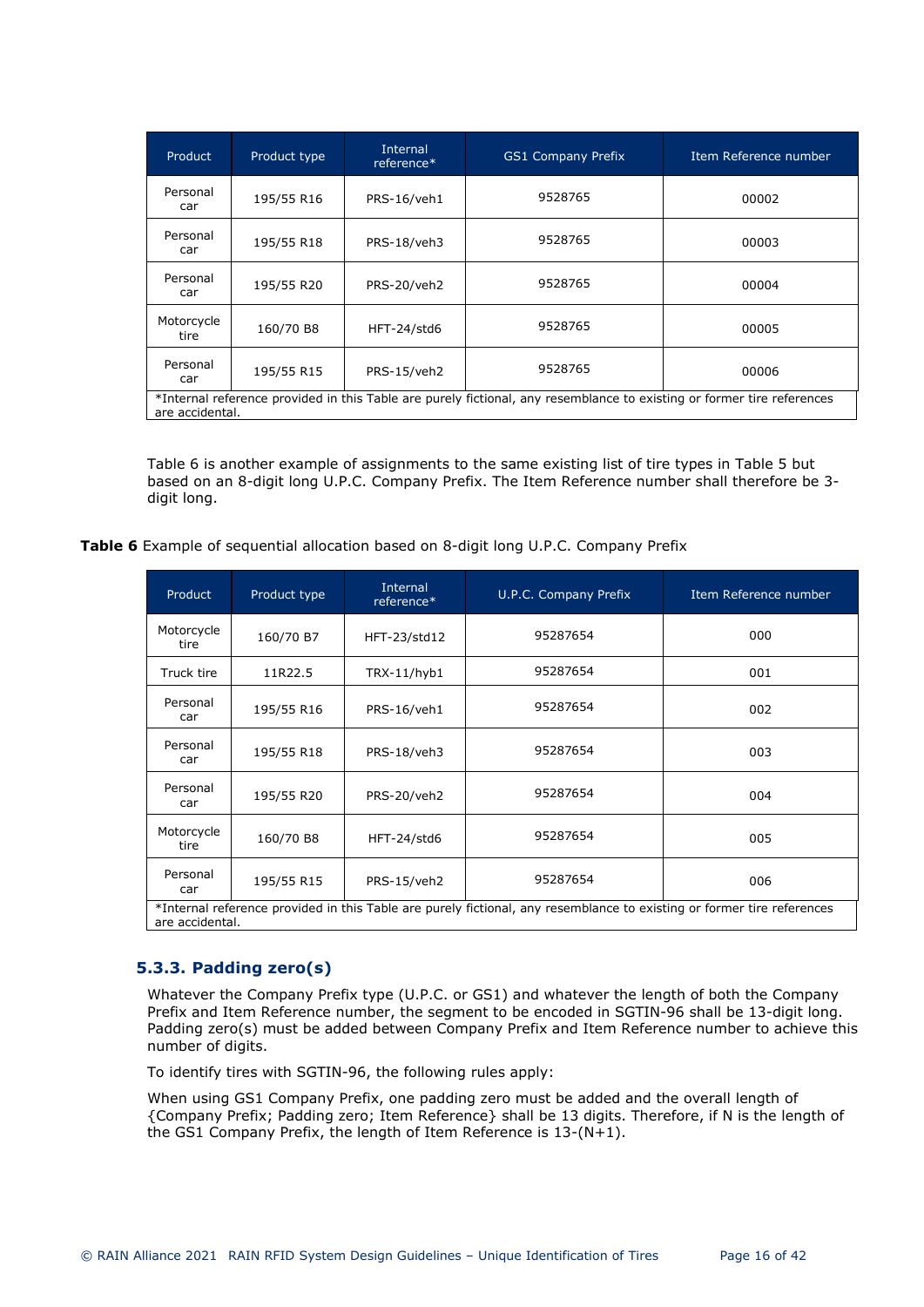When using U.P.C. Company Prefix, two padding zeros must be added and the overall length of {Company Prefix; Padding zeros; Item Reference} shall be 13 digits. Therefore, if M is the length of the U.P.C. Company prefix, the length of Item Reference is 13-(M+2).

## <span id="page-16-0"></span>**5.3.4. Example using a GS1 Company Prefix (GCP)**

Assume you have a 7-digit long GS1 Company prefix which is 9524141. Since it is a GS1 Company Prefix, the Item Reference number is 5-digits long and we must add one padding zero.

Assume that the Item Reference number is 12345 (which should mean that it the 12346<sup>th</sup> type of tire that you are manufacturing and selling).

Since the GCP is 7-digit long, it must be encoded into a 24-bit long binary string and the zero padded Item Reference number must be encoded in a 20-bit long binary string (see [Table 4](#page-12-2)).

The GCP is interpreted as an integer value (9524141) which is easily translated into a binary format. Therefore, (1001 0001 0101 0011 1010 1101)<sub>2</sub> are the 24 bits to encode as the GS1 Company Prefix in the RFID tag (see [Table 8\)](#page-17-3).

The following bits to encode in the RFID tags correspond to the zero padded Item Reference number. Therefore, you must encode 012345 as a 20-bit long binary string (see [Table 4\)](#page-12-2).

(0000 0011 0000 0011 1001) $_2$  are the 20 bits to encode as the zero padded Item Reference number in the RFID tag (see [Table 8](#page-17-3)).

## <span id="page-16-1"></span>**5.3.5. Example using a U.P.C. Company Prefix**

Assume you have an 8-digit long U.P.C. Company Prefix which is 95241412. Since it is a U.P.C. Company Prefix, the Item Reference number is 3-digits long and we must add two padding zeros.

Assume that the Item Reference number is 123 (which should mean that it the 124<sup>th</sup> type of tire that you are manufacturing and selling).

Since the U.P.C. Company prefix is 8-digit long, it must be encoded into a 27-bit long binary string and the zero padded Item Reference number must be encoded in a 17-bit long binary string (see [Table 4](#page-12-2)).

The U.P.C. Company Prefix is interpreted as an integer value (95241412) which is easily translated into a binary format. Therefore,  $(101 1010 1101 0100 0100 1100 0100)_2$  are the 27 bits to encode as the U.P.C. Company Prefix in the RFID tag (see [Table 8\)](#page-17-3).

The following bits to encode in the RFID tags correspond to the zero padded Item Reference number. Therefore, you must encode 00123 as a 17-bit long binary string (see [Table 4](#page-12-2)).

 $(0\ 0000\ 0000\ 0111\ 1011)_2$  are the 17 bits to encode as the zero padded Item Reference number in the RFID tag (see [Table 8\)](#page-17-3).

## **5.4. Header**

<span id="page-16-2"></span>The general structure of an EPC Binary Encoding as used on a tag is as a string of bits (i.e., a binary representation), consisting of a fixed length, 8-bit, Header followed by a series of fields whose overall length, structure, and function are determined by the header value.

SGTIN-96 is one of the available GS1 Tag Data Standard coding schemes. Its Header value is defined by the 8 following bits:  $(0011 0000)_2$ . These are the bit values that must be encoded in the RFID tag. This Header can also be represented as a hexadecimal string (30)h or by its equivalent decimal value (48).

## **5.5. Filter value**

<span id="page-16-3"></span>The filter value is additional control information that is included in the EPC memory bank of an RFID tag. The intended use of the filter value is to allow an RFID reader to select or deselect the tags corresponding to certain physical objects, to make it easier to read the desired tags in an environment where there may be other tags present in the environment.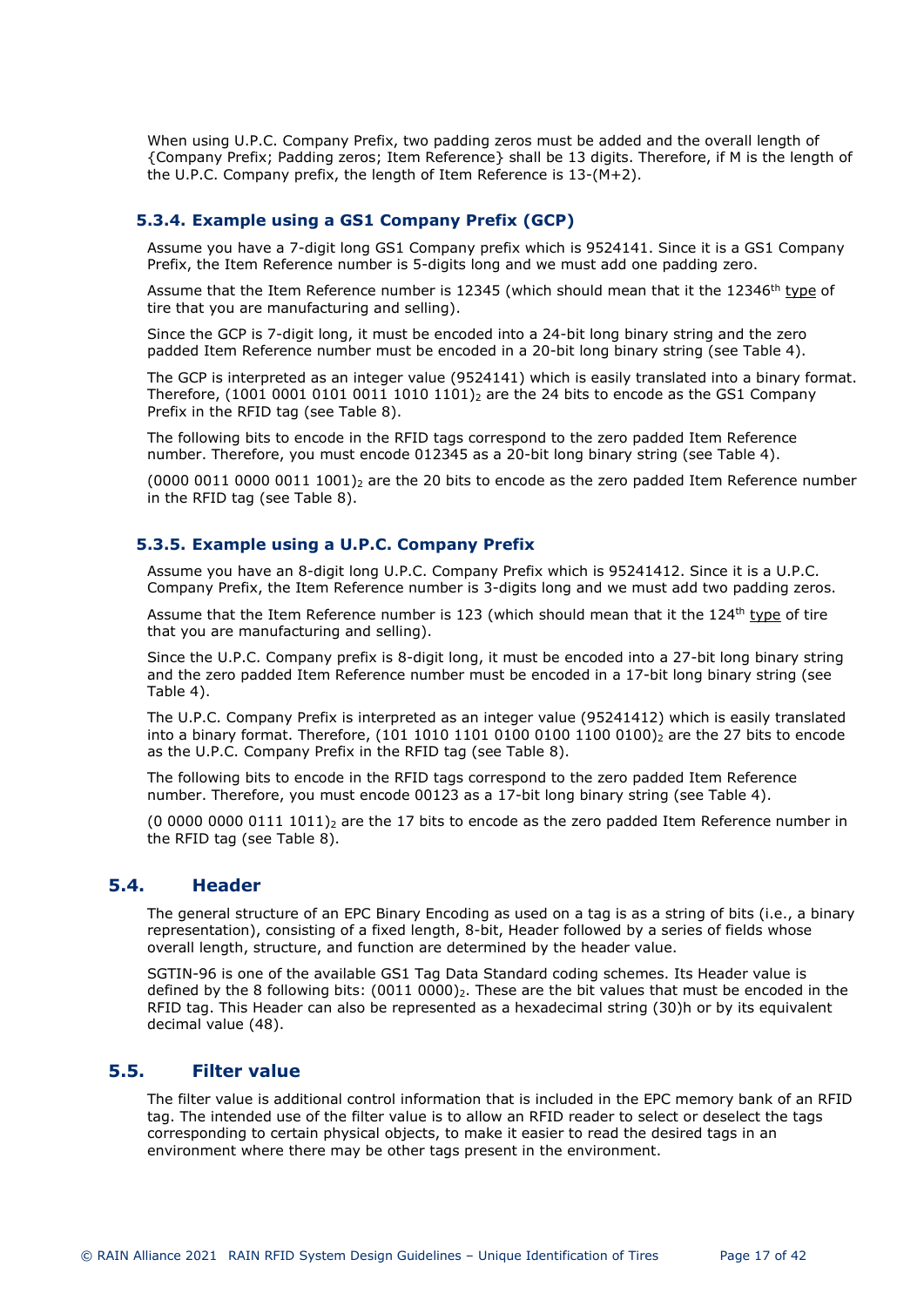Filter values are available for most EPC types. There is a different set of standardised filter values associated with each type of EPC, as specified by GS1 Tag Data Standard.

For SGTIN, the Filter value consists of a fixed 3-bit length binary string.

<span id="page-17-0"></span>Filter Value  $(000)$ <sub>2</sub> is recommended for unique tire identification.

## **5.6. Partition Value**

Since the SGTIN is made of a Company Prefix and zero padded Item Reference numbers, and since the Company Prefix may vary in length, the Partition Value indicates the number of bits for encoding the Company Prefix and the number of bits for encoding the zero padded Item Reference number.

The Partition Value is encoded within a 3-bit long binary string but only 7 different values can be used since there is only 7 different lengths of Company Prefixes.

The [Table 7](#page-17-4) describes the values and meanings of the Partition Value.

| Partition Value |             | Company Prefix length |               | Zero padded Item Reference length |                |
|-----------------|-------------|-----------------------|---------------|-----------------------------------|----------------|
| Decimal         | <b>Bits</b> | <b>Bits</b>           | <b>Digits</b> | <b>Bits</b>                       | <b>Digits</b>  |
| 0               | 000         | 40                    | 12            | $\overline{4}$                    |                |
|                 | 001         | 37                    | 11            |                                   | 2              |
| 2               | 010         | 34                    | 10            | 10                                | 3              |
| 3               | 011         | 30                    | 9             | 14                                | $\overline{4}$ |
| 4               | 100         | 27                    | 8             | 17                                | 5              |
| 5               | 101         | 24                    | 7             | 20                                | 6              |
| 6               | 110         | 20                    | 6             | 24                                | 7              |

## <span id="page-17-4"></span>**Table 7** SGTIN Partition Table

## **5.7. Serial number**

<span id="page-17-5"></span><span id="page-17-1"></span>The Serial Number is used to uniquely identify every instance of a tire. When using SGTIN-96 format, the serial number is encoded into a 38-bit long binary string. Serial numbers are therefore numeric values between 0 and 2<sup>38</sup>-1 which is 274,877,906,943.

The translation and encoding are simple. You take your serial number as a decimal value and translate it as a 38-bit long binary string.

## **Example of serial number**

Assume your serial number is 45 which could correspond to the  $46<sup>th</sup>$  instance of a given GTIN (type of tire). The binary equivalent representation of 45 is (10 1101)<sub>2</sub>. Therefore, you will encode (00 0000 0000 0000 0000 0000 0000 0000 0010 1101)2 as the last 38 bits of the SGTIN-96.

## **5.8. Summary of SGTIN components**

<span id="page-17-2"></span>The lengths and values of the different SGTIN-96 components are described in [Table 8.](#page-17-3)

## <span id="page-17-3"></span>**Table 8** Structure of SGTIN-96

| Data Structure of SGTIN-96 |                        |                    |         |  |  |  |
|----------------------------|------------------------|--------------------|---------|--|--|--|
| EPC SGTIN-96               | Field length<br>(bits) | Value<br>(decimal) | Comment |  |  |  |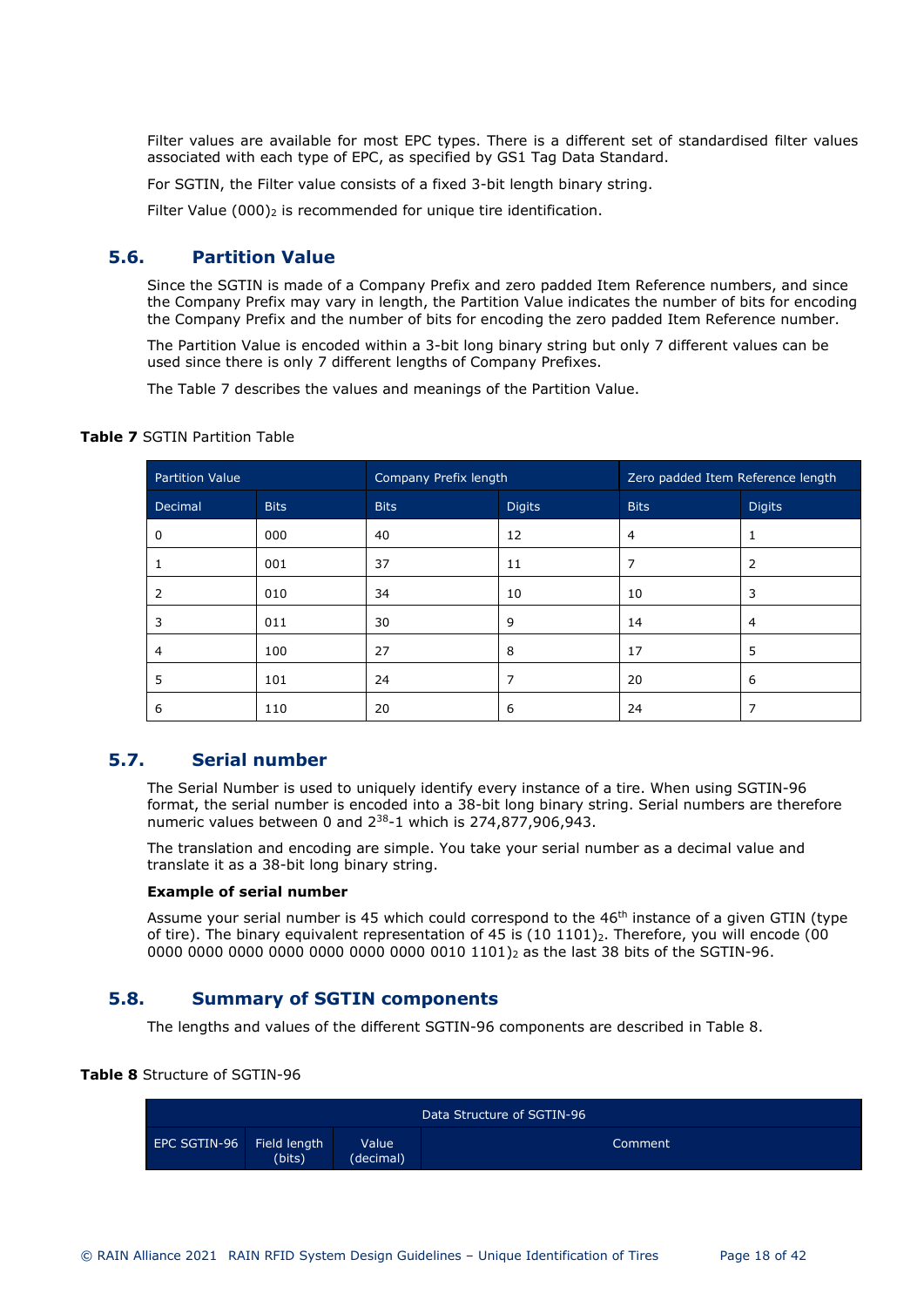| Header                           | 8        | 48            | Number for SGTIN-96                                                                                                                                                                                                                                                                                                               |
|----------------------------------|----------|---------------|-----------------------------------------------------------------------------------------------------------------------------------------------------------------------------------------------------------------------------------------------------------------------------------------------------------------------------------|
| Filter value                     | 3        | 0             | $\mathbf{0}$ = All Others $\rightarrow$ used for <b>individual tires</b>                                                                                                                                                                                                                                                          |
| Partition                        | 3        | $0$ to $6$    | GS1 allocated Company Prefix (CP) length<br>$0 = CP$ of 12 digits<br>$1 = CP$ of 11 digits<br>$2 = CP$ of 10 digits<br>$3 = CP$ of 9 digits<br>$4 = CP$ of 8 digits<br>$5 = CP$ of 7 digits<br>$6 = CP$ of 6 digits                                                                                                               |
| Company<br>Prefix                | 20 to 40 | N/A           | GS1 allocated Company Prefix                                                                                                                                                                                                                                                                                                      |
| Zero padded<br>Item<br>reference | 24 to 4  | N/A           | Depends on the number of digits in Company Prefix. The total number<br>of digits (Company Prefix + zero padded Item reference) shall be 13.<br>Value to be defined and assigned by the tire manufacturer (see section<br>5.3.2)                                                                                                   |
| Serial number                    | 38       | 0 to $2^{38}$ | Up to 12 digits with the highest allowable value of 274,877,906,943<br>since serial number is encoded with 38 bits within SGTIN-96.<br>Value to be defined by the tire manufacturers. Companies must<br>implement measures to ensure serial number uniqueness to allow<br>for unambiguous identification of each individual tire. |

*NOTE: Padding zero(s) for tire identification, shall be either 00 (for U.P.C. Company Prefix) or 0 (for GS1 Company Prefix).*

*NOTE: By definition, the total length of the binary encoding of Company Prefix and zero*  padded Item Reference number shall always be 13 digits (44 bits), whatever the length of the *Company Prefix.* 

## **5.9. Full SGTIN-96 Example**

<span id="page-18-0"></span>The company McIntire has been allocated a 7-digit GS1 Company Prefix (9528765) by GS1 for the creation of GS1 identifiers. After having created 7 different types of tires, this company is manufacturing an eighth model and has allocated the Item reference (00007) to this tire type.

*NOTE: Item Reference number 0 has been allocated to the first model of tire.* 

To comply with ISO 20909, McIntire wants to identify each single tire of this model using RFID with SGTIN-96 format.

This company would like to know what the 96 bits are to be encoded in EPC memory of the tag for the tire that is allocated Serial Number 569.

First, as they are using SGTIN-96, the first 8 bits of the EPC memory represent the Header for SGTIN-96. As per GS1 TDS, these bits are  $(0011\ 0000)_2$ .

The next 3 bits represent the Filter Value and, following this guideline, they must set these 3 bits to  $(000)_2$ . Therefore, the next 3 bits of the EPC memory are  $(000)_2$ .

The value of the Partition needs to be defined next. Since their GCP is 7-digits long, the Partition Value is 5 and the next 3 bits to be encoded in the EPC memory are  $(101)_2$ .

Next, the decimal value of the GCP must be converted into a 24-bit long binary string. These 24 bits are (1001 0001 0110 0101 1011 1101)<sub>2</sub>.

Since McIntire is using a GS1 Company prefix, we need to add a leading zero to the Item Reference number. The zero padded Item Reference Number value (0 00007) must be converted into a 20-bit long binary string. These 20 bits are  $(0000 0000 0000 0000 0111)_2$ .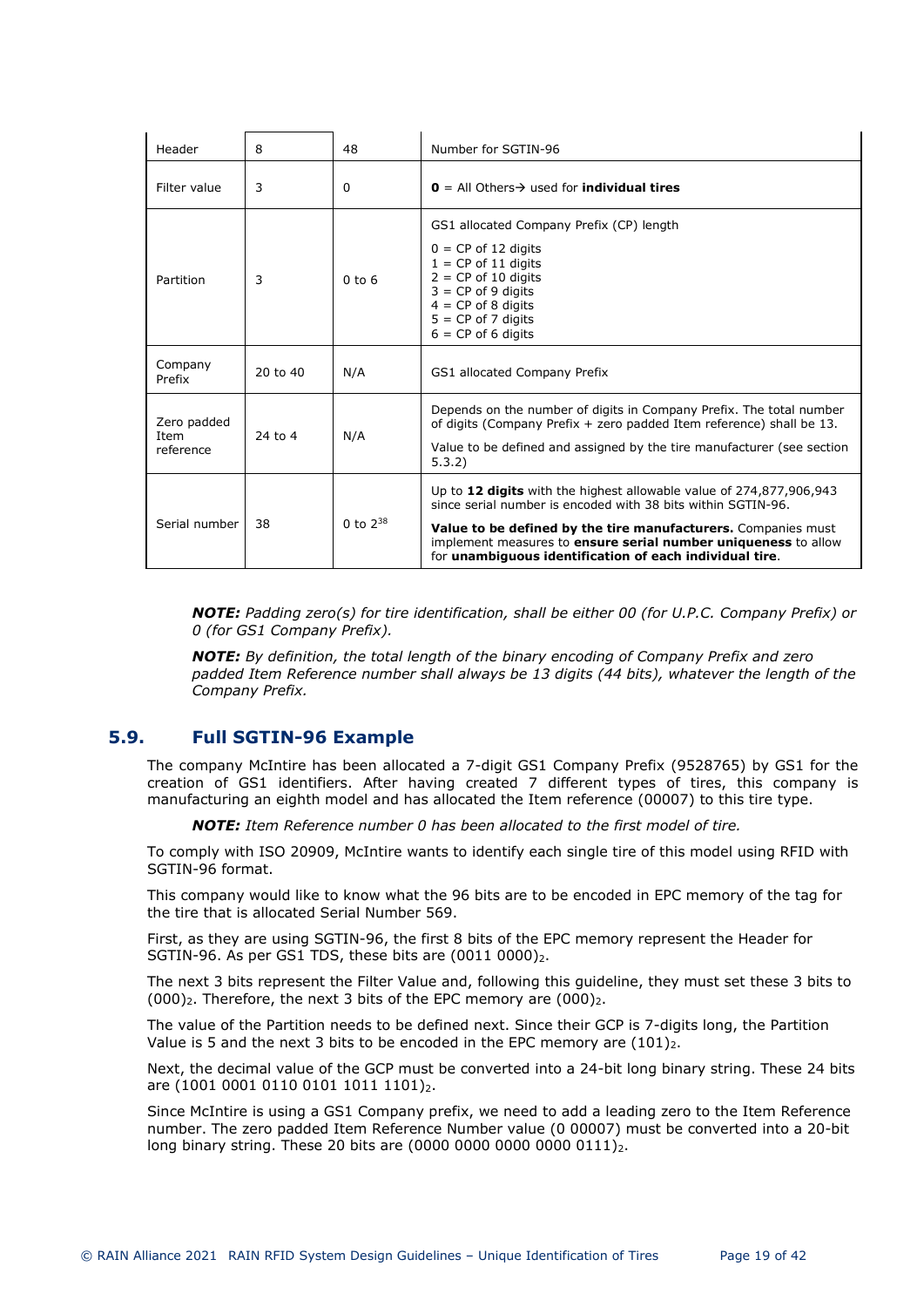Finally, the serial number 569 is converted into a 38-bit long binary string which is (00 0000 0000 0000 0000 0000 0000 0010 0011 1001)2.

The binary values of all these components are summarised in the [Table 9](#page-19-0).

## <span id="page-19-0"></span>**Table 9** Components of SGTIN-96

| Component     | <b>Header</b> | Filter<br>Value | <b>Partition</b> | <b>GCP</b>                       | Zero padded<br>Item Reference<br>number | <b>Serial</b>                                         |
|---------------|---------------|-----------------|------------------|----------------------------------|-----------------------------------------|-------------------------------------------------------|
| Length (bits) | 8             | っ               | 3                | 24                               | 20                                      | 38                                                    |
| Value         | 0011<br>0000  | 000             | 101              | 1001 0001 0110<br>0101 1011 1101 | 0000 0000 0000<br>0000 0111             | 00 0000 0000 0000<br>0000 0000 0000 0010<br>0011 1001 |

All these bits can be grouped and are usually represented as a string of hexadecimal characters (see [Table 10](#page-19-1)).

## <span id="page-19-1"></span>**Table 10** Binary and Hexadecimal representations of SGTIN-96



To help create this binary string, use the GS1 tools available at *[https://www.gs1.org/services/epc](https://www.gs1.org/services/epc-encoderdecoder)[encoderdecoder](https://www.gs1.org/services/epc-encoderdecoder)*

The Figure below shows the conversion made with the EPC Encoder/Decoder tool.

| <b>GS1 Key or other identifier</b> $-$ as used in bar codes                                     |
|-------------------------------------------------------------------------------------------------|
| (21)<br>$(01)$ 09528765000079<br>GTIN + serial (Al 01 + Al 21)<br>۰۱<br>569                     |
| GS1 Company Prefix Length   7 digits<br>$\ddot{•}$                                              |
| <b>EPC Pure Identity URI (urn:epc:id:)</b> - as used in EPCIS                                   |
| urn:epc:id:sqtin:9528765.000007.569                                                             |
| <b>RFID Control Information</b><br>Tag Size   96 bits<br>Filter Value $\int 0 - a \, dt$ others |
| <b>EPC Tag URI (urn:epc:tag:)</b> - as used in RFID middleware                                  |
| urn:epc:tag:sgtin-96:0.9528765.000007.569                                                       |
| RFID Tag EPC Memory Bank Contents (hexadecimal) - starting at bit 20h                           |
| 30164596F40001C000000239                                                                        |
|                                                                                                 |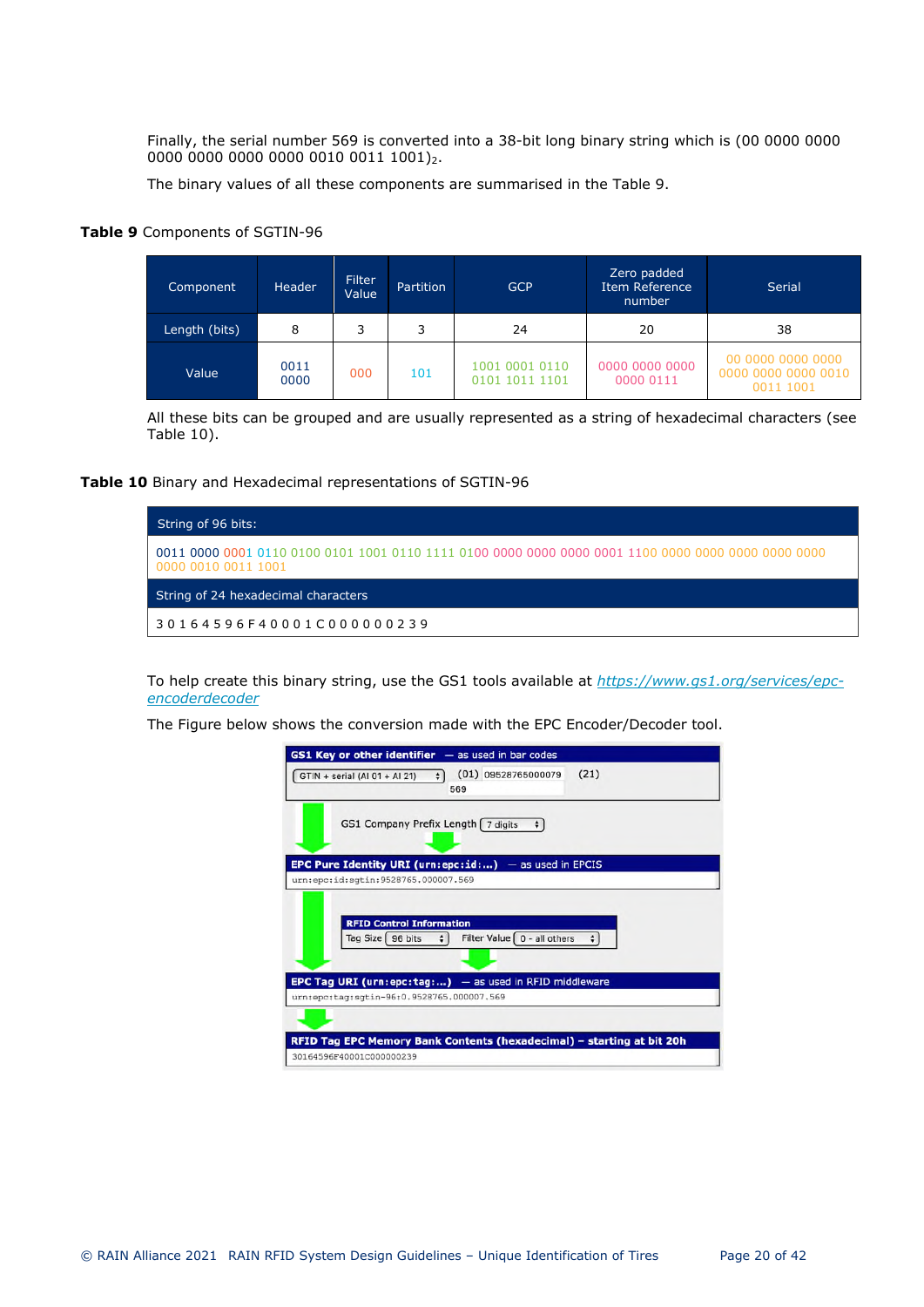## <span id="page-20-0"></span>**6. Serialisation processes**

## **6.1. Introduction**

<span id="page-20-1"></span>This section focuses on the importance of a strategy for managing the assignment of unique serial numbers to tires. The tires are mainly intended to be serialized "at source"; i.e., by the tire manufacturer so the RFID enabled tires are uniquely identified prior to leaving the tire manufacturers' facilities. There may be some limited need to assign serial numbers further downstream in the supply chain, e.g., in an exceptional situation where the source tag is missing.

In principle, assigning unique serial numbers is straightforward. For example, using a simple incrementing counter 1, 2, 3, ..., for each GTIN to assign the next unused serial number to each instance of that GTIN as it is manufactured. However, this becomes more complicated when serial numbers for the same product may be assigned in more than one physical location. Examples of situations in which this occurs are:

- The same product is manufactured on multiple manufacturing lines in the same building
- The same product is manufactured in different manufacturing plants
- One or more contract manufacturers are used
- Tire tags (including patches and stickers) are affixed to tires by one or more 3rd party service bureaus
- Pre-programmed tire tags (including patches and stickers) are obtained from one or more tag service providers and affixed to the products later
- Downstream supply chain parties (e.g., OEM, retailers, retreaders) need to assign new serial numbers in exception situations, e.g., where the original tag is missing, or a tire returned by a customer with the label removed is to be restocked.

## **6.2. Creating a Top-level Serialisation Plan**

<span id="page-20-3"></span><span id="page-20-2"></span>It is best practice for all tire manufacturers to create a top-level plan to define what serialisation methods are to be used. In creating a top-level plan, the tire manufacturer should understand the following requirements:

- What types of tires are to be serialized? What are their GTINs?
- What is the expected volume of each GTIN that will be manufactured over the life of the GTIN? This helps to assess how many serial numbers will be needed over time.
- Where will serialisation take place? In the brand owner's own manufacturing facility, in 3rd parties contracted by the brand owner (contract manufacturers, serviced bureaus, etc), by other supply chain parties?
- How many different internal facilities and/or 3rd parties will be used?
- What IT capabilities are available, or can be made available, to manage serialisation?
- How are the answers to the above expected to change over time?

These answers to these questions will help determine the various serialisation methods available.

The conclusion from analysing the available approaches is often that more than one approach needs to be supported. Sometimes, the tire manufacturer sees a need to use two approaches simultaneously. Other times, only one method is to be used at any given time, but the tire manufacturer wants flexibility to change to a different method in the future. This means that a toplevel plan will generally include a high-level allocation of the full 38-bit serial number space, so that these different choices can be accommodated.

Regardless of the methods chosen in the top-level plan, the tire manufacturer is still responsible for quality control of serialisation, including ensuring that the correct GTIN and serial number according to the serialisation plan is encoded into the tag, that the tag is readable, and that verification is performed to ensure serial numbers are not duplicated.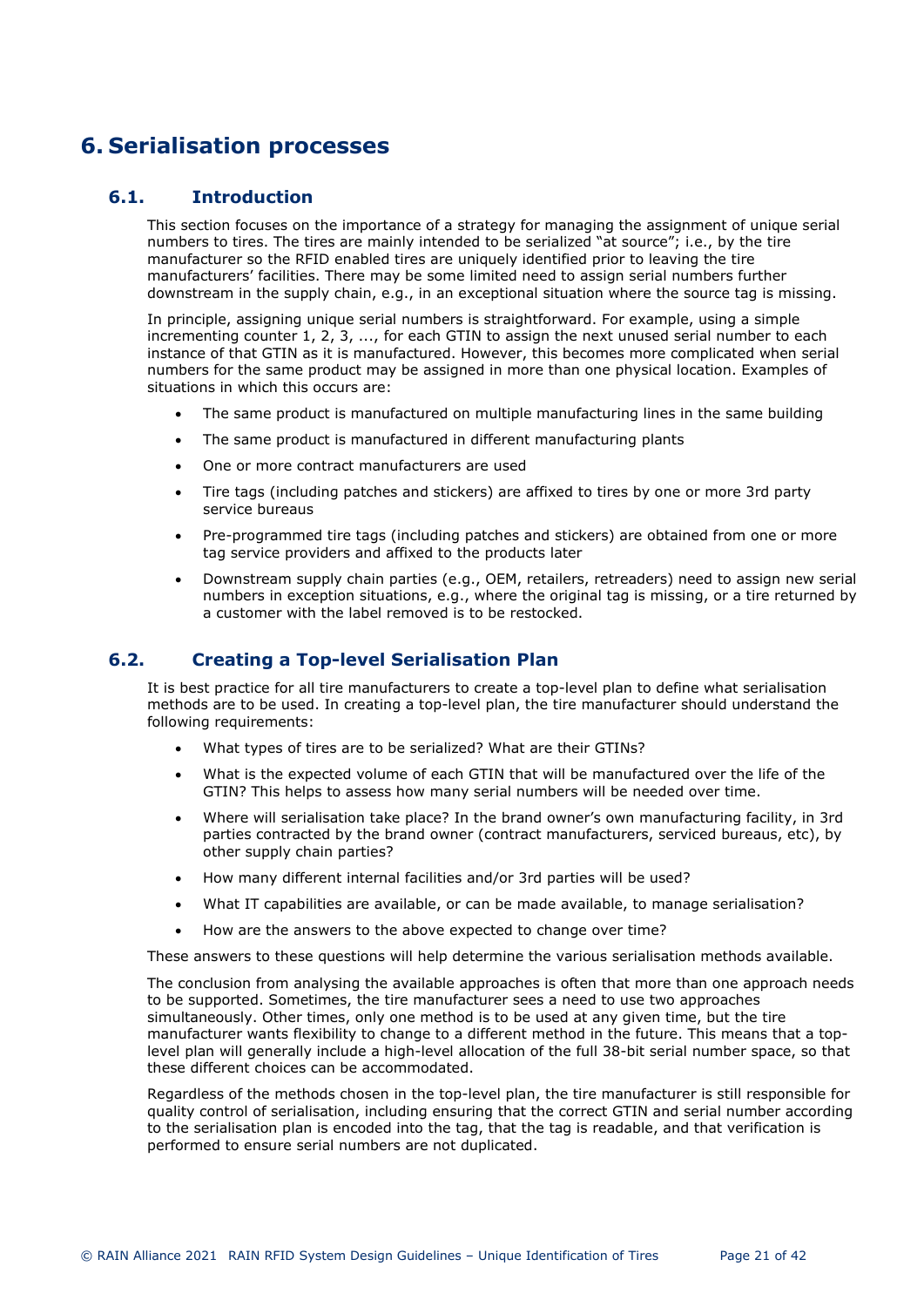## **6.3. Business scenarios**

<span id="page-21-0"></span>This sub-section illustrates the two commonly occurring business process scenarios for serialisation of tires. It illustrates different approaches for managing serial numbers to ensure uniqueness and shows how they may be applied to each of the business scenarios.

## <span id="page-21-1"></span>**6.3.1. Tire manufacturing on a single line**

The simplest business scenario for serialising tires is when a tire manufacturer tags a product on a single manufacturing line. Although this single manufacturing line is the only place where serial numbers for the given product are assigned, a process is needed to ensure uniqueness of serial numbers. The software that runs the manufacturing line has complete control over what serial numbers are issued; and so, on its own, it can employ a method to ensure uniqueness of serial numbers.

## <span id="page-21-2"></span>**6.3.2. Tire manufacturing on multiple lines**

A more complex business scenario is where the same type of tire (same GTIN) is manufactured and tagged on more than one manufacturing line. This includes having several manufacturing lines within the same plant, or manufacturing lines that are geographically separated. In this case, the challenge is to ensure that one manufacturing line does not use the same serial number that a different manufacturing line has already used for the same type of tire.

## **6.4. Examples of serialisation management**

<span id="page-21-5"></span><span id="page-21-3"></span>This section provides 2 examples for managing serialisation. The first one can be used when tires are manufactured on a single production line. The second one could be preferred in situations where the same type of tire is manufactured in multiple locations.

These descriptions are based on the use of SGTIN-96 so that the serial numbers are all-numeric, with no leading zeros, so that the serial number is a decimal numeral in the range  $[0; 2^{38}$ -1]. That is, the lowest-numbered serial number is 0, and the highest-numbered serial number is 274877906943. To be encoded in RAIN tags, the decimal value of the serial number has to be converted into an equivalent 38-bit long binary string (see section [5.7](#page-17-5)).

## <span id="page-21-4"></span>**6.4.1. Example #1: sequential serialisation on a single production line**

The method in this example is called "IT-based" because it relies upon the information systems of a tagging party to manage the allocation of serial numbers. The IT systems are used to keep track of which serial numbers have been allocated and which have not. The software performing this function can exist at a variety of levels within an enterprise's IT architecture, from being embedded directly in a printer or other manufacturing device, to being a function of a Manufacturing Execution System (MES), to being a corporate-wide enterprise software function. Regardless, they all rely upon stored information that keeps track of which serial number to allocate next, and so it is important that these systems are properly secured and backed up.

The basic building block for an IT-based serialisation method is the allocation of serial numbers on a single manufacturing or tagging line. The simplest method is to have a counter which allocates serial numbers sequentially one at a time, as illustrated below:

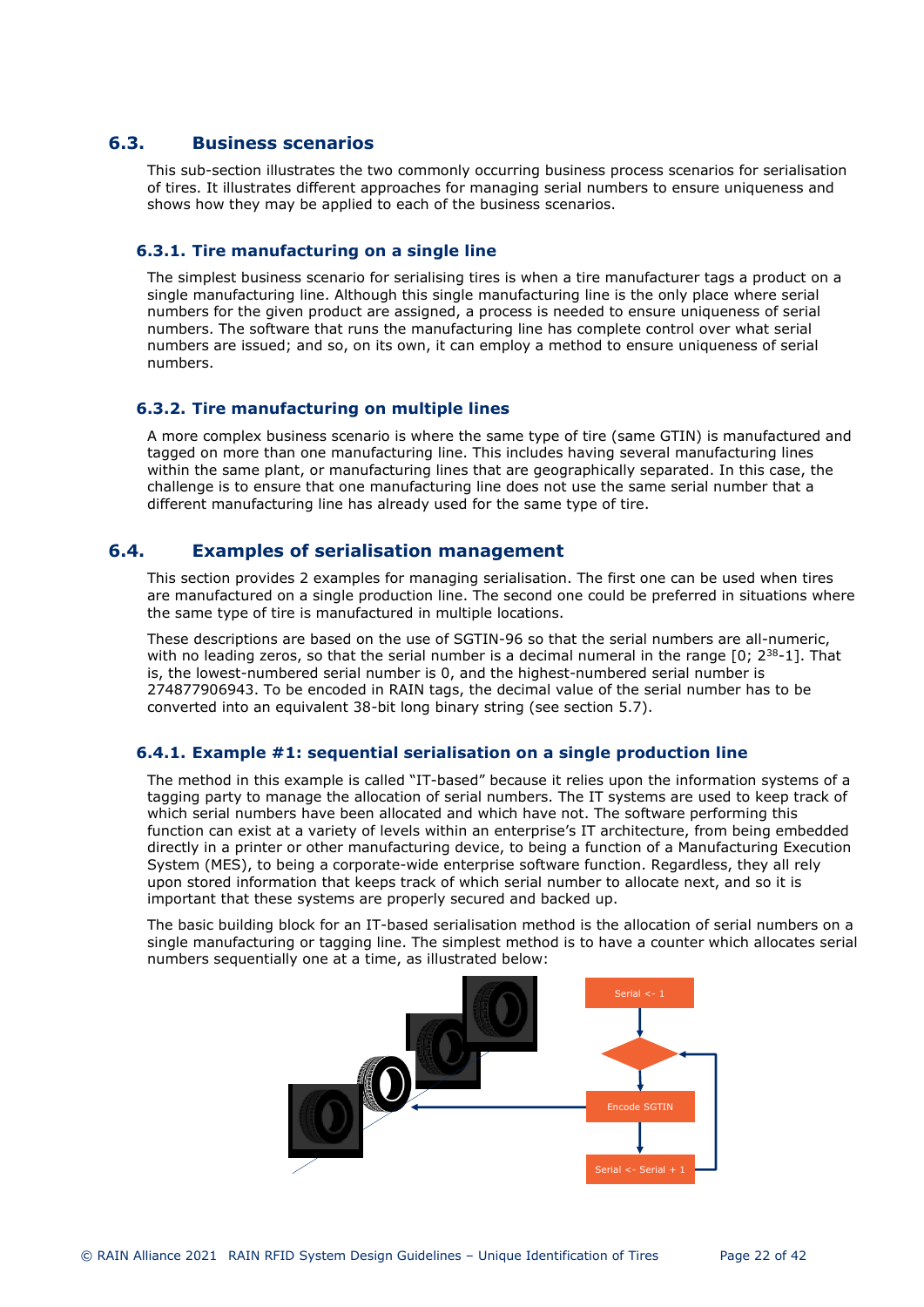In this example, the first instance of the tire receives serial number 1, the second receives serial number 2, and so on. If the full 38-bit serial number available in the SGTIN-96 RFID tag is consumed in this way, there is capacity to serialize  $2^{38} = 274.877.906.944$  instances of a tire (GTIN) without duplications.

The software responsible for sequential serialisation need only keep track of a single number; namely, the next available serial number in the sequence or the last number that has been allocated. This is critical information to ensure that serial numbers are not duplicated.

The serial number only must be unique within a given GTIN, and so when there are multiple types of tire (multiple GTINs) there is a "next number" for each GTIN. When a single software system is responsible for serialising multiple GTINs, the implementation looks something like the following.



The serial number assignment database keeps track of the next available serial number for each GTIN being manufactured. As in the previous case, it is imperative that this information is carefully backed up.

## <span id="page-22-2"></span><span id="page-22-0"></span>**6.4.2. Example #2: static allocation of serial number ranges to multiple production lines**

When there are two or more manufacturing lines tagging the same type of tire (same GTIN), they may each use sequential serialisation as described above, but additional care must be taken to ensure that those lines do not issue the same serial number. In the examples that follow, "Line #1", "Line #2", and "Line #3" will be used generically to illustrate three different manufacturing lines located in either the same or separated factories.

A straightforward way to avoid duplication is to give each manufacturing line a separate set of serial numbers to use for each different GTIN. In this example of a "static allocation" approach, the entire range of possible serial numbers for a GTIN is divided into large blocks, each block assigned to a manufacturing line, and each manufacturing line allocates serial numbers for that GTIN within its specified block. There are many ways that dividing the serial number range into blocks can be [done.](#page-22-1)  In this example we propose to make use of contiguous ranges in decimal. This is described in Table [11.](#page-22-1) 

<span id="page-22-1"></span>**Table 11** Static allocation of serial number ranges to multiple production lines

| Manufacturing Line | Minimum Serial Number | Maximum Serial Number |
|--------------------|-----------------------|-----------------------|
| Line $#1$          |                       | 19999999              |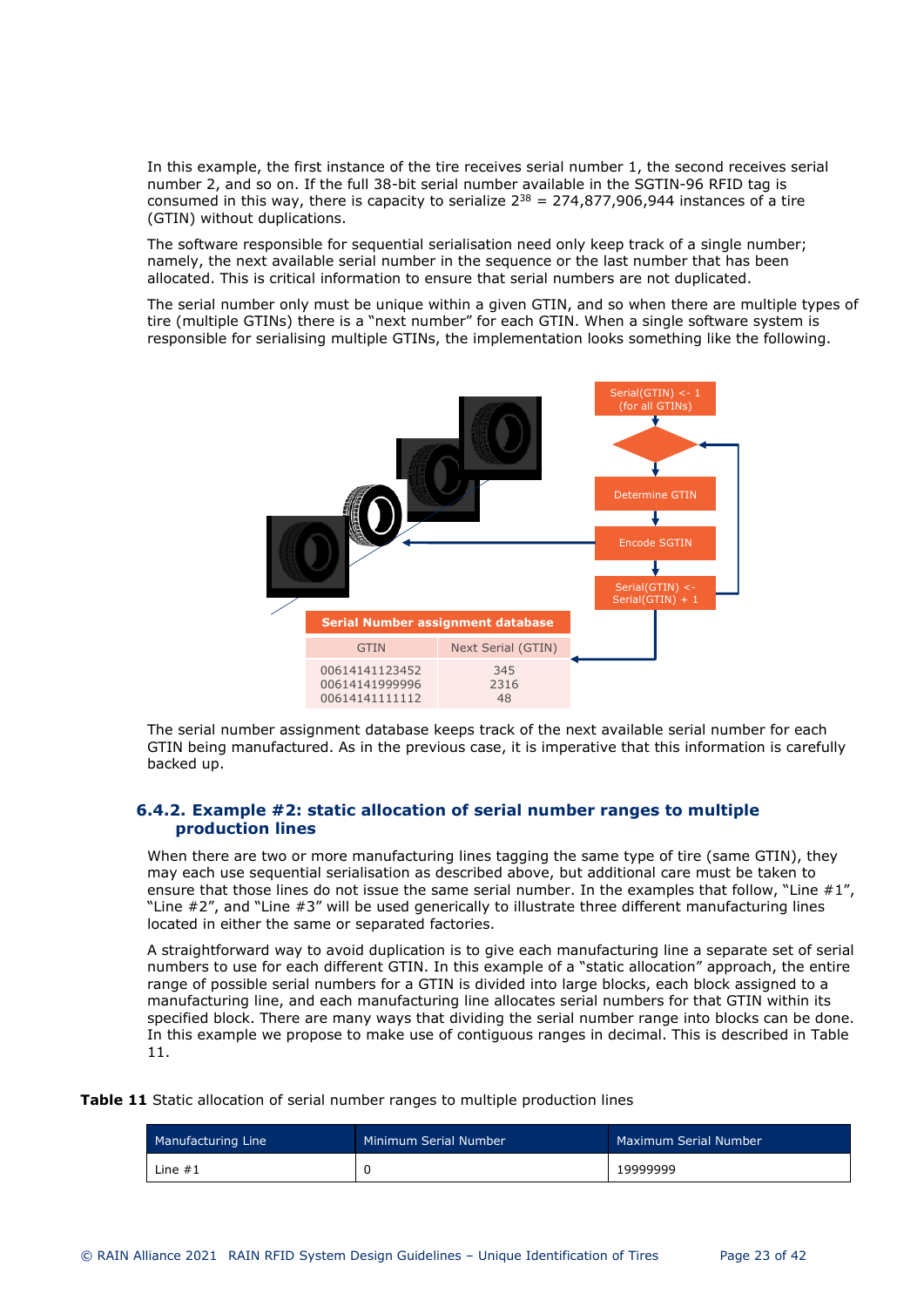| Manufacturing Line | Minimum Serial Number | <b>Maximum Serial Number</b> |
|--------------------|-----------------------|------------------------------|
| Line $#2$          | 20000000              | 39999999                     |
| Line $#3$          | 40000000              | 59999999                     |

In this example, each manufacturing line is given a range of 20 million serial numbers to use. For example, Manufacturing Line #2 is free to assign any serial number, provided the number is greater than or equal to 20000000 and less than 40000000. If Manufacturing Line #2 is using sequential serialisation, it simply initializes its counter to 20000000. It should also check to make sure the upper limit is not exceeded, though normally in static allocation the size of the range is more than the number of tires that could be possibly manufactured on any given line.

This scheme is simple to understand, gives flexibility to add more manufacturing lines (because the entire serial number range has not been fully allocated), and the human-readable form of the serial number makes it easy to recognize which range was used.

There are many other ways to divide the entire range of serial numbers into different sets for different manufacturing lines. Tire manufacturers can design to suit their manufacturing process.

Since static allocation requires careful forward planning in devising a suitable plan, companies should consider other ways that they can dynamically allocate serial numbers to multiple production lines.

## <span id="page-23-0"></span>**6.4.3. Cautionary notes**

Even if the two previous serialisation management processes are easy to understand, it is not unusual to have implementation issues. This is often due to a poor or missing top-level serialisation plan (see section [6.2\)](#page-20-3).

Here are some examples of possible issues.

### **Mistake #1**

A tire manufacturer decides to implement a sequential serialisation plan for a production line that manufactures a type of tire. To address an increase in demand for such tires, the manufacturer decides to set up a new production line that will use the same serialisation method without consideration that the first one already allocates serial numbers. Therefore, all the serial numbers will be duplicated.

Solution: never implement a new serialisation plan without understanding existing ones.

### **Mistake #2**

A tire manufacturer decides to implement a sequential serialisation plan for four existing production lines that manufacture a specific type of tire. It is decided to follow the example given in section [6.4.2](#page-22-2) and divide the full serial number range into four equal sub-ranges as described in [Table 12](#page-23-1).

<span id="page-23-1"></span>**Table 12** Example of static allocation of serial number ranges to multiple production lines

| Manufacturing Line | Minimum Serial Number | <b>Maximum Serial Number</b> |
|--------------------|-----------------------|------------------------------|
| Line $#1$          | 0                     | 68 719 476 735               |
| Line $#2$          | 68 719 476 736        | 137 433 953 471              |
| Line $#3$          | 137 433 953 472       | 206 158 430 207              |
| Line $#4$          | 206 158 430 208       | 274 877 906 943              |

This allocation does not consider the capacity of each individual line. It assumes each line will manufacture the same number of tires. Furthermore, in case a fifth production line is implemented, the entire serialisation plan will need updating.

Solution: since the total number of serial numbers is far above the number of manufactured tires, the serial number range that is allocated to a production line shall be defined according to the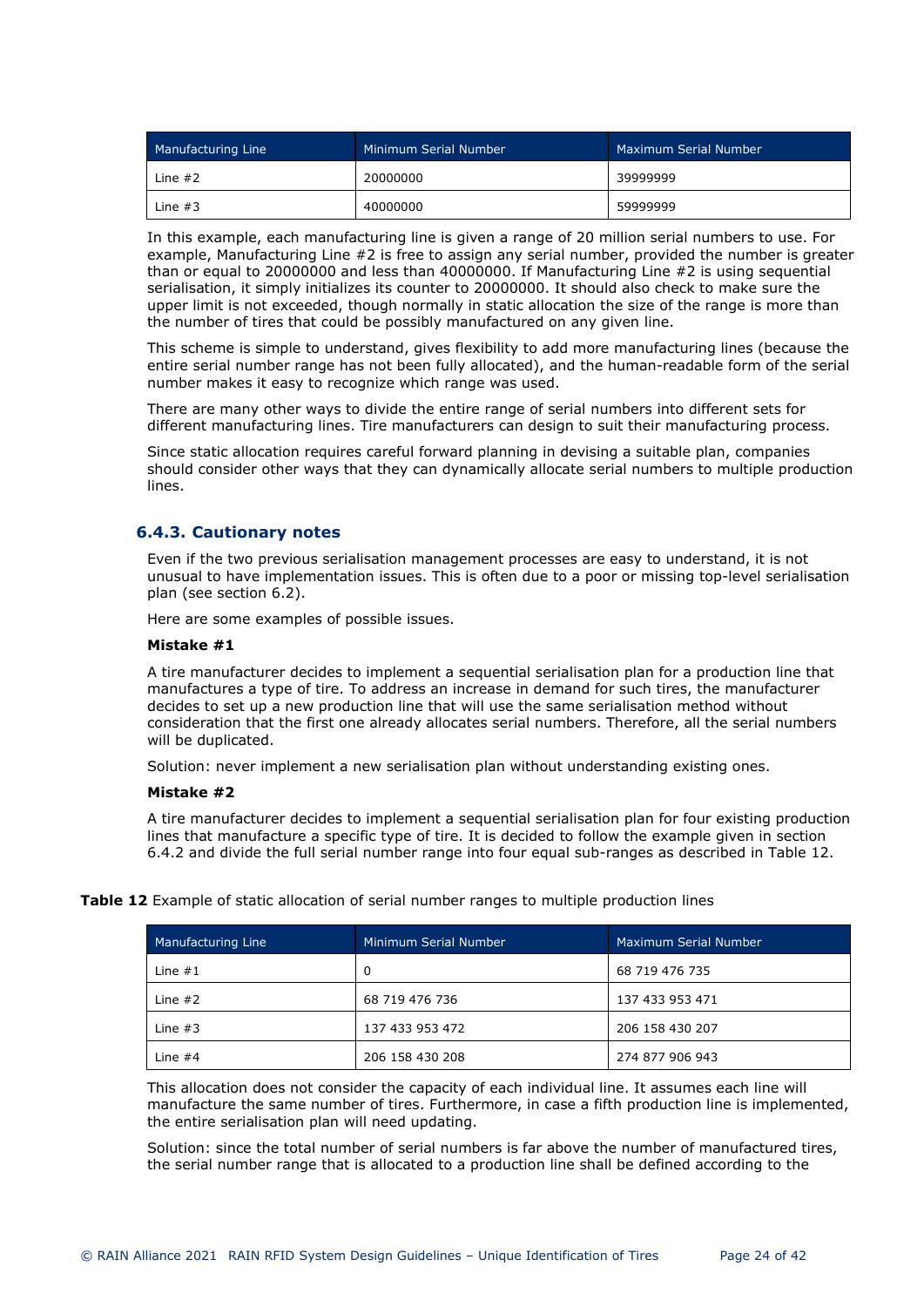expected number of tires that will be produced. A range of serial numbers shall also be reserved for future use.

### **Mistake #3**

A tire manufacturer, who manufactures different tire types on multiple production lines, decides to make use of a simple sequential serialisation plan starting with serial number 0 and incrementing this serial number by 1 whatever the tire type (i.e., whatever the GTIN) and whatever the production line. Therefore, the full range of available serial numbers is divided by the number of tire types. Furthermore, this requires a very robust central server / database that allows all production lines to connect in real time and ensures serial numbers are allocated and recorded to prevent duplication.

Solution: it is recommended to allocate either a static or dynamic range to each production line to reduce the dependency to one single server.

## **6.5. A few words about TID-based serialisation**

<span id="page-24-0"></span>The two serialisation examples presented in Section [6.4](#page-21-5) are based on the brand owner controlling its own serial number assignment through information systems it deploys. An alternative approach makes use of an RFID tag hardware feature called the Tag Identifier (TID). Because this method relies upon a hardware feature of the RFID tag, it is called "chip-based" serialisation.

The TID is a special identifier encoded in the dedicated memory bank of the RFID chip that holds information about the RFID tag itself, as opposed to information about the object to which the tag is affixed. All RFID tags include information in the TID that identifies the maker/designer of the chip and its product type.

Many RFID tags also include additional information in the TID. One of these additional pieces of information is a serial number that is assigned by the manufacturer of the RFID chip – unique among all RFID chips of the same maker/designer and model. This serial number is referred to as the TID serial number.

The TID serial number is different from the serial number that is part of the SGTIN. The SGTIN consists of a GTIN that identifies the type of tire and a serial number assigned by the brand owner to identify a specific instance of that tire. The serial number in the SGTIN is unique within a given GTIN. The TID serial number, in contrast, is assigned by the RFID chip manufacturer before the chip is affixed to a product (indeed, before the chip is even made into an RFID tag). The chip manufacturer has no idea to what product the chip will eventually be affixed, and so the TID serial number has nothing to do with the SGTIN. The chip manufacturer simply changes the serial number for each chip it makes. If the chip maker/designer and model information from the TID is combined with the TID serial number, the result is a number that is different for every RFID tag manufactured by anybody.

Deriving all 38 bits of the SGTIN serial number from the TID presents difficulties especially when different chip manufacturers are involved. We therefore encourage the tire manufacturers who want to leverage from TID to derive the SGTIN serial numbers to clearly define the serialisation process and to discuss with the chip manufacturers about their own TID serialisation process.

## <span id="page-24-1"></span>**7. Different EPC syntaxes**

## **7.1. Introduction**

<span id="page-24-2"></span>A GS1 identification key such as an SGTIN may exist in many different representations, some specific to a data carrier, some independent of data carrier.

In the GS1 system, a clear distinction is made between data and a data carrier. GS1 standards provide normative definitions of various data elements and these definitions hold true regardless of the form that data takes or how data is transmitted. A "data carrier" as used in GS1 standards is a means of physically affixing data to a physical object so that the data can be captured without human data entry. In the GS1 system, data carriers include a variety of types of barcodes and radio frequency identification (RFID) tags.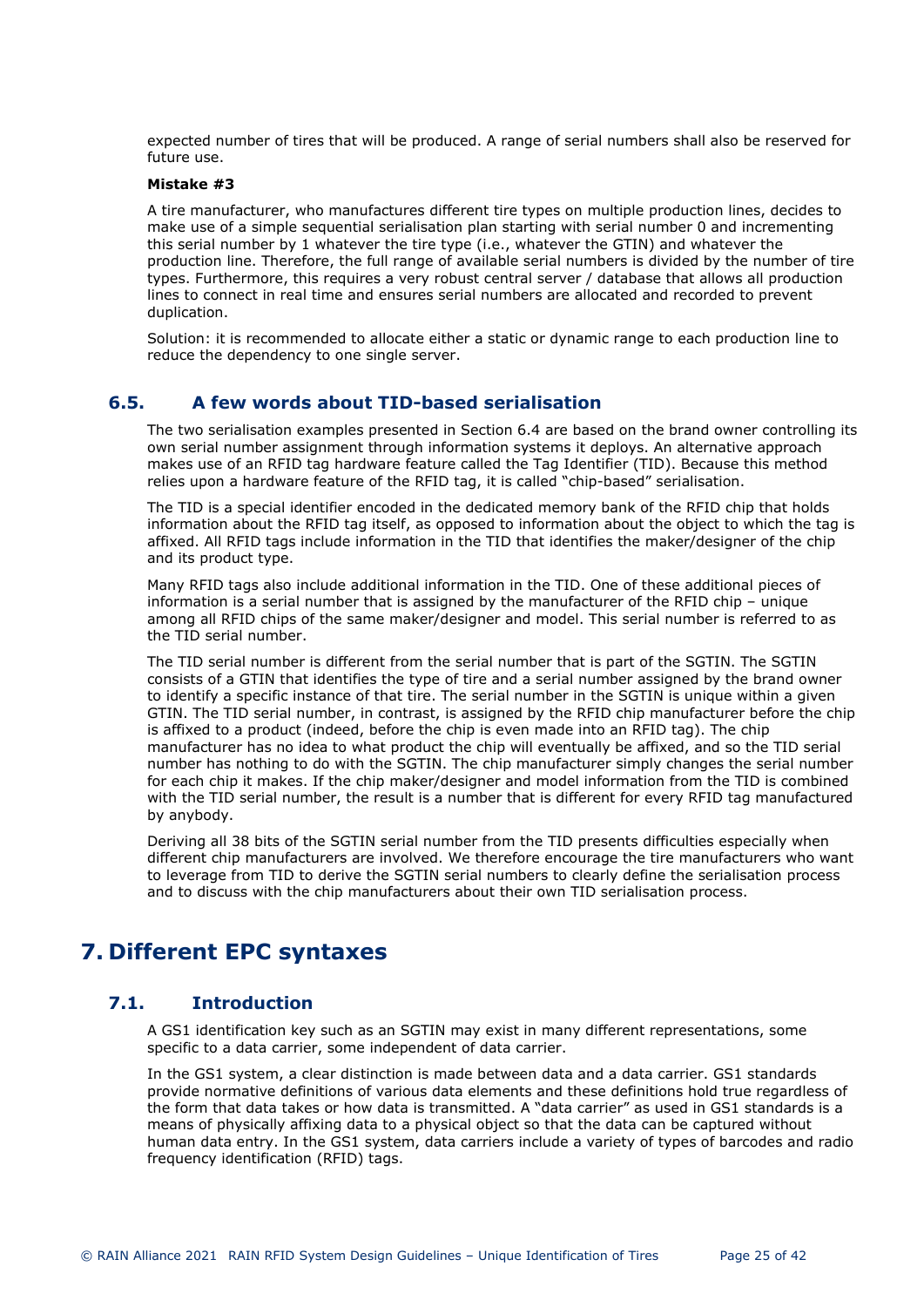A principle of GS1 standards is that data elements are defined in a data carrier neutral way so that their semantics is the same regardless of what data carrier is used to affix them to a physical object (similarly when outside of a physical data carrier, such as in an electronic message). However, there are many different data carriers, each optimised for a particular set of physical and performance constraints arising in the real world. Standards for each data carrier therefore define a carrierspecific representation of carrier-neutral data elements, allowing the data to be encoded in a manner compatible with the physical constraints of the carrier.

## <span id="page-25-0"></span>**7.2. Identifier Syntaxes: Plain, GS1 element string, EPC URI, GS1 Digital Link**

When a GS1 identification key or other identifier is used in an information system, it is represented using a specific syntax. The syntax that is used may depend on the medium in which the identifier exists; for example, an XML message is text-oriented, while the memory of an RFID tag is binaryoriented.

GS1 standards provide four different syntaxes for identifiers that support progressively broader application contexts:

- **Plain:** This syntax is just the GS1 identification key with no additional characters or syntactic features.
- **GS1 element string:** This syntax consists of a short (2-4 character) "application identifier" that indicates what type of GS1 identification key follows, followed by the key itself. This allows one type of GS1 identification key to be distinguished from another. Related to the GS1 element string is the "concatenated element string", in which two or more AI-value pairs are concatenated into a single string (with delimiters, if needed). This provides a syntax for SGTIN which is defined as the concatenation of a GTIN and a Serial Number.
- **Electronic Product Code (EPC) URI:** This syntax is a Uniform Resource Identifier (URI), specifically a Uniform Resource Name (URN) beginning with urn:epc:id:... and the remainder having a syntax defined by the GS1 EPC Tag Data Standard. This provides a syntax for any key that identifies a specific physical or digital object.
- **GS1 Digital Link URI:** The GS1 Digital Link URI provides a syntax for expressing GS1 Identification Keys, Key qualifiers, and data attributes in a format that can be used on the Web in an intuitive manner (via a straightforward Web request) to enable direct access to relevant information and services about products, assets, locations, etc.

While any given GS1 identification key may be represented in more [than one](#page-25-1) of the above four syntaxes, its meaning is always the same regardless of syntax. The Table 13 illustrates a GS1 SGTIN in each of the four syntaxes:

| Representation     | Example                              | Comment                                                                                                                                                                                                                                                                              |
|--------------------|--------------------------------------|--------------------------------------------------------------------------------------------------------------------------------------------------------------------------------------------------------------------------------------------------------------------------------------|
| Plain              | 09528765000079 6789                  | The GTIN and serial number are here<br>shown separately                                                                                                                                                                                                                              |
| GS1 element string | (01)09528765000079(21)6789           | The Application Identifier (01) precedes<br>the 14-digit GTIN, and (21) precedes the<br>serial number <sup>1</sup>                                                                                                                                                                   |
| EPC URI            | urn:epc:id:sqtin:9528765.000007.6789 | In the Pure Identity EPC URI, the digits<br>of the GTIN comprising the GS1<br>Company Prefix are separated from the<br>others, the indicator digit or leading zero<br>is moved to immediately precede the<br>Item Reference, and the check digit is<br>omitted. See section Annex A. |

## <span id="page-25-1"></span>**Table 13** Different SGTIN syntaxes

<span id="page-25-2"></span><sup>&</sup>lt;sup>1</sup> Application Identifiers are defined in the GS1 General Specifications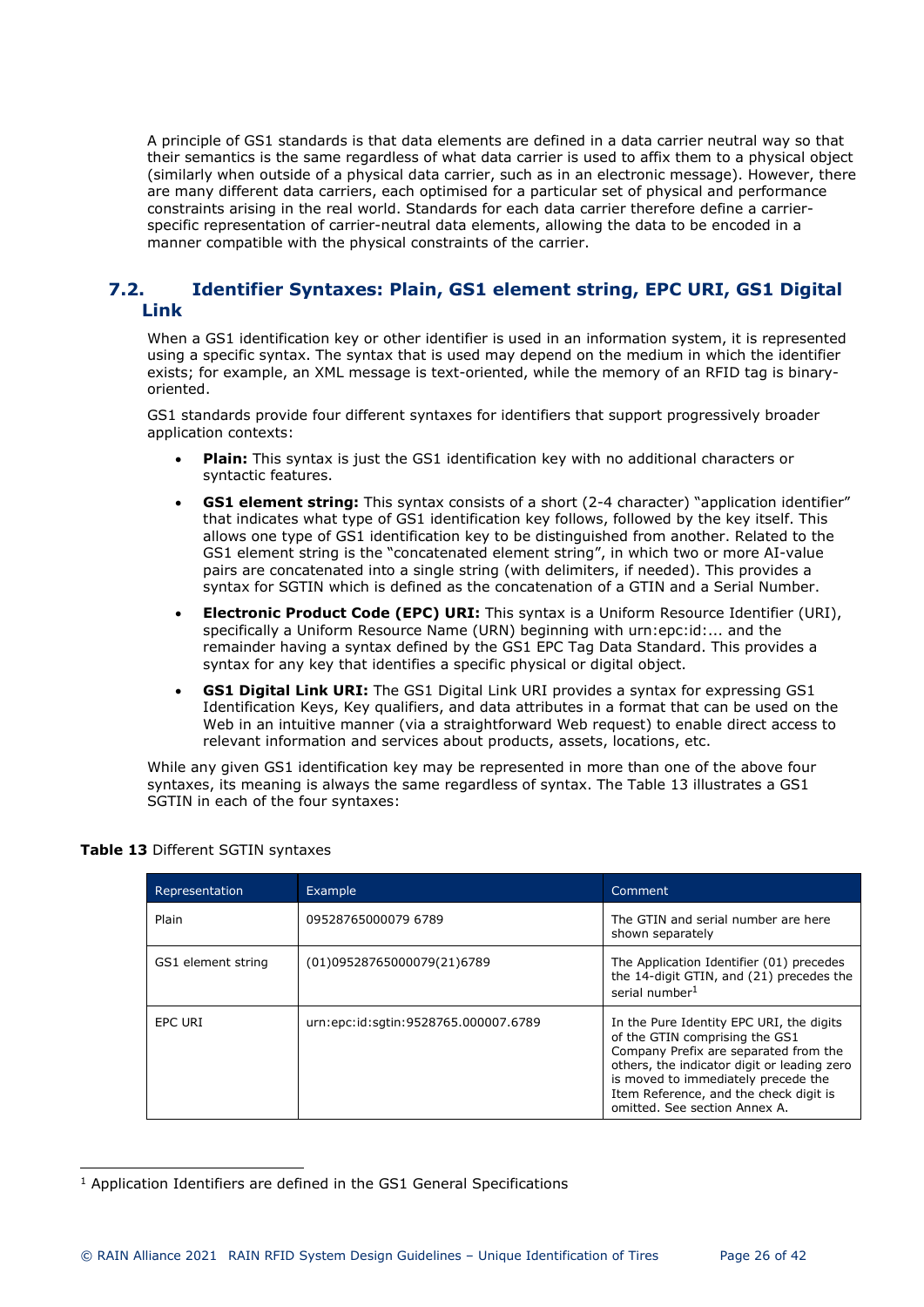| Representation | Example                                      | 'Comment                                         |
|----------------|----------------------------------------------|--------------------------------------------------|
| Digital Link   | https://id.gs1.org/01/09528765000079/21/6789 | GS1 Digital Link URI on the id.gs1.org<br>domain |

## **7.3. EPC syntaxes**

<span id="page-26-0"></span>The Electronic Product Code (EPC) was the creation of the MIT Auto-ID Center, a consortium of over 120 global corporations and university labs. EPC identifiers were designed to uniquely identify each item manufactured, as opposed to just the manufacturer and class of products. After being managed by EPCglobal, Inc., a subsidiary of GS1, EPCs are now directly managed by GS1 Global Office. The specifications for the EPC identifiers can be found i[n the GS1 Tag Data Standard, which](https://www.gs1.org/standards/epc-rfid/tds)  is an open standard, freely available for anyone to download. *https://www.gs1.org/standards/epc[rfid/tds](https://www.gs1.org/standards/epc-rfid/tds)*

The canonical representation of an EPC is a URI, namely the "pure-identity URI" representation that is intended for use when referring to a specific physical object in communications about EPCs among information systems and business application software.

The GS1 Tag Data Standard also defines additional representations of an EPC identifier, such as the tag-encoding URI format and a compact binary format suitable for storing an EPC identifier efficiently within RFID tags (for which the low-cost passive RFID tags typically have limited memory capacity available for the EPC/UII memory bank). The GS1 Tag Data Standard also defines the encoding and decoding rules to allow conversion between these representations.

The [Table 14](#page-26-1) gives an example of EPC syntaxes of a given SGTIN, starting from a GS1 element string.

<span id="page-26-1"></span>

|  | Table 14 Different EPC syntaxes |  |
|--|---------------------------------|--|
|  |                                 |  |

| Representation              | Example                                   | Comment                                                                                                                                                                                                                                                                              |  |  |  |  |
|-----------------------------|-------------------------------------------|--------------------------------------------------------------------------------------------------------------------------------------------------------------------------------------------------------------------------------------------------------------------------------------|--|--|--|--|
| GS1 element string          | (01)09528765000079(21)569                 | The GTIN shall always be represented as<br>a 14-digit long decimal string.                                                                                                                                                                                                           |  |  |  |  |
|                             |                                           | GS1 defines the Serial Number (AI 21)<br>as a 20 alphanumeric string. When using<br>SGTIN-96 EPC format, the Serial<br>Number shall only be numeric with a<br>value between 0 and 274,877,906,943                                                                                    |  |  |  |  |
| EPC Pure Identity URI       | urn:epc:id:sgtin:9528765.000007.569       | In the Pure Identity EPC URI, the digits<br>of the GTIN comprising the GS1<br>Company Prefix are separated from the<br>others, the indicator digit or leading zero<br>is moved to immediately precede the<br>Item Reference, and the check digit is<br>omitted. See Section Annex A. |  |  |  |  |
|                             |                                           | To build this Pure Identity URI, the<br>length of the GS1 GCP shall be known.<br>In this example, the GCP length is 7<br>digits                                                                                                                                                      |  |  |  |  |
| EPC Tag URI                 | urn:epc:tag:sgtin-96:0.9528765.000007.569 | To create an EPC Tag URI, additional<br>information shall be known as the length<br>of the binary string to encode in the<br>RAIN tag (here 96-bit) and the filter<br>value (here 0).                                                                                                |  |  |  |  |
| EPC binary<br>(hexadecimal) | 30164596F400001C000000239                 | This represent the 96-bit long binary<br>string that must be encoded into the<br>EPC memory bank of the RAIN tag.                                                                                                                                                                    |  |  |  |  |
|                             |                                           | Since EPCs are not the only unique<br>identifiers that can be encoded in RAIN<br>tags, additional information must be<br>encoded in the Protocol Control (PC)<br>word of the EPC memory of the RAIN<br>tag.                                                                          |  |  |  |  |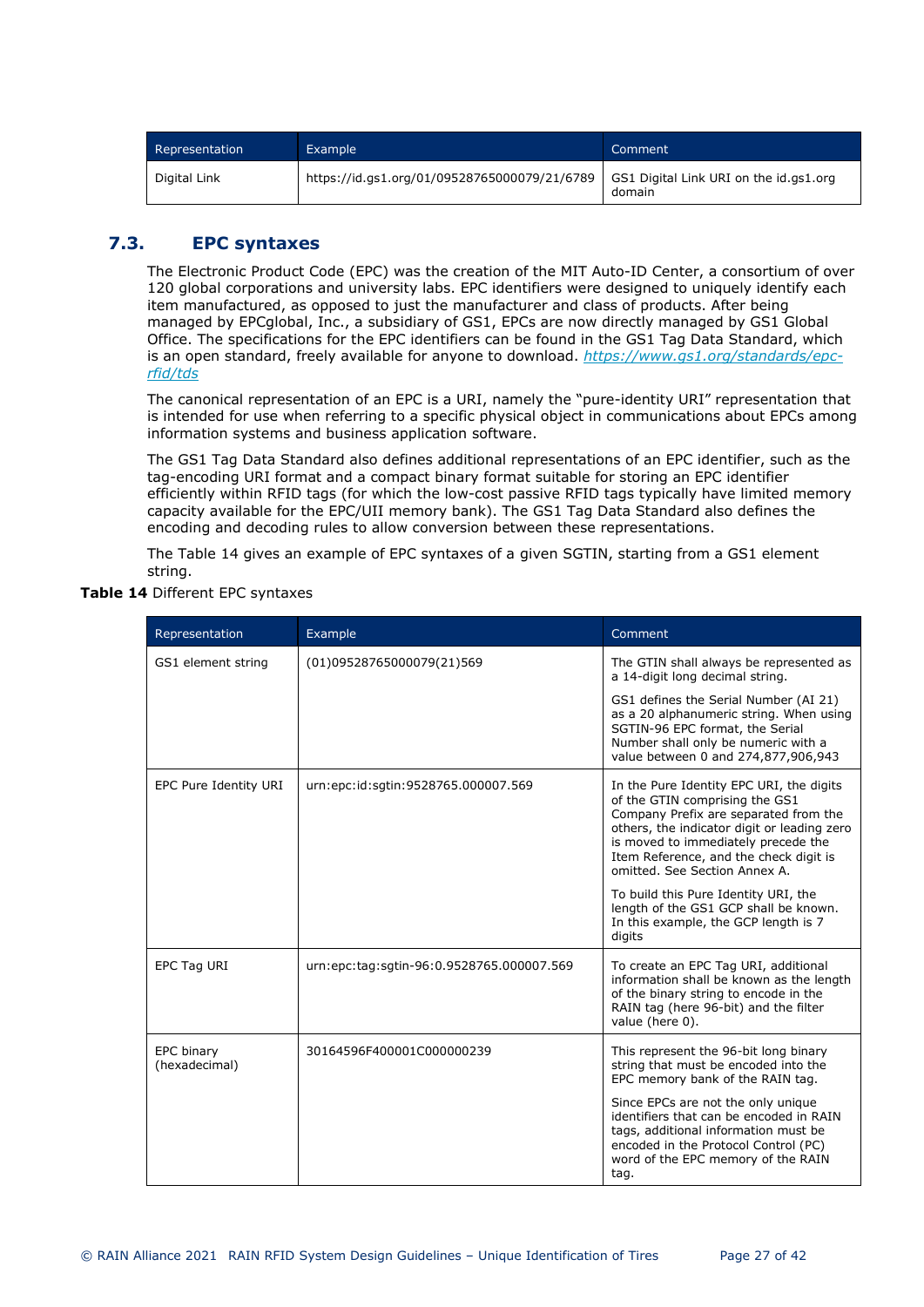The figure below shows the different translation steps between GS1 element string, Digital Link and EPCs representations.



## <span id="page-27-0"></span>**8. Encoding a RAIN tag**

Once unique SGTIN-96 identifiers have been created and translated into 96-bit long binary strings, they must be encoded in the RAIN tire tags. Due to air interface protocol considerations and memory organization of RAIN tags, some additional information must be encoded. Furthermore, for data security purposes, or when a stakeholder would like to make use of the optional User Memory bank, a few precautions must be taken.

## **8.1. Structure / content of a RAIN tag**

<span id="page-27-1"></span>This document is based on the use of the GS1 Gen2 (or ISO/IEC 18000-63) air interface protocol that specifies physical data transfer between RAIN RFID tags and readers with commands for controlling the readers relative to the tags. This air interface protocol covers mandatory and optional functionalities which allow:

- Filtering tags
- Implementing high speed inventories
- Accessing data on tags (read/write commands)
- Protecting encoded data
- Protecting privacy
- Authenticating tags

To achieve these goals, the overall memory of RFID chips has been segmented into 4 different memory banks that are described in the figure below.

## **8.2. EPC/UII memory bank**

<span id="page-27-2"></span>The EPC Memory Bank (01) contains the binary string representing the SGTIN-96 together with two other required words (a word is a 16-bit long binary string); the Stored-CRC and the StoredPC.

There are also two optional words, the extended protocol control (XPC) word1 and word2. When the tag implements one or both XPC words, these XPC word(s) are stored at address beginning at 210h.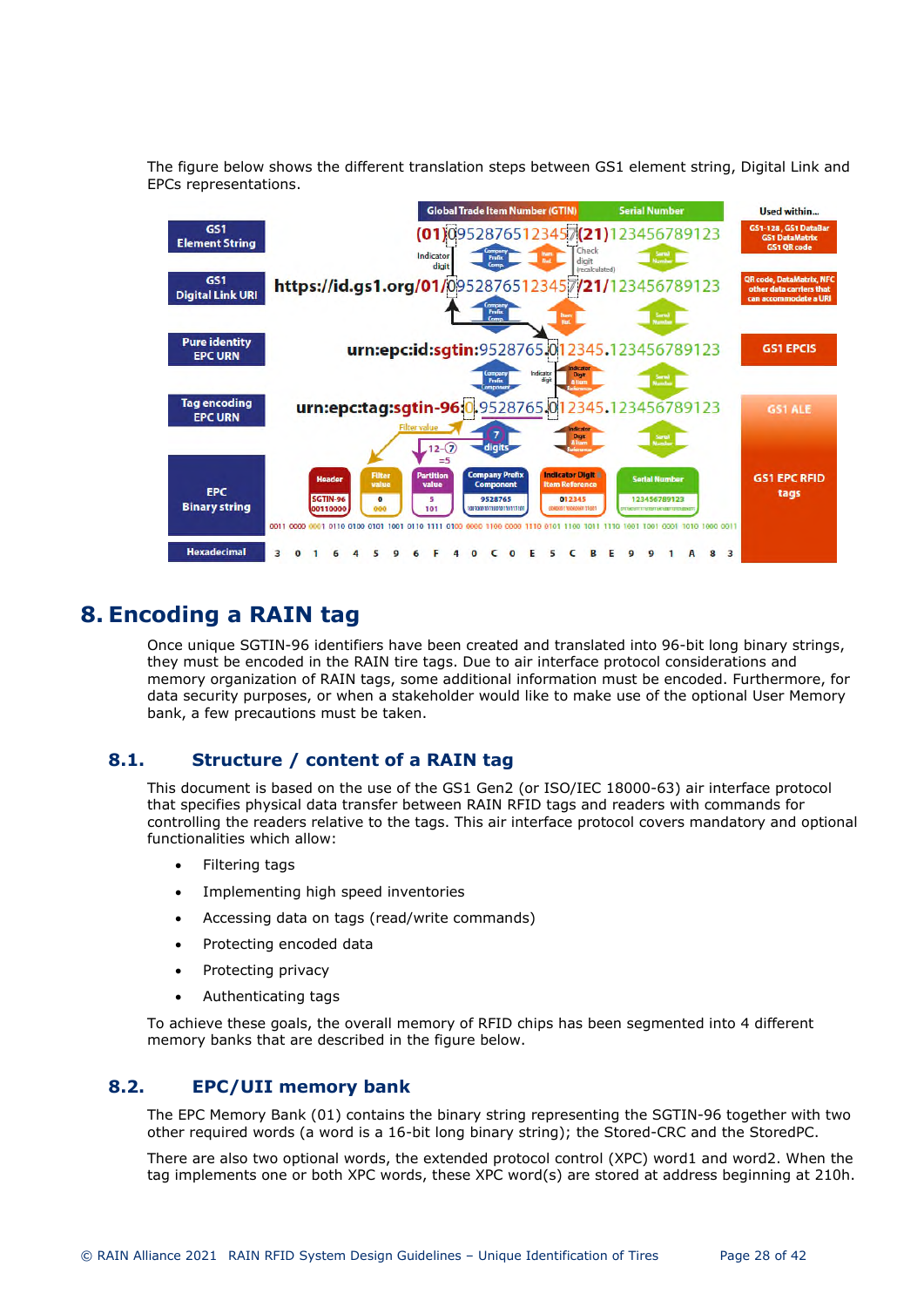This is summarised in the figure below.



The Tag shall implement the StoredCRC by first calculating a CRC-16 over the StoredPC and the EPC specified by the length (L) bits in the StoredPC, and then storing the thus-computed StoredCRC into EPC memory 00h to 0Fh. The Tag shall calculate the StoredCRC on word boundaries, shall deassert all Tag-computed StoredPC bit values (XI and UMI if Tag-computed) when performing the calculation, and shall omit XPC\_W1 and XPC\_W2 from the calculation.

If an Interrogator attempts to write to EPC memory 00h – 0Fh then the Tag shall not execute the write and instead treat the command's parameters as unsupported.

The StoredPC bits and values shall be as follows:

**L** (EPC length field, bits 10h – 14h): Bits 10h – 14h are written by an Interrogator and specify the length of the EPC that a Tag backscatters in response to an ACK, in words. When encoding an SGTIN-96, the value of the L bits shall be  $00110<sub>2</sub>$ .

**UMI** (User-memory indicator, bit 15h): Bit 15h may be fixed by the Tag manufacturer or computed by the Tag depending on the status of the User Memory bank.

**XI** (XPC\_W1 indicator, bit 16h): If a Tag does not implement XPC\_W1 then bit 16h shall be fixed at  $0<sub>2</sub>$  by the Tag manufacturer. If a Tag implements XPC W1 then a Tag shall compute XI both at powerup and upon changing any bits of XPC\_W1.

**T** (numbering system identifier toggle, bit 17h): When bit 17h is  $0<sub>2</sub>$  then the application is referred to as a GS1 EPCglobal Application and PC bits 18h – 1Fh shall be as defined in this protocol. When bit 17h is 1<sub>2</sub> then the application is referred to as a non-GS1 EPCqlobal Application and bits 18h – 1Fh shall be as defined in ISO/IEC 15961.

As per ISO 20910, SGTIN-96, which is a GS1 EPCglobal encoding scheme, is the format of unique identifier for tires. Therefore,  $T$  shall be set to  $0_2$ .

**Attribute bits** RFU or AFI (Reserved for Future Use or Application Family Identifier, bits 18h – 1Fh): Since  $T=0<sub>2</sub>$  then the Tag manufacturer (if the bits are not writeable) or an Interrogator (if the bits are writeable) shall set these bits to 00h.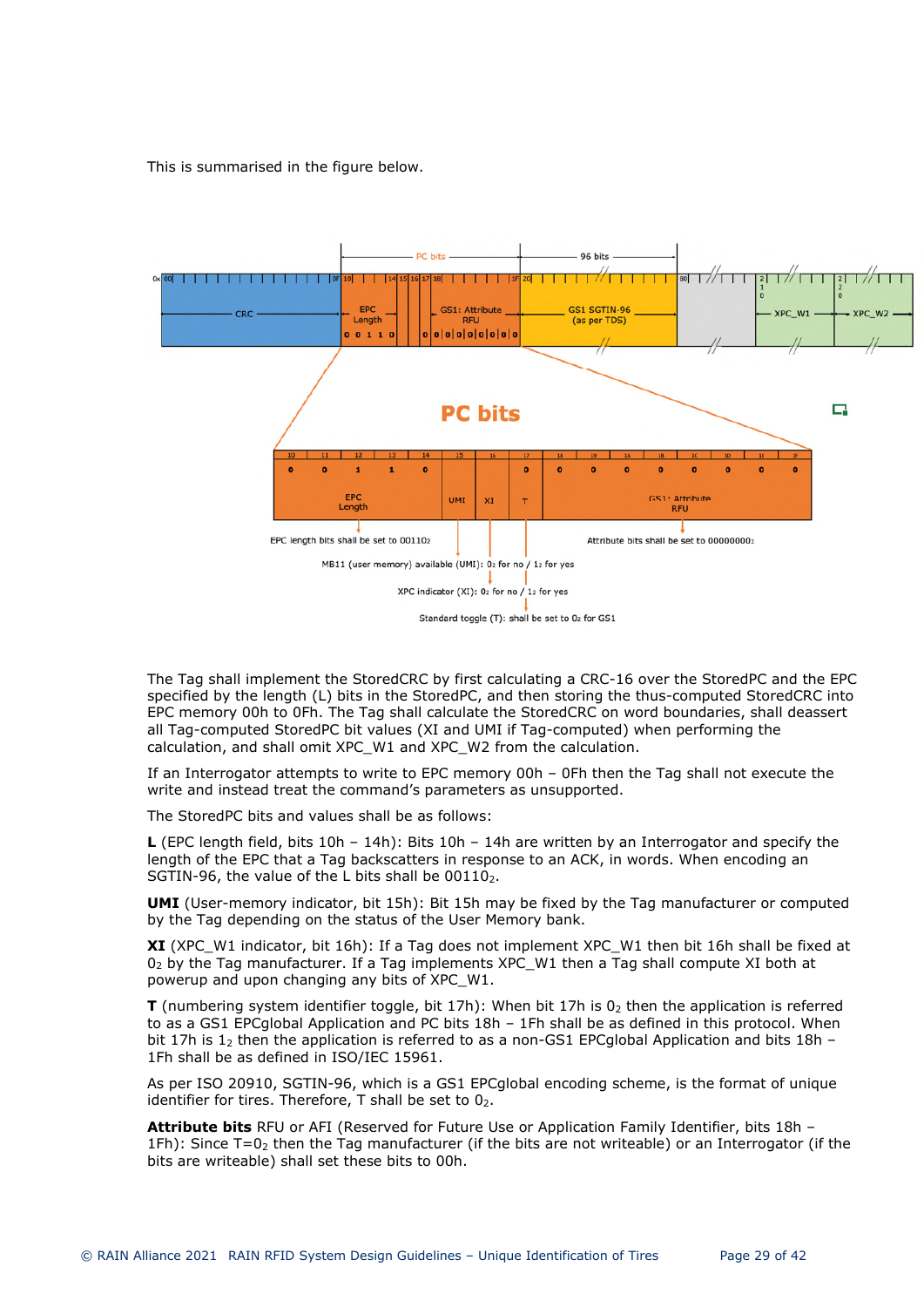## <span id="page-29-0"></span>**8.2.1. Encoding the SGTIN-96**

The binary format of the SGTIN-96, as defined in section [5.2](#page-11-4), shall be encoded in the EPC memory bank starting at address 20h.

The L bits shall be set to  $00110<sub>2</sub>$  to indicate that the EPC length is 6 words long (96 bits)

The T bit shall be set to  $0<sub>2</sub>$  to indicate that GS1 numbering system is used.

The attribute bits shall be set to 00h as per GS1 Gen2 Air interface protocol.

All other bits of the EPC memory bank are either encoded by the chip manufacturer or computed by the RFID chip upon conditions that are described in GS1 Gen2 Air interface protocol.

## <span id="page-29-3"></span><span id="page-29-1"></span>**8.2.2. Permalock and tag commissioning**

## **Write-protecting the EPC memory bank of RAIN RFID Tags**

An RFID chip implements a set of Lock Action bits for every memory bank. Each memory bank's Lock status is described by two bits. One for the pwd-write (or pwd-read/write) and a second one for permalock.

Take the example of the EPC memory bank (MB01). If l[ocked \(usi](#page-29-2)ng a non-zero access password) or if permalocked, you can read it, but you cannot write it. Table 15 summarizes the meaning of the two lock status bits.

## <span id="page-29-2"></span>**Table 15** Lock status bits of a RAIN tag

|                 | Pwd-write= $02$                                                                                                                                                                | Pwd-write= $12$                                                                                                                                                                                                                                                      |  |  |  |  |
|-----------------|--------------------------------------------------------------------------------------------------------------------------------------------------------------------------------|----------------------------------------------------------------------------------------------------------------------------------------------------------------------------------------------------------------------------------------------------------------------|--|--|--|--|
| Permalock=02    | You can read and write the EPC memory and<br>you can change the protection status. This is not<br>recommended.                                                                 | You can read the EPC memory but to<br>write it you must know the access<br>password. This means that the EPC<br>memory is password write protected.<br>You can also change the protection<br>status. This is the preferred way to<br>reversibly lock the EPC memory. |  |  |  |  |
| Permalock= $12$ | Under this condition the EPC memory will be<br>always writeable (and readable), and this status<br>cannot ever be changed. There is no way to<br>write-protect the EPC memory. | You can read the EPC memory, but you<br>can never write it whatever the state.<br>You will never be able to change the<br>protection status. This is the preferred<br>way to permalock the EPC memory.                                                               |  |  |  |  |

As per ISO 20910, once the EPC memory has been encoded and the content verified, it shall be permalocked to be protected from any over-writing.

### **Disabling Kill function**

The Kill command allows an Interrogator to permanently disable a Tag. To kill a Tag, an Interrogator shall follow a dedicated kill procedure for which the Kill password (32 bits stored in the Reserved memory bank) must be a non-zero value.

As per ISO 20910, the kill function shall be disabled before the tire leaves the tire manufacturer facilities. Therefore, the Kill password must be set to 00000000h and permalocked.

*NOTE: Permalocking the Kill password makes it unreadable and unwritable forever.* 

## **Access password**

The Access password is another 32-bit password stored in the Reserved Memory bank. The Access password allows to transition a tag from Open to Secured state.

For example, if you want to reversibly write-protect the content of the User memory, you can make use of the Lock command with Password-write bit set to 1, and the Permalock bit set to 0, Therefore, those who know the Access password will be able to over-write the content of the User memory bank, others not.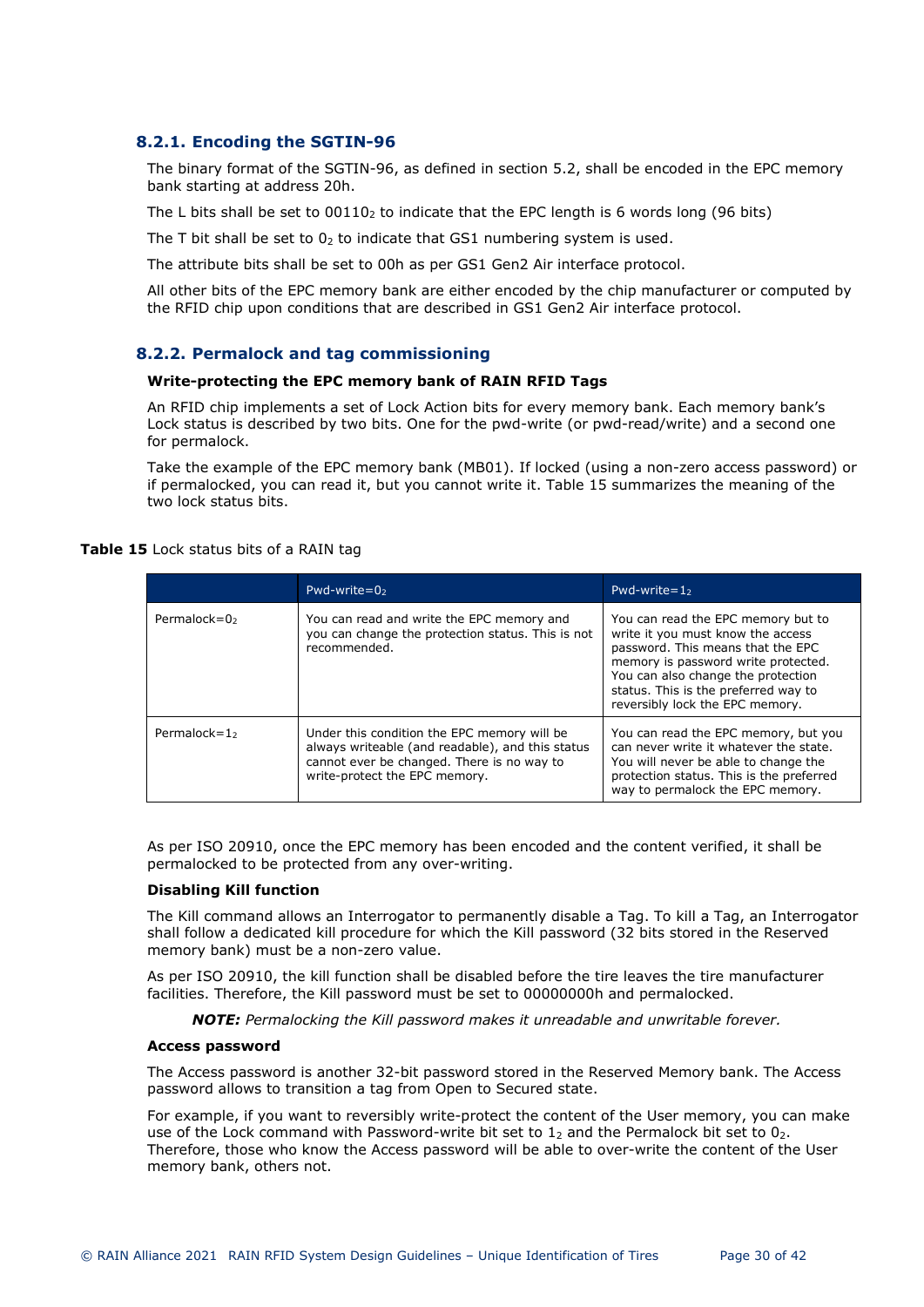Of course, the Access password itself can be read/write protected (either reversibly or permanently) using the corresponding Lock command. As per ISO 20910, the fact that the Access password is readable or not (whatever its value) means that there might be additional useful information about the tire encoded in the User memory bank and elsewhere in a database.

## **8.3. User memory bank**

<span id="page-30-0"></span>User memory bank allows user data storage. If a Tag implements User memory, it may partition the User memory into one or more files. If the Tag implements a single file, that file is File 0.

*NOTE: At the date of writing this document, there is no RFID chip supporting multiple files.* 

In case a stakeholder would like to make use of this memory bank, we encourage them to comply with open standards. There are two standardized ways to encode additional data into the User memory bank:

- GS1 EPCglobal Application. In that case, the file encoding shall be as defined in the GS1 EPC Tag Data Standard.
- non-GS1 EPCglobal Application. In that case, the file encoding shall be as defined in ISO/IEC 15961 and 15962.

<span id="page-30-1"></span>Any other proprietary encoding is highly discouraged.

## **8.4. TID and Reserved memory banks**

## **TID Memory bank**

TID memory locations 00h to 07h shall contain either an E0h or E2h ISO/IEC 15963 class-identifier value. The Tag manufacturer assigns the class identifier (E0h or E2h), for which ISO/IEC 15963 defines the registration authority. The class-identifier does not specify the Application. TID memory locations above 07h shall be defined according to the registration authority defined by this classidentifier value and shall contain, at a minimum, sufficient information for an Interrogator to uniquely identify the custom commands and/or optional features that a Tag supports. TID memory may also contain Tag- and manufacturer-specific data (for example, a Tag serial number).

If the class identifier is E0h, TID memory locations 08h to 0Fh contain an 8-bit manufacturer identifier, TID memory locations 10h to 3Fh contain a 48-bit Tag serial number (assigned by the Tag manufacturer), the composite 64-bit TID (i.e., TID memory 00h to 3Fh) is unique among all classes of Tags defined in ISO/IEC 15963, and TID memory is permalocked at the time of manufacture.

If the class identifier is E2h, the registration authority is GS1 and the TID memory above 07h is be configured as follows:

- 08h: XTID (X) indicator (whether a Tag implements an XTID)
- 09h: Security (S) indicator (whether a Tag supports the Authenticate and/or Challenge commands)
- 0Ah: File (F) indicator (whether a Tag supports the FileOpen command)
- 0Bh to 13h: A 9-bit Tag mask-designer identifier (MDID). The list of MDID can be downloaded here: *<https://www.gs1.org/epcglobal/standards/mdid>*
- 14h to 1Fh: A Tag-manufacturer-defined 12-bit Tag model number
- Above 1Fh: As defined in the GS1 EPC Tag Data Standard (see also section [6.5](#page-24-0))

If the class identifier is E2h, TID memory locations 00h to 1Fh are permalocked at time of manufacture. If the Tag implements an XTID then the entire XTID is also permalocked at time of manufacture.

## **Reserved memory bank**

Reserved memory contains the kill and/or access passwords if passwords are implemented on a Tag. If a Tag does not implement the kill and/or access password(s), the Tag shall logically operate as though it has zero-valued password(s) that are permanently read/write locked, and the corresponding physical memory locations in Reserved memory need not exist.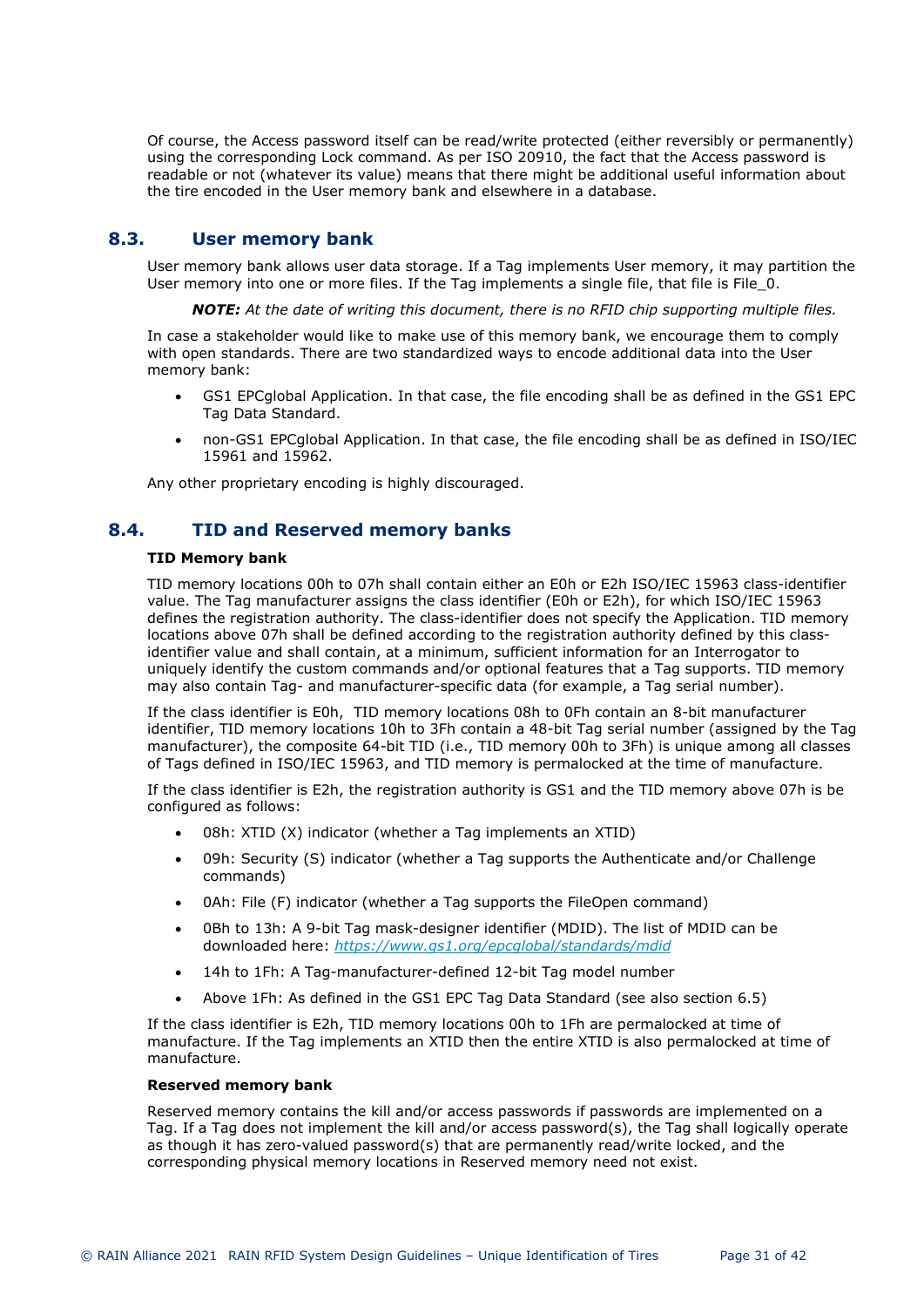The kill password is a 32-bit value stored in Reserved memory 00h to 1Fh, MSB first. The default (unprogrammed) value is zero. A Tag that does not implement a kill password behaves as though it has a zero-valued kill password that is permanently read/write locked. A Tag shall not execute a password-based *Kill* command if its kill password is zero. An Interrogator may use a nonzero kill password in a password-based *Kill* command sequence to kill a Tag and render it nonresponsive thereafter (see section [8.2.2\)](#page-29-3).

The access password is a 32-bit value stored in Reserved memory 20h to 3Fh, MSB first. The default (unprogrammed) value is zero. A Tag that does not implement an access password behaves as though it has a zero-valued access password that is permanently read/write locked. A Tag with a zero-valued access password transitions from the **acknowledged** state to the **secured** state upon commencing access, without first entering the **open** state. A Tag with a nonzero-valued access password transitions from the **acknowledged** state to the **open** state upon commencing access; an Interrogator may then use the access password in an *Access* command sequence to transition the Tag from the **open** to the **secured** state.

## <span id="page-31-0"></span>**9. Glossary**

| Term                           | Definition                                                                                                                                                                                                                            |
|--------------------------------|---------------------------------------------------------------------------------------------------------------------------------------------------------------------------------------------------------------------------------------|
| 38-bit serial number           | A numerical serial number encoded as a 38-bit long binary string; minimum<br>value is a and maximum value is 274 877 906 943                                                                                                          |
| 8-bit                          | An 8-bit long binary string also defined as a byte                                                                                                                                                                                    |
| access password                | A 32-bit long password encoded in the RESERVED memory bank of a RAIN<br>tag to enable transition from open to secured state                                                                                                           |
| acknowledged state             | State of the RAIN tag after receiving an ACK command with correct RN16<br>from the interrogator                                                                                                                                       |
| AES-128                        | Advanced Encryption Standard is a symmetric encryption algorithm having<br>a 128-bit long cryptographic key                                                                                                                           |
| AFI                            | Application Family Identifier is a 8-bit long binary string to serve as a<br>method for classifying radio frequency identification by application, enabling<br>a single air interface protocol to be used across several applications |
| air interface protocol         | The rules that govern how tags and readers communicate                                                                                                                                                                                |
| allocation class<br>identifier | An 8-bit long binary string defined in ISO/IEC 15963 to identify the data<br>structure of unique RFID chip identifier                                                                                                                 |
| allocation table               | A repository of serial number values (or ranges of values) that are allocated<br>to a dedicated user/encoder                                                                                                                          |
| API                            | Application Programming Interface is a computing interface that defines<br>interactions between multiple software intermediaries                                                                                                      |
| application identifier         | Application Identifier (AI) is a code defined by GS1 to uniquely identify<br>different type of data like GS1 identifiers or general data like a date or a<br>location                                                                 |
| AuthComm                       | AuthComm is an optional Gen2v2 air interface protocol command that<br>allows authenticated communications from Reader to Tag by encapsulating<br>another command and typically also a MAC in the AuthComm's message<br>field          |
| backscatter                    | Backscatter (or backscattering) is the reflection of waves back to the<br>direction from which they came. It isthe way by which passive tags can<br>respond to reader's commands                                                      |
| bits                           | binary digit represents a logical state with two possible values. These<br>values are represented as either "1"or"0"                                                                                                                  |
| CCC code                       | China Compulsory Certification                                                                                                                                                                                                        |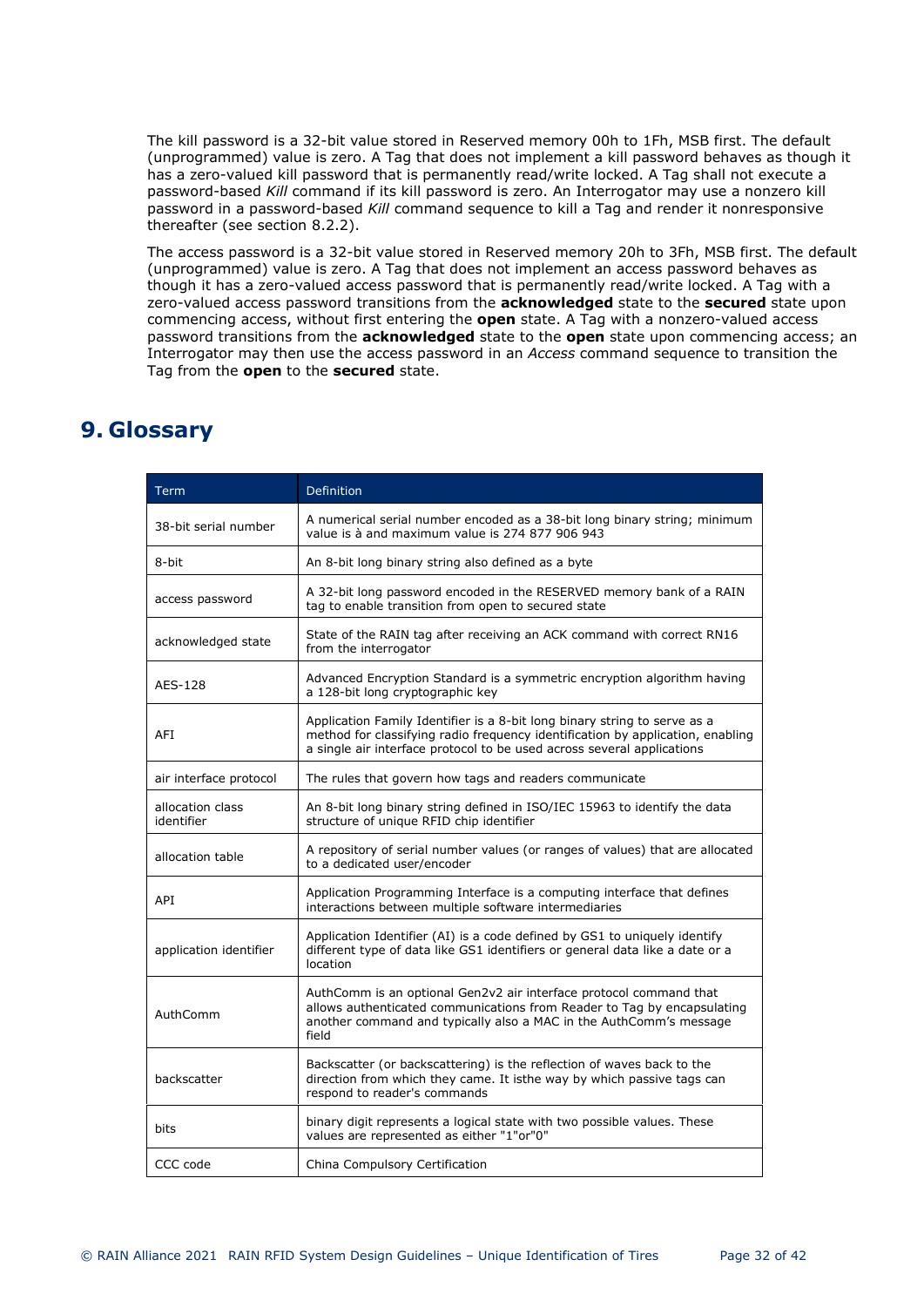| Term                                  | Definition                                                                                                                                                                                                                                                                                       |  |  |  |  |  |
|---------------------------------------|--------------------------------------------------------------------------------------------------------------------------------------------------------------------------------------------------------------------------------------------------------------------------------------------------|--|--|--|--|--|
| CD                                    | See Check Digit                                                                                                                                                                                                                                                                                  |  |  |  |  |  |
| Check Digit                           | A check digit is a form of redundancy check used for error detection on<br>identification numbers                                                                                                                                                                                                |  |  |  |  |  |
| chip-based<br>serialization           | A check digit is a form of redundancy check used for error detection on<br>identification numbers                                                                                                                                                                                                |  |  |  |  |  |
| class identifier                      | See allocation class identifier                                                                                                                                                                                                                                                                  |  |  |  |  |  |
| command-response                      | Sequence of command (reader) and response (tag) defined in the state-<br>machine based air interface protocol                                                                                                                                                                                    |  |  |  |  |  |
| company prefix                        | See GS1 Company Prefix                                                                                                                                                                                                                                                                           |  |  |  |  |  |
| Contiguous Ranges in<br>Decimal       | Ranges of decimal values that are contiguous (example: [10-15] and [16-<br>50])                                                                                                                                                                                                                  |  |  |  |  |  |
| <b>CRC-16</b>                         | A 16-bit long cyclic redundancy check (CRC) is an error-detecting<br>code commonly used in digital networks and storage devices to detect<br>accidental changes to raw data                                                                                                                      |  |  |  |  |  |
| data syntax                           | Data syntax defines the structure or order of the different elements (or<br>data fields). Semantics is the meaning of these elements.                                                                                                                                                            |  |  |  |  |  |
| Downstream Exception<br>Serialization | Process that consists of enabling downstream parties to allocate serial<br>number for tire tagging on behalf of the GCP owner                                                                                                                                                                    |  |  |  |  |  |
| downstream parties                    | Downstream parties are companies that operate at the demand side of the<br>supply chain toward the final assembly unit, retailer and consumer                                                                                                                                                    |  |  |  |  |  |
| <b>Dynamic Allocation</b>             | A serialization process that consists of allocating serial numbers on<br>demand.                                                                                                                                                                                                                 |  |  |  |  |  |
| EAN                                   | The European Article Number (also known as International Article Number<br>or EAN) is a standard describing a barcode symbology and numbering<br>system used in global trade to identify a specific retail product type, in a<br>specific packaging configuration, from a specific manufacturer. |  |  |  |  |  |
| <b>EDI</b>                            | Electronic Data Interchange: an interactive electronic system that enables a<br>supplier and a customer to communicate easily                                                                                                                                                                    |  |  |  |  |  |
| Encode                                | Action of writing binary data at a specific and dedicated memory address of<br>a microelectronic chip                                                                                                                                                                                            |  |  |  |  |  |
| EPC Binary                            | String of bits that represents all or part of the EPC                                                                                                                                                                                                                                            |  |  |  |  |  |
| EPC memory                            | See EPC memory bank                                                                                                                                                                                                                                                                              |  |  |  |  |  |
| EPC Memory Bank                       | Dedicated memory addresses of an RFID chip in which the EPC (and other<br>information) is encoded                                                                                                                                                                                                |  |  |  |  |  |
| EPC syntaxes                          | Different ways to represent EPC to be used or encoded in data carriers                                                                                                                                                                                                                           |  |  |  |  |  |
| EPC Tag URI                           | EPC syntax for RFID tag encoding                                                                                                                                                                                                                                                                 |  |  |  |  |  |
| EPC URI                               | EPC Universal Resource Identifier is a general EPC syntax as defined by<br>W3C                                                                                                                                                                                                                   |  |  |  |  |  |
| exception tagging                     | Operation that consists of enabling the tagging of products by third parties<br>on behalf of the manufacturer of the product                                                                                                                                                                     |  |  |  |  |  |
| Filter value                          | A binary string that defines the general purpose of the tagged product                                                                                                                                                                                                                           |  |  |  |  |  |
| GCP                                   | See GS1 Company Prefix                                                                                                                                                                                                                                                                           |  |  |  |  |  |
| Gen2V2                                | Nickname of the EPC UHF Gen2 Air Interface Protocol version 2                                                                                                                                                                                                                                    |  |  |  |  |  |
| Grain-128A                            | Grain 128a is stream cipher that allows symmetric key encryption based on<br>128-bit long keys                                                                                                                                                                                                   |  |  |  |  |  |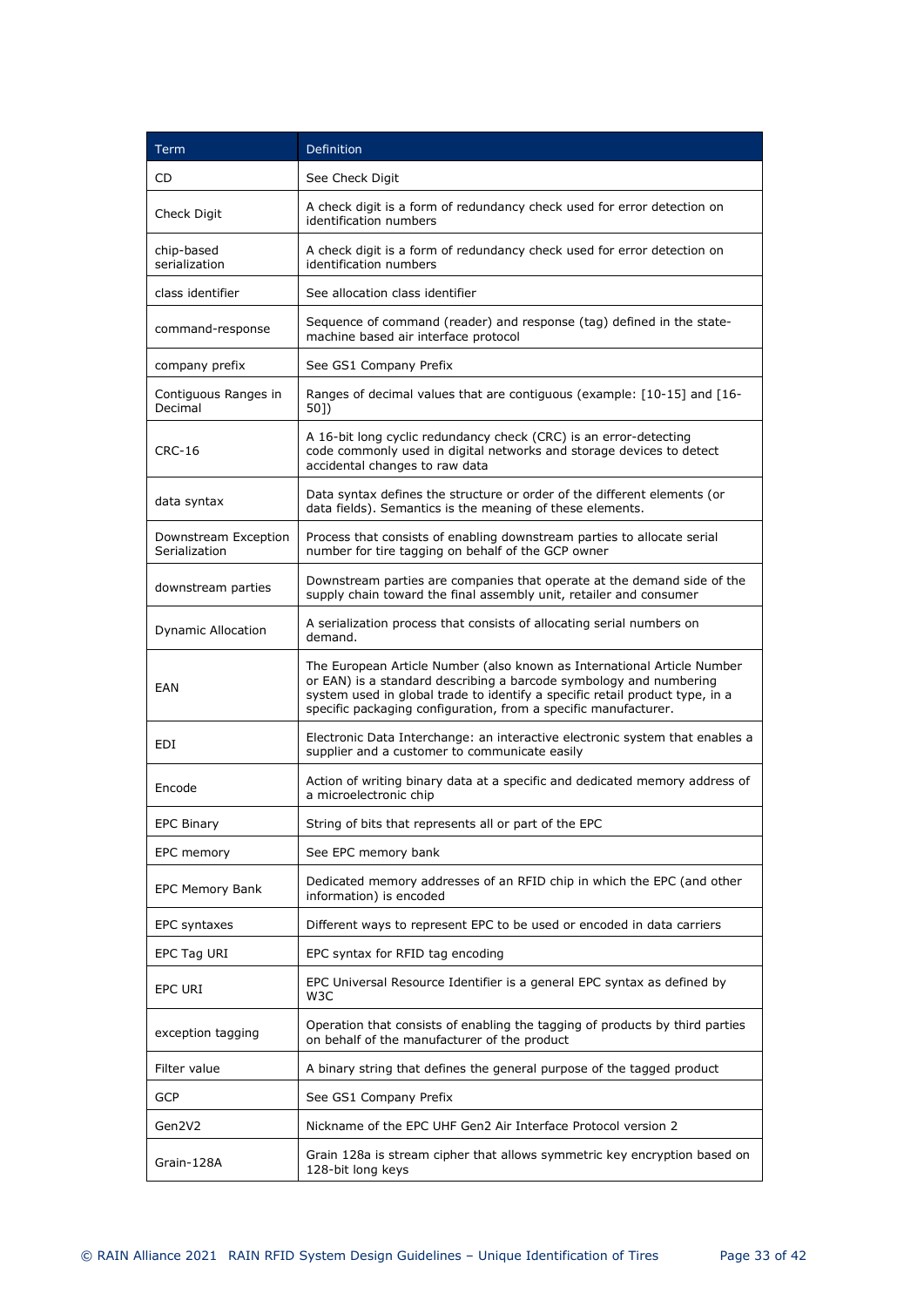| <b>Term</b>                                | Definition                                                                                                                                                                                                                                            |
|--------------------------------------------|-------------------------------------------------------------------------------------------------------------------------------------------------------------------------------------------------------------------------------------------------------|
| GS1                                        | Global Standards 1 (GS1) is an international standards organization with<br>member bodies in more than 110 countries worldwide                                                                                                                        |
| GS1 company prefix                         | A numeric code allocated by GS1 to their members to allow them creating<br>GS1 identifiers                                                                                                                                                            |
| GS1 DataBar                                | A GS1 standardized symbology that consists of aggregation of multiple<br>linear barcodes                                                                                                                                                              |
| <b>GS1 DataMatrix</b><br>barcode           | A GS1 standardized symbology that allows encoding of GS1 identifiers,<br>application identifiers and data in a 2D-barcode                                                                                                                             |
| GS1 Digital Link URI                       | A GS1 standardized URI syntax for representation of GS1 identifiers and<br>application identifiers                                                                                                                                                    |
| GS1 element string                         | A GS1 standardized representation of GS1 identifiers and application<br>identifiers as a simple string of data                                                                                                                                        |
| GS1 EPC Gen2 V2.0.1                        | See Gen2v2                                                                                                                                                                                                                                            |
| GS1 Identification Key                     | A unique, non-significant number, standardized by GS1, that can be used<br>internationally for identification throughout the supply chain                                                                                                             |
| GS1 Tag Data<br>Standard                   | GS1 standard that defines the way GS1 identification keys, application<br>identifiers, and data can be encoded in RFID tags                                                                                                                           |
| GS1 Tag Data<br>Standard coding<br>schemes | Codification system defined in GS1 Tag Data Standard                                                                                                                                                                                                  |
| GS1-128                                    | A GS1 standardized symbology that allows encoding of GS1 identifiers,<br>application identifiers, and data in a Code-128 barcode                                                                                                                      |
| GTIN                                       | Global Trade Item Number is a GS1 identification key                                                                                                                                                                                                  |
| Header                                     | An 8-bit long binary string that identify the EPC scheme encoded in an RFID<br>tag                                                                                                                                                                    |
| hexadecimal                                | A base 16 representation of numbers                                                                                                                                                                                                                   |
| Identifier Syntaxes                        | Different ways to represent GS1 identifiers to be used or encoded in data<br>carriers                                                                                                                                                                 |
| Indicator                                  | Number that indicates the packaging level of an item identified by a GTIN                                                                                                                                                                             |
| Interrogator                               | See RFID interrogator                                                                                                                                                                                                                                 |
| Item Reference<br>Number                   | Number that is allocated by the manufacturer of a product to identify it<br>using a GTIN                                                                                                                                                              |
| $ITF-14$                                   | ITF-14 is the GS1 implementation of an Interleaved 2 of 5 (ITF) barcode to<br>encode a GTIN. ITF-14 symbols are generally used on packaging levels of a<br>product, such as a case box of 24 cans of soup. The ITF-14 will always<br>encode 14 digits |
| Kill command                               | Command defined is Gen2v2 air interface and which allows to permanently<br>deactivate an RFID tag                                                                                                                                                     |
| L and U bits                               | Specific bits of PC and XPC W1 words defined in Gen2v2 air interface<br>protocol                                                                                                                                                                      |
| L bits                                     | Specific bits of PC word defined in Gen2v2 air interface protocol. L bits give<br>information about the length of the encoded EPC                                                                                                                     |
| <b>LGTIN EPC</b>                           | A compound GS1 identifier formed from the combination of GTIN and<br>Batch/Lot identifier.                                                                                                                                                            |
| line code                                  | A code allocated to a specific manufacturing or production line to manage<br>serial numbers                                                                                                                                                           |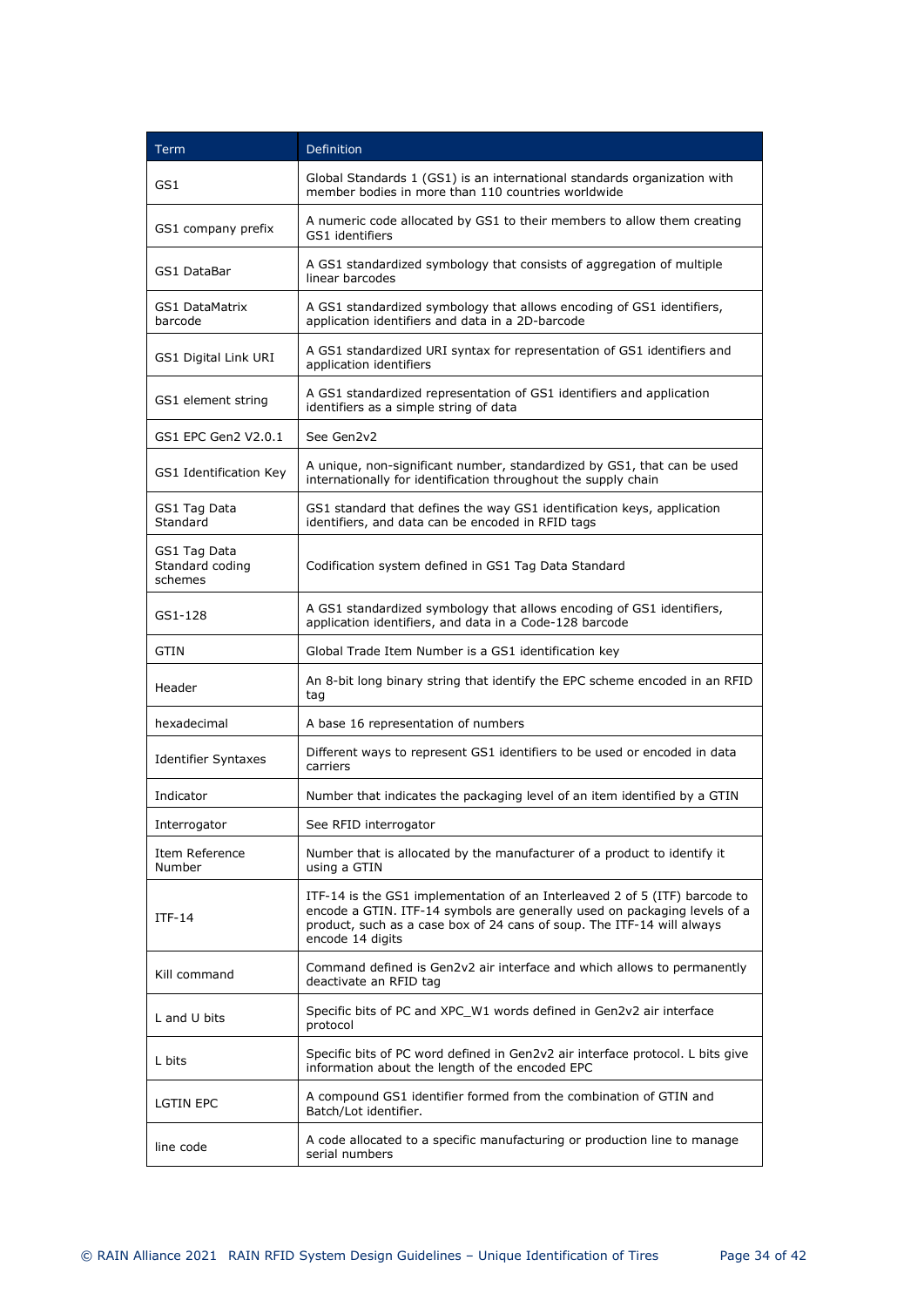| Term                            | Definition                                                                                                                                                               |  |  |  |  |  |  |
|---------------------------------|--------------------------------------------------------------------------------------------------------------------------------------------------------------------------|--|--|--|--|--|--|
| Low-level RFID                  | Software to manage all parameters of Gen2v2 commands                                                                                                                     |  |  |  |  |  |  |
| MB01                            | Memory Bank 01, see EPC Memory Bank                                                                                                                                      |  |  |  |  |  |  |
| MB11                            | Memory Bank 11, also known as User memory bank, that serves for<br>addition data encoding in RFID tags                                                                   |  |  |  |  |  |  |
| MDID                            | Mask Designer Identifier is a unique number assigned by GS1 to RFID chip<br>manufacturers so they can create Unique Tag Identifiers                                      |  |  |  |  |  |  |
| memory bank                     | Dedicated memory addresses of an RFID chip in which the different data<br>must be encoded                                                                                |  |  |  |  |  |  |
| MES                             | Manufacturing Execution System are computerized systems used in<br>manufacturing to track and document the transformation of raw materials<br>to finished products       |  |  |  |  |  |  |
| MSB                             | Most Significant Bit is the bit in a multiple-bit binary number with the<br>largest value                                                                                |  |  |  |  |  |  |
| non- volatile memory            | Non-volatile memory (NVM) or non-volatile storage is a type of<br>memory that can retain stored information even after power is removed                                  |  |  |  |  |  |  |
| open state                      | State of the RAIN tag after being inventoried when Access Password is non-<br>zero                                                                                       |  |  |  |  |  |  |
| <b>Partition Value</b>          | Number that indicates the length of the Company Prefix in SGTIN EPC<br>scheme                                                                                            |  |  |  |  |  |  |
| passive ultra high<br>frequency | Type of RFID technology that makes use of backscattering in the 860-960<br>MHz frequency band                                                                            |  |  |  |  |  |  |
| permalock                       | Form of the Gen2v2 Lock command that permanently locks an entire<br>memory bank                                                                                          |  |  |  |  |  |  |
| Plain                           | Syntax that simply concatenates GS1 identification key and other optional<br>data without separators                                                                     |  |  |  |  |  |  |
| pure-identity URI               | EPC syntax of GS1 identifiers, application identifiers, and data in a carrier<br>agnostic format                                                                         |  |  |  |  |  |  |
| pwd-read/write                  | State of memory bank which is protected by a password against reading<br>and writing                                                                                     |  |  |  |  |  |  |
| pwd-write                       | State of memory bank which is protected by a password against writing                                                                                                    |  |  |  |  |  |  |
| RAIN RFID Tag                   | Brand name for a passive UHF tag that follows the ISO/IEC 18000-63 or<br>GS1 UHF Gen 2 standards                                                                         |  |  |  |  |  |  |
| reader                          | See RFID interrogator                                                                                                                                                    |  |  |  |  |  |  |
| reading distance                | Distance between the antenna of a reader and a tag at which the tag can<br>be read                                                                                       |  |  |  |  |  |  |
| <b>Reserved Memory</b><br>bank  | Dedicated memory addresses of an RFID chip in which the Kill and Access<br>passwords are stored                                                                          |  |  |  |  |  |  |
| <b>RFID</b>                     | Radio Frequency Identification                                                                                                                                           |  |  |  |  |  |  |
| RFID chips                      | Microelectronic device that supports Gen2v2 air interface protocol                                                                                                       |  |  |  |  |  |  |
| RFID interrogator               | Electronic devices that can energize and communicate with RFID tags                                                                                                      |  |  |  |  |  |  |
| <b>RFU</b>                      | Reserved for Future Use                                                                                                                                                  |  |  |  |  |  |  |
| SecureComm                      | Gen2v2 protocol command that allows encryption of communications from<br>reader to tags by encapsulating another, encrypted command in the<br>SecureComm's message field |  |  |  |  |  |  |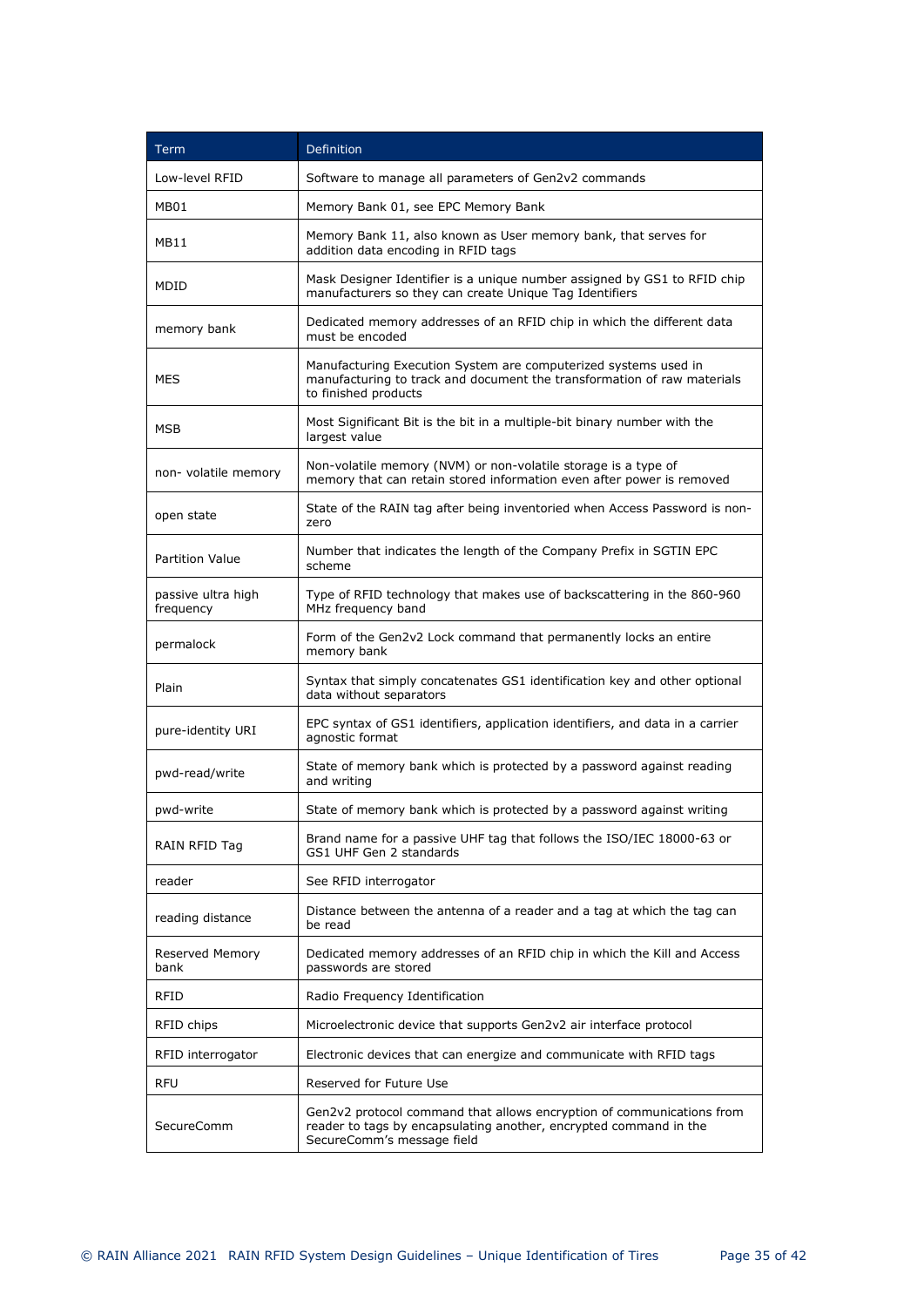| <b>Term</b>                            | Definition                                                                                                                                        |
|----------------------------------------|---------------------------------------------------------------------------------------------------------------------------------------------------|
| secured state                          | State of the RAIN tag after being inventoried when Access Password is zero<br>or when it has been sent by the interrogator to the tag             |
| Security (S) indicator                 | TID memory bank bit that indicates whether a Tag supports the optional<br>Gen2v2 Authenticate and/or Challenge commands                           |
| Select command                         | Gen2v2 protocol command that can be broadcast to tags to filter out those<br>that will not be part of the inventory round                         |
| <b>SGTIN</b>                           | Serialized Global Trade Item Number                                                                                                               |
| <b>SGTIN EPC</b>                       | EPC format of the SGTIN                                                                                                                           |
| SGTIN-96 format                        | EPC format of the SGTIN that is encoded in a 96-bit long binary string                                                                            |
| state-machine                          | A device which can be in one of a set number of stable conditions<br>depending on its previous condition and on the present values of its inputs. |
| <b>Static Allocation</b>               | Serialization process based on fixed allocation of ranges of serial numbers<br>to a given production line                                         |
| Stored-CRC                             | A 16-bit long cyclic redundancy check (CRC) that is computed by the RFID<br>chip on the entire EPC content and stored in the EPC memory bank      |
| StoredPC                               | Gen2v2 air interface protocol control word that contains additional<br>information about information encoded in the EPC memory                    |
| T bit                                  | Toggle bit that defined the numbering system in use in the RFID tag (GS1)<br>or ISO)                                                              |
| Tag Data Standard                      | See GS1 Tag Data Standard                                                                                                                         |
| Tag mask-designer<br>identifier (MDID) | Identifier allocated by GS1 to RFID chip manufacturers to create unique TID                                                                       |
| <b>TDS</b>                             | See GS1 Tag Data Standard                                                                                                                         |
| TID                                    | Tag Identifier that uniquely identifies an RFID chip                                                                                              |
| TID Memory bank                        | Dedicated memory addresses of an RFID chip in which the TID must be<br>encoded                                                                    |
| trade item                             | Product that is intended to be sold                                                                                                               |
| U.P.C. Company Prefix                  | A numeric code allocated by GS1 US to their members to allow them<br>creating GS1 identifiers                                                     |
| UII                                    | Unique Item Identifier                                                                                                                            |
| UMI                                    | User memory Indicator                                                                                                                             |
| UPC-A                                  | Universal Product Code type A                                                                                                                     |
| UPC-E                                  | Universal Product Code type E                                                                                                                     |
| URI                                    | Uniform Resource Identifier as defined by W3C                                                                                                     |
| user memory bank                       | Dedicated memory addresses of an RFID chip in which the additional<br>information must be encoded                                                 |
| XI                                     | XPC W1 indicator                                                                                                                                  |
| XPC W1                                 | Gen2v2 air interface protocol control word that contains additional<br>information about the features that the RFID tag supports or not           |
| XPC W <sub>2</sub>                     | Protocol Control word as defined in Gen2v2 air interface protocol that<br>contains additional information about sensor measurements               |
| XTID                                   | Extended TID                                                                                                                                      |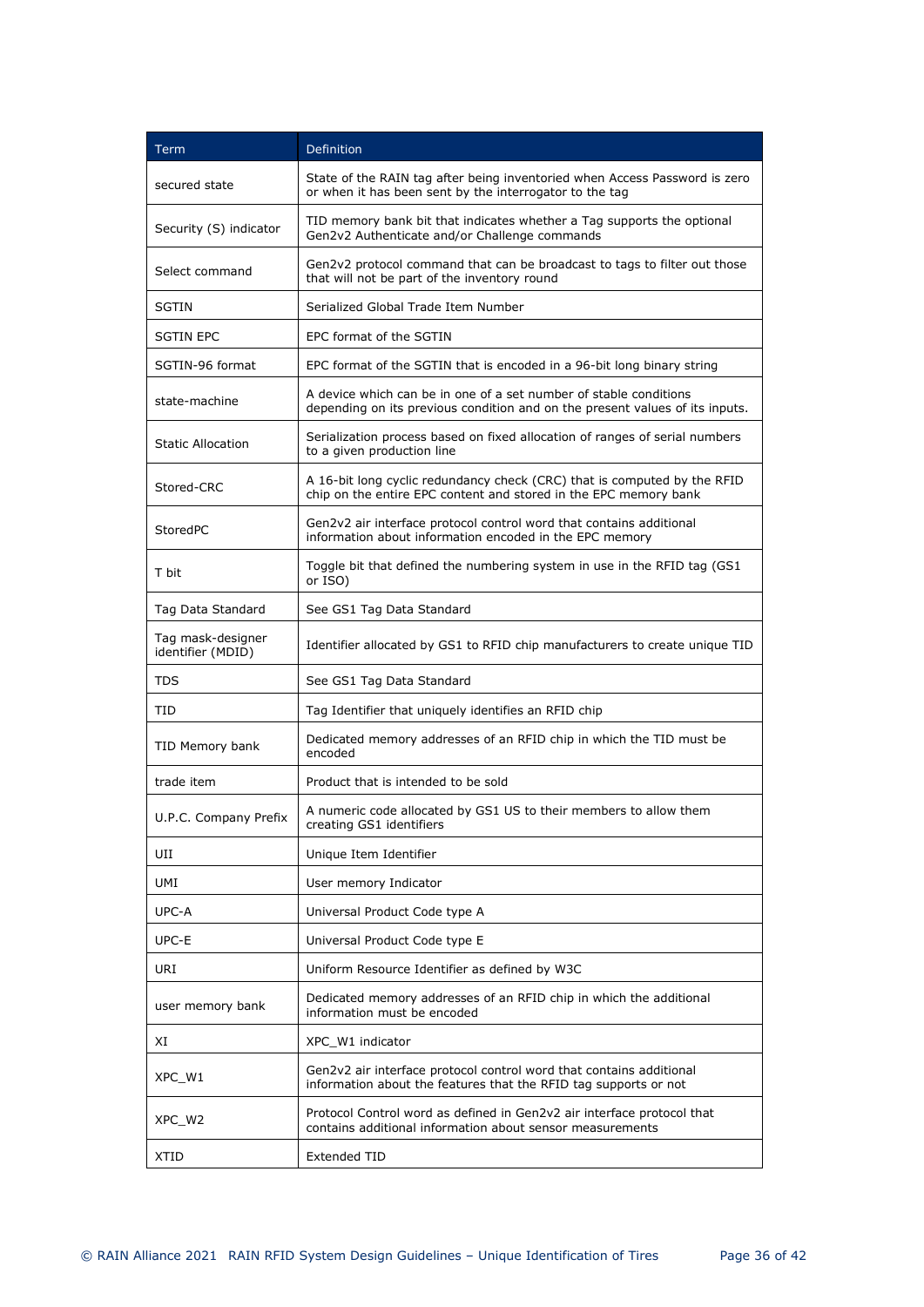## **Annex A. GS1 Global Trade Item Number (GTIN)**

#### <span id="page-36-1"></span><span id="page-36-0"></span>**What is a Global Trade Item Number?**   $A.1.$

One of the main building blocks of the GS1 System, the Global Trade Item Number (GTIN), is the globally unique GS1 Identification Key used to identify "trade items". It should be noted that GTINs do not uniquely identify instances of a trade item. Serialized GTINs (SGTINs) are used to uniquely identify items within a GTIN. SGTINs are explained and discussed in detail in previous sections (see section [5.2\)](#page-11-4).

What is a trade item? A Trade Item is any product or service that may be priced, ordered, or invoiced at any point in the supply chain. The term trade item is applicable to individual items as well as all other packaging configurations offered for sale (e.g., two-pack; case; pallet; etc.). Each different trade item must be identified by a different GTIN. For example, a tire manufacturer which has been assigned a Company Prefix, would use different GTINs to identify the different types of tires (see section [5.3.2](#page-14-0)).

GTINs are generated from a Company Prefix (GS1 Company Prefix (GCP), assigned by GS1 to a company or U.P.C. Company Prefix, assigned by GS1 US only) and a unique number per type of trade item (not per each instance of a trade item, which is accomplished by using an SGTIN (see section [5\)](#page-11-2)). This unique number per type of trade item is assigned by the company.

#### <span id="page-36-2"></span> $A.2.$ **GTIN Structure**

Each GTIN is a numerical string comprised of distinct segments. GTIN segments include:

**Indicator Digit**: this digit is only used for GTIN-14. Values between 1 and 8 indicates a packaging level and the value 9 is used for variable measure item.

**GS1 Company Prefix (GCP)**: A globally unique number issued to a company by a GS1 Member Organization to serve as the foundation for generating GS1 identifiers (e.g., GTINs). GS1 Company Prefixes are assigned in varying lengths depending on the company's needs.

*NOTE: to create and use a GTIN-12 a U.P.C. Company Prefix is required. The difference between a GS1 Company Prefix and a U.P.C. Company Prefix is that the GS1 Company Prefix has a zero added to the beginning of the number. Use the U.P.C. Company Prefix to assign GTINs and create U.P.C. barcodes for products that are sold at a store or online. Use the GS1 Company Prefix for all other GS1 identifiers* 

**Item Reference**: A number assigned by the user to identify a trade item. The Item Reference varies in length as a function of the GS1 Company Prefix length (see section [5.3.2](#page-14-0)).

**Check Digit**: A one-digit number calculated from the preceding digits of the GTIN used to assure data integrity. GS1 provides a *[check digit calculator](https://www.gs1.org/services/check-digit-calculator)* to automatically calculate Check Digits for you.

*NOTE: The Global Trade Item Number (GTIN) Management Standard is designed to help industry make consistent decisions about the unique identification of trade items in open supply chains helping manufacturers and brand owners who are responsible for GTIN assignment to their products -* <https://www.gs1.org/1/gtinrules//en/>

The different GTIN components are summarized in the Figure below.

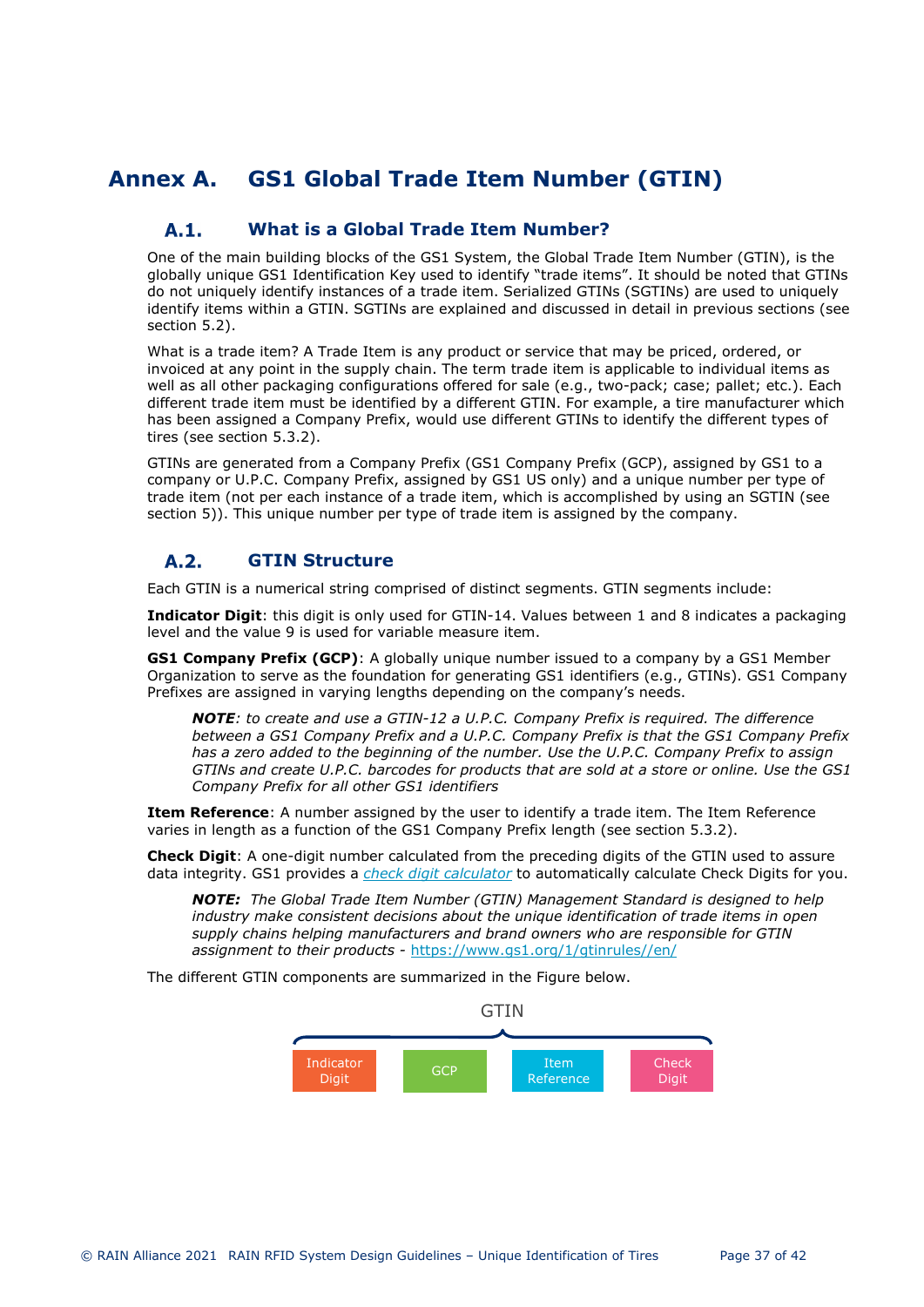#### <span id="page-37-0"></span>A.3. **Where are GTINs used?**

GTINs are used anywhere that a product or service needs to be identified -- including the Internet, business transactions, IT systems, and the physical product itself. GS1 Standards define how to format and structure the GTIN in a wide variety of applications so the same GTIN can be used to identify the product for any of those needs:

- **Physical products**: GTINs can be encoded into barcodes and Radio Frequency Identification (RFID) tags and affixed to products to facilitate accurate identification as products move through the supply chain.
- **E-commerce:** GTINs can be used in E-commerce business transactions (e.g., Purchase Order, Advance Ship Notice, Invoice, etc.) to support Order-to-Cash business processes. GTINs are an integral data element of most Electronic Data Interchange (EDI) transactions to reduce errors and support machine-to-machine processing.
- **Internet applications**: GTINs can be presented as a Uniform Resource Name (URN), a subset of Uniform Resource Identifier (URI), to support Internet-based applications and data sharing. The GS1 Electronic Product Code (EPC) standards include two URN data formats for GTIN. These EPC URNs provide a standardised data format for GTIN that is consistent with the standardised data format of the Internet to support Internet-based data sharing as well as "virtual" products (i.e., downloadable books and music) and "virtual" points of sale where there is no barcode reader and no EPC scanner.
	- **LGTIN EPC** (a Uniform Resource Name (URN) for GTIN plus batch/lot number)
	- **SGTIN EPC** (a Uniform Resource Name (URN) for GTIN plus serial number)

*NOTE: as per ISO 29010, SGTIN EPC URI is the only format that will be described further in this document. Tire applications use SGTIN EPC and not LGTIN so LGTIN will not be described further in this document.*

 **Databases & IT systems:** The GTIN provides a single product identifier that can be used in all systems (e.g., purchasing, inventory management, logistics, analytics, reporting, etc.). This maintains the connection between systems so they can be used collectively to enhance the quality and amount of data available to support operational processes as well as business intelligence and analytics.

#### <span id="page-37-1"></span> $A.4.$ **The different types of GTINs**

There are four types of GTIN: GTIN-8, GTIN-12, GTIN-13, and GTIN-14. There are summarised in the Figure below.



GTIN-8 are mainly used for very small products for which the space is restricted. GTIN-14 are used when indicator digit is required for packaging level identification. Therefore, both GTIN-8 and GTIN-14 shall not be used for unique tire identification.

*NOTE: Whatever the GTIN, GS1 recommends that GTINs are stored in a 14-digit reference field in a database, to accommodate all GTIN data structures. This can be done by adding leading zero(s) in front of the GTIN to left fill the 14-digit field. This is shown in the Figure below.*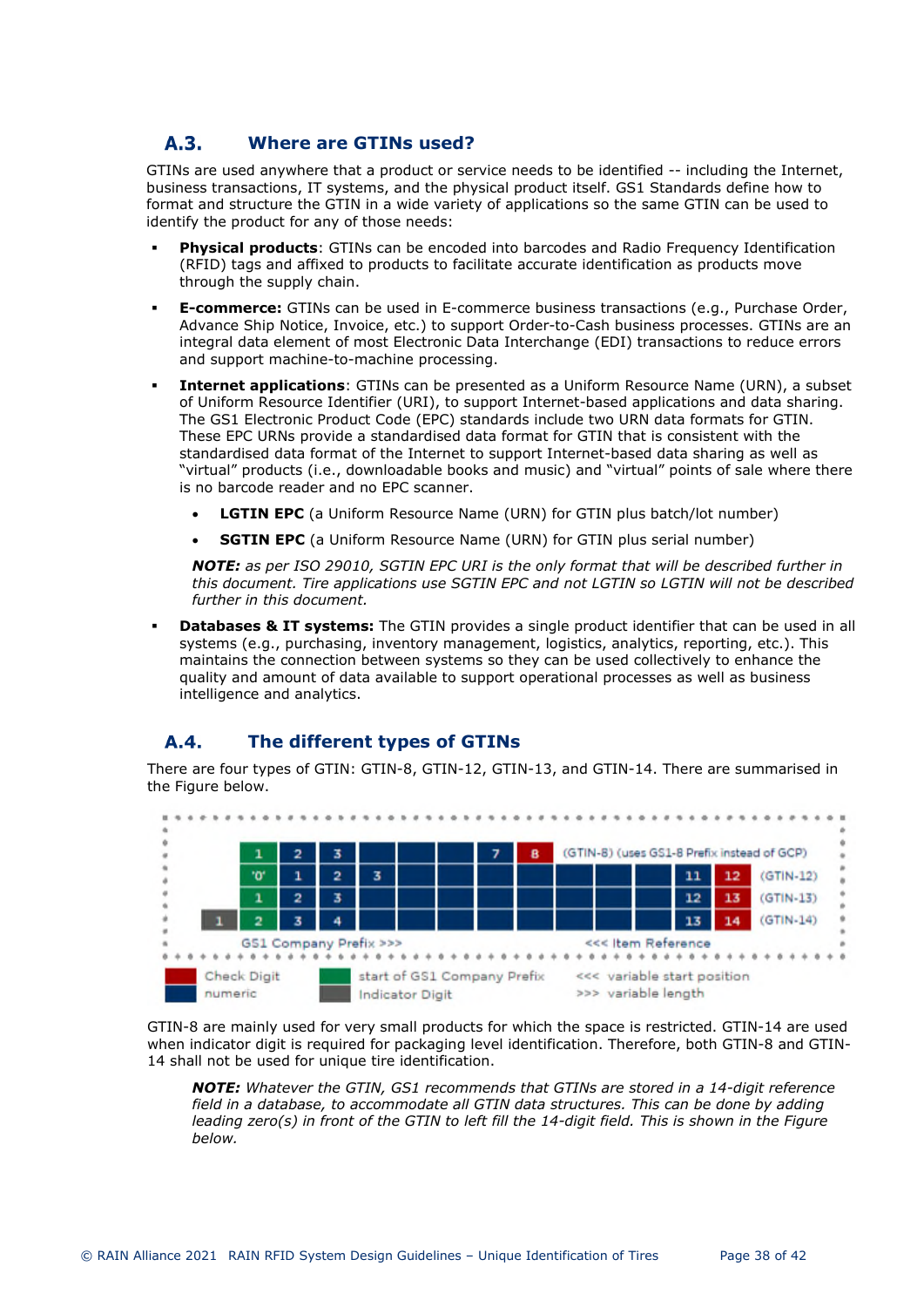|             | GS <sub>1</sub>                         |              | Global Trade Item Number (GTIN)    |                |                |                |                    |                |                |                |                |                |                |                |                |             |
|-------------|-----------------------------------------|--------------|------------------------------------|----------------|----------------|----------------|--------------------|----------------|----------------|----------------|----------------|----------------|----------------|----------------|----------------|-------------|
|             | <b>Application</b><br><b>Identifier</b> |              | GS1-8 Prefix or GS1 Company Prefix |                |                |                |                    |                | Item reference |                |                |                | Check<br>digit |                |                |             |
| $(GTIN-8)$  | 0                                       | 1            | $\Omega$                           | $\mathbf{0}$   | $\bf{0}$       | $\mathbf{0}$   | $\mathbf 0$        | $\mathbf{0}$   | N.             | N <sub>2</sub> | $N_{3}$        | N <sub>4</sub> | N <sub>5</sub> | N <sub>6</sub> | N <sub>7</sub> | $N_{\rm s}$ |
| $(GTIN-12)$ | 0                                       | 1            | $\mathbf{0}$                       | $\mathbf 0$    | $N_{1}$        | N <sub>2</sub> | $N_{\overline{z}}$ | N <sub>4</sub> | N <sub>5</sub> | N <sub>6</sub> | N <sub>7</sub> | $N_{\rm B}$    | N <sub>9</sub> | $N_{10}$       | $N_{11}$       | $N_{12}$    |
| $(GTIN-13)$ | 0 <sub>1</sub>                          |              | $\bf{0}$                           | $N_{1}$        | N <sub>2</sub> | $N_3$          | N <sub>4</sub>     | N <sub>5</sub> | N <sub>6</sub> | N <sub>7</sub> | $N_{\rm B}$    | N <sub>9</sub> | $N_{10}$       | $N_{11}$       | $N_{12}$       | $N_{13}$    |
| $(GTIN-14)$ | 0                                       | $\mathbf{1}$ | $N_{1}$                            | N <sub>2</sub> | $N_3$          | N <sub>4</sub> | N <sub>5</sub>     | N <sub>6</sub> | N <sub>7</sub> | $N_{\rm s}$    | N <sub>9</sub> | $N_{10}$       | $N_{11}$       | $N_{12}$       | $N_{13}$       | $N_{14}$    |

*NOTE: For tire applications and reference to ISO 20910, only GTIN-12 and GTIN-13 shall be considered.* 

#### <span id="page-38-0"></span> $A.5.$ **GTIN-12**

GTIN-12s are primarily used in UPC-A, UPC-E, GS1-128, GS1 DataBar, ITF-14, GS1 DataMatrix and GS1 QR code barcodes and in EPC/RFID. It requires the use of a U.P.C. Company Prefix, a specific subset of a GS1 Company Prefix.

A GTIN-12 is 12 digits in length and this, together with the U.P.C. Company Prefix length, will give you the total number of different GTINs you will be able to create.

Simply put the construction method is as follows:

```
U.P.C. Company Prefix + Item Reference Number + Check Digit = 12 digits
```
The figure below shows an example of a UPC-A barcode



#### <span id="page-38-1"></span>A.6. **GTIN-13**

GTIN-13s are primarily used in EAN-13, GS1-128, GS1 DataBar, GS1 DataMatrix, ITF-14 barcodes, GS1 QR codes and in EPC/RFID.

A GTIN-13 is 13 digits in length, the length of the GCP will determine the number of GTIN-13s that can be created.

The GTIN-13 structure is as follows:

## **GS1 Company Prefix + Item Reference Number + Check Digit = 13 digits**

The figure below shows an example of an EAN-13 barcode

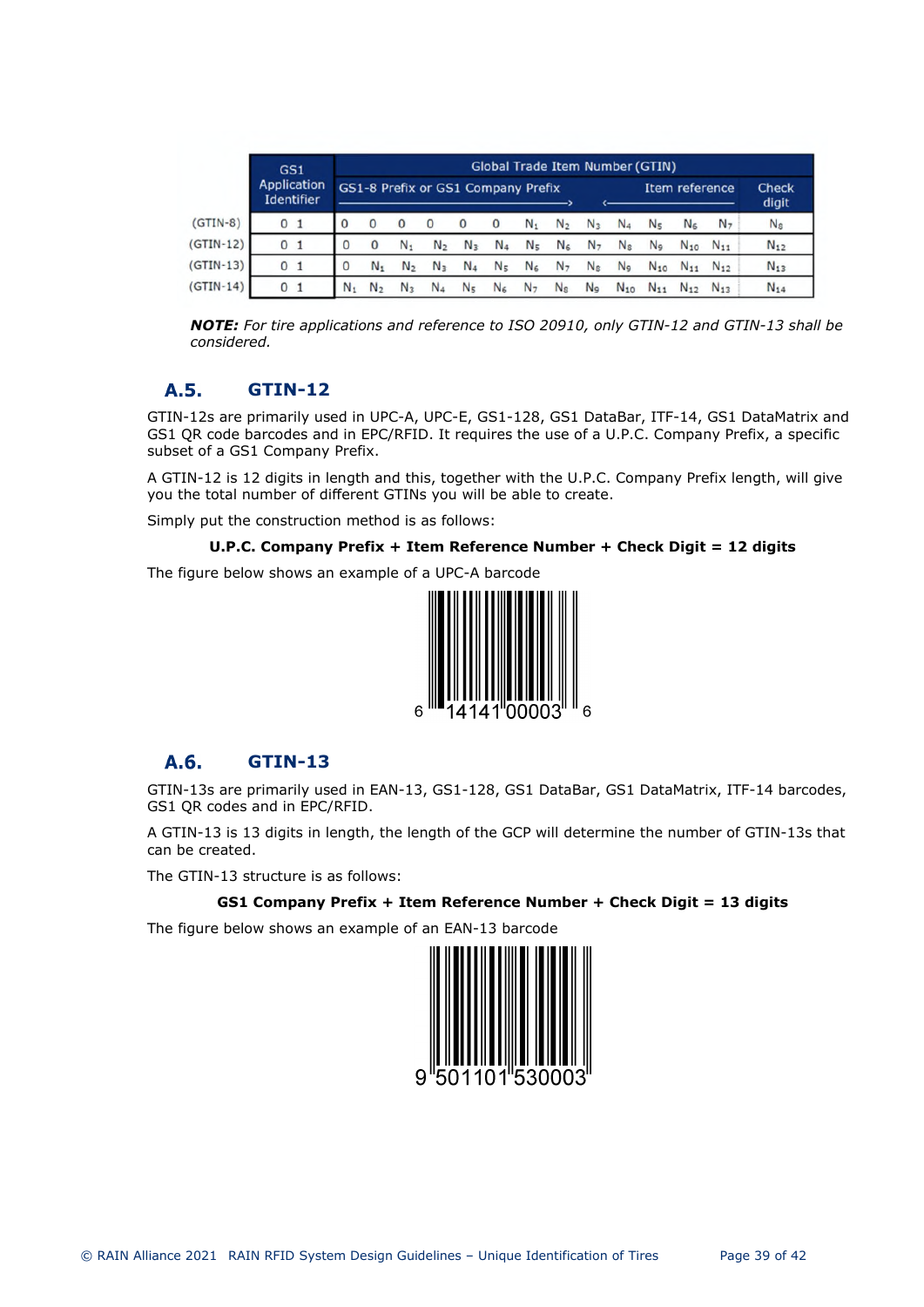## **Annex B. Advanced features of RAIN RFID tags**

The Gen2 Air interface protocol is based on 3 "basic" set of commands:

- <span id="page-39-0"></span>Select (allow to filter out unwanted tags)
- Inventory (allow to count tags that are in front of the reader)
- Access (allow to manage tags one by one)

The *Select* command allows the reader to filter the tags of interest from a mixed population. For example, you can decide to read only the GS1 encoded tags. To do that, you can issue a *Select* command on the value of the Toggle bit of the EPC memory. You can also decide to only inventory tags that are encoded with an SGTIN-96. In that case, you can issue a *Select* command on bits 20h to 28h that match the EPC Header value of 30h for SGTIN-96.

As more and more tags are used for different purposes and applications, the *Select* command becomes imperative because it allows you to keep the number of inventoried tags as low as possible.

The Inventory commands are made for counting the number of selected tags. During the inventory process, tag backscatters StoredPC word and EPC. Other information is accessed using *Read* command.

When you want to write data in tags or read data other than the one backscattered during the inventory process, you use the *Access* commands *Write* or *Read*. The *Lock* (reversible or permanent) command allows you to protect the content of the different memory banks. The *Kill* command permanently deactivates the targeted tag. This requires the use of the kill password that must be properly set to avoid any misuse of *Kill* command (see section [8.2.2](#page-29-1)).

Since the first release of version 2 of the Gen2 Air interface in 2015, additional optional commands have been standardised. The most important new commands deal with privacy, data security and authentication.

## *Untraceable*

Untraceable allows an Interrogator with an asserted Untraceable privilege to instruct a Tag to:

- alter the L and U bits in EPC memory,
- hide memory from Interrogators with a deasserted Untraceable privilege, and/or
- reduce its operating range for all Interrogators.

The memory that a Tag may hide includes words of EPC memory, the Tag serialisation in TID memory, all of TID memory, and/or User memory. Untraceable and traceable Tags behave identically from a state-machine and command-response perspective; the difference between them is (a) the memory the Tag exposes to an Interrogator with a deasserted Untraceable privilege and/or (b) the Tag's operating range. A Tag only executes an *Untraceable* in the **secured** state. Untraceable has the following fields:

- U specifies a value for the U bit in XPC\_W1. Upon receiving an *Untraceable* command, a Tag that supports the U bit shall overwrite bit 21Ch of XPC\_W1 with the provided U value regardless of the lock or permalock status of EPC memory. If the Tag does not support the U bit, then the Tag shall ignore the provided U value but continue to process the remainder of the *Untraceable*.
- EPC includes a show/hide bit and 5 length bits. These fields operate independently.
	- Show/hide specifies whether a Tag untraceably hides part of EPC memory. If show/hide=0<sub>2</sub> then a Tag exposes EPC memory. If show/hide=1<sub>2</sub> then a Tag untraceably hides EPC memory above that set by its EPC length field (i.e., StoredPC bits 10h – 14h) to bit 20Fh (inclusive).
	- o Length specifies a new EPC length field (L bits). Upon receiving an *Untraceable* command, a Tag shall overwrite its EPC length field (StoredPC bits 10h – 14h) with the provided length bits regardless of the lock or permalock status of EPC memory. In response to subsequent ACKs the Tag backscatters an EPC whose length is set by the new length bits.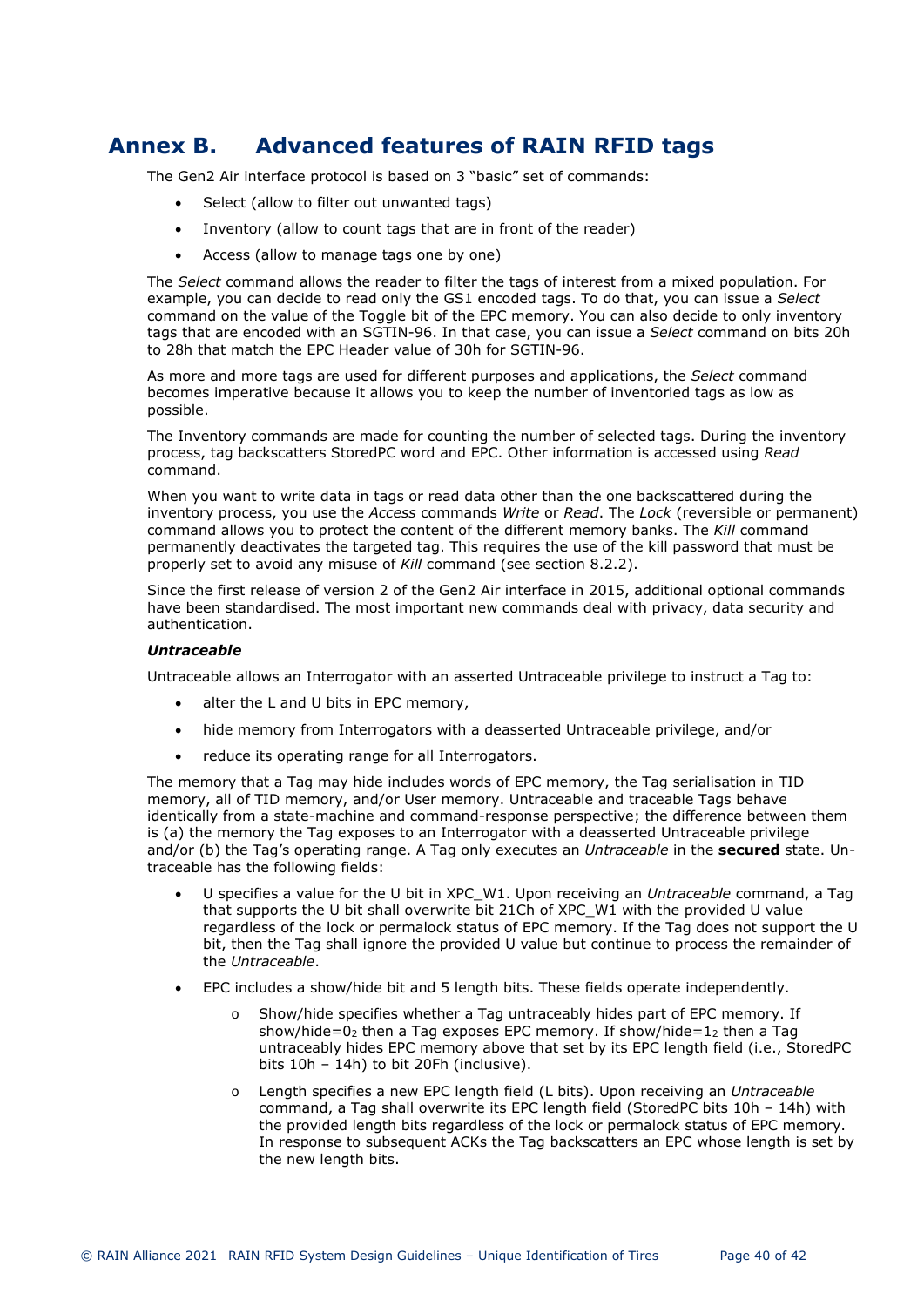- TID specifies the TID memory that a Tag untraceably hides. If  $TID=00<sub>2</sub>$  then a Tag exposes TID memory. If  $TID=01$  and a Tag's allocation class identifier is E0h then the Tag untraceably hides TID memory above 10h, inclusive; if the Tag's allocation class identifier is E2h then the Tag untraceably hides TID memory above 20h, inclusive. If TID=10 $_2$  then the Tag untraceably hides all TID memory.  $TID=11<sub>2</sub>$  is RFU.
- User specifies whether a Tag untraceably hides User memory. If User=0 $_2$  then the Tag exposes User memory. If User= $1<sub>2</sub>$  then the Tag untraceably hides User memory.
- Range specifies a Tag's operating range. If range= $00<sub>2</sub>$  then the Tag persistently enables normal operating range. If range= $10<sub>2</sub>$  then the Tag persistently enables reduced operating range. If range=01<sub>2</sub> then the Tag temporarily toggles its operating range (if normal, then to reduced; if reduced then to normal) but reverts to its prior persistent operating range when the Tag loses power. Temporary toggling allows an Interrogator to confirm that a Tag is still readable before committing range-reduced untraceability to the Tag's non-volatile memory (by sending a subsequent Untraceable with range=10 $_2$ ). Range=11 $_2$  is RFU. A Tag shall execute a range change prior to replying to the Untraceable. The range-reduction details, including its magnitude and the commands to which it applies, are manufacturer-defined. If a Tag does not support range reduction, then it shall ignore range but continue to process the remainder of the Untraceable.

*NOTE: Because Untraceable is executed from the secured state, it must be handled carefully. The Access password will play an important role. Since ISO 20910 defines the readability of the Access password as a way to know if the tire has been retreaded or not, the tire manufacturers will probably not lock it. Other stakeholders will therefore have the opportunity to encode a non-zero value and permalock it. This stakeholder will be able to make use of the Untraceable command and will be able to either hide the entire EPC or reduce the read range. We therefore strongly recommend making use of RFID chips that DO NOT support Untraceable.* 

## *Authenticate*

The *Authenticate* command was introduced in Gen2V2 to allow an Interrogator to perform a cryptographic authentication with a Tag. *Authenticate* allows an Interrogator to perform Tag, Interrogator, or mutual authentication. The generic nature of the *Authenticate* command allows it to support a variety of cryptographic suites. At the date of writing this document, the two cryptographic suites available on the market are: AES-128 (ISO/IEC 29167-10) and Grain-128A (ISO/IEC 29167-13).

For Tag authentication, the Interrogator will issue an *Authenticate* command which specifies several parameters such as:

- the cryptographic suite to be used (that obviously needs to be supported by the Tag)
- the cryptographic key that is to be used (this key is a secret one that needs to be encoded in the Tag and shall never be revealed)
- the challenge (the message that the tag will encrypt)

Based, on the Tag response, the Interrogator will be able to verify that the Tag carries the right key and is therefore genuine.

Other cryptographic related commands like *AuthComm* or *SecureComm* allows either authenticated or encrypted communications from Interrogator to Tag by encapsulating another command in the *AuthComm*/*SecureComm*'s message field.